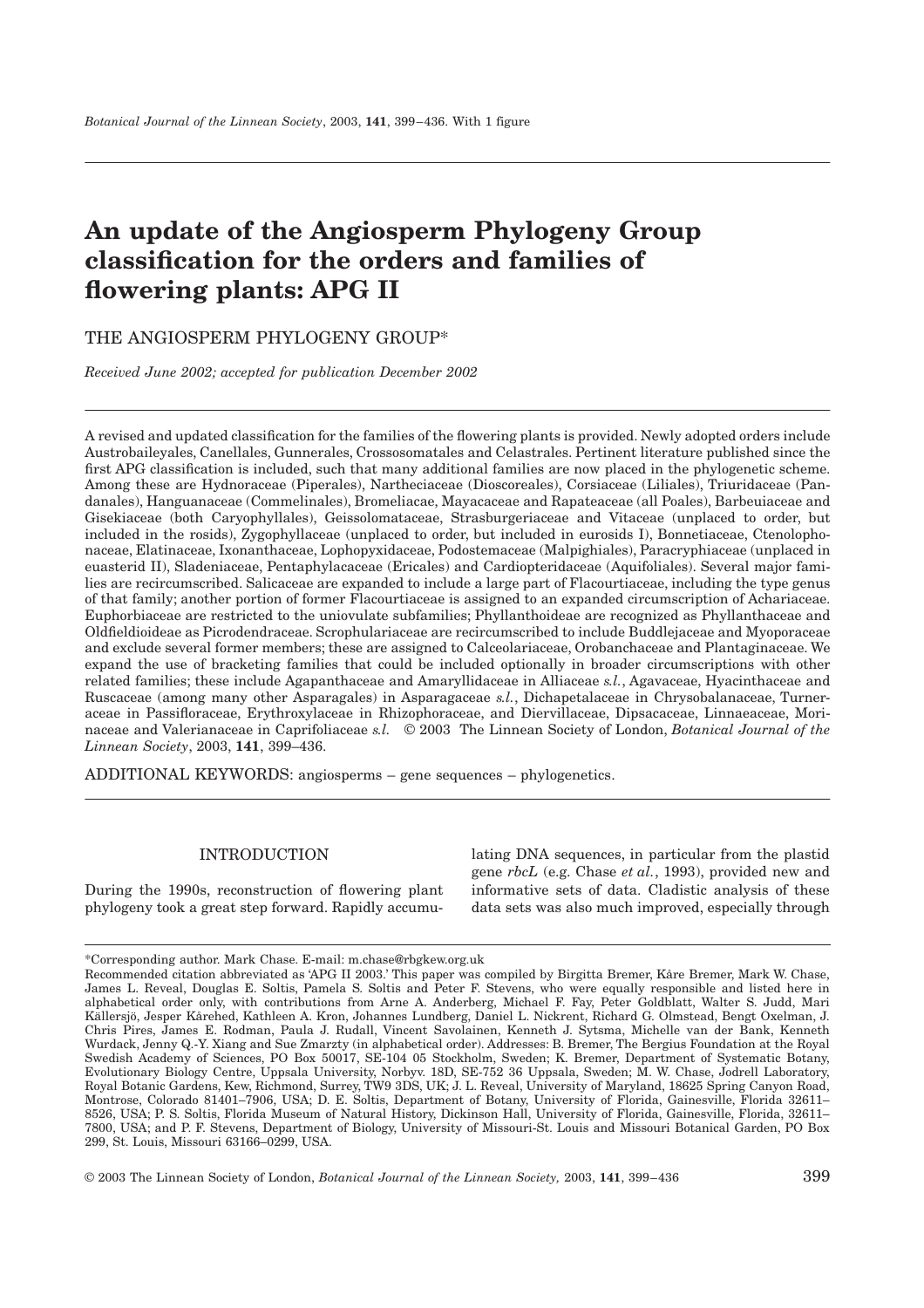development of phylogenetic theory and application to analysis of large data sets (e.g. Hillis, 1996) and various methods for estimating the support for individual clades in the phylogenetic trees (Felsenstein, 1985; Farris *et al*., 1996). The outline of a phylogenetic tree of all flowering plants became established, and several well supported major clades involving many families of flowering plants were identified. In many cases the new knowledge of phylogeny revealed relationships in conflict with the then widely used modern classifications (e.g. Cronquist, 1981; Thorne, 1992; Takhtajan, 1997), which were based on selected similarities and differences in morphology rather than cladistic analysis of larger data sets involving DNA sequences or other forms of systematic data. It became clear that none of the previous classifications accurately reflected phylogenetic relationships of flowering plants, and communication about plant evolution referring to the old classification schemes became increasingly difficult. To alleviate this problem, a group of flowering plant systematists, calling themselves the Angiosperm Phylogeny Group (APG for short), proposed a new classification for the families of flowering plants (APG, 1998).

The initial APG (1998) system comprised 462 families arranged in 40 putatively monophyletic orders and a few monophyletic higher groups. The latter were named informally as monocots, commelinoids (here changed to commelinids to prevent confusion with subfamily Commelinoideae of Commelinaceae), eudicots, core eudicots, rosids including eurosids I and II and asterids including euasterids I and II. The focus was on orders and less on families. An attempt was made to recognize orders well supported as monophyletic in large jackknife analyses of molecular data (Källersjö *et al*., 1998). In general, the orders were fairly widely circumscribed, especially in comparison with those of Takhtajan (1997). A few monofamilial orders were recognized (Ceratophyllales, Acorales and Arecales) for cases in which these families were apparently sister groups of larger clades including several orders. Many families were not classified to order because their positions were uncertain or unknown, and these families were listed under the supraordinal groups where they were known to belong or at the end of the system in a list of families, probably eudicots, of uncertain position. APG predicted that there would be little need to change the circumscription of the orders except for inclusion of families not then assigned to order and possible transfer of occasional misplaced families. It was also realized that new orders might be established if monophyletic groups of unplaced families were identified.

The APG system also involved the recognition of strictly monophyletic groups at all levels, but it was acknowledged that there were families known to be

non-monophyletic (e.g. Euphorbiaceae and Scrophulariaceae). Reclassification of these into monophyletic units was not possible in 1998 and required further investigation. Furthermore, monophyly of many families remained to be investigated with extensive sampling and application of molecular phylogenetic techniques. Thus, it was acknowledged that some changes in family circumscription would be necessary to reflect improved understanding of phylogenetic relationships. For some families already investigated and found to be monophyletic, alternative, optional circumscriptions were indicated by listing the sister family or families in square brackets immediately after the family. For example, Nymphaeaceae could be interpreted either to exclude or include a sister family Cabombaceae.

Five years have now passed since the APG system was compiled. Recent advances in our knowledge of flowering plant phylogeny indeed have motivated several changes in family circumscription and classification, as well as the addition of a few new orders. We therefore present here an updated version of the APG system.

In general, we have adopted a conservative approach and propose here changes in the APG system only when there is substantial new evidence supporting a revised classification. Five additional orders are recognized, Austrobaileyales, Canellales, Celastrales, Crossosomatales and Gunnerales. These represent well-supported monophyletic groups of families unclassified to order in APG (1998). Circumscription of none of the APG orders has been changed except for the addition of a number of the families unclassified to order in APG (1998). When more recent analyses have demonstrated that such families of formerly uncertain position are well nested inside the APG orders or well supported as sister groups to any of the APG orders, the latter have been expanded to include these families. Thus, some APG orders have been more widely circumscribed to include their sister groups (e.g. Adoxaceae being included in Dipsacales; cf. Bremer, 2000), except in one case in which the pair of Canellaceae and Winteraceae has been established as an order Canellales rather than included in their sister group, Piperales (most researchers would consider these two groups too divergent to include in a single order). No APG orders have been merged or split, and no families have been transferred from one order to another. Only in one case has a family been removed from an APG order; Oncothecaceae have been excluded from Garryales and assigned to a position at the beginning of the euasterids I without classification to order because recent analyses have not supported any clear (i.e. bootstrap- or jackknife-supported) ordinal position for that family.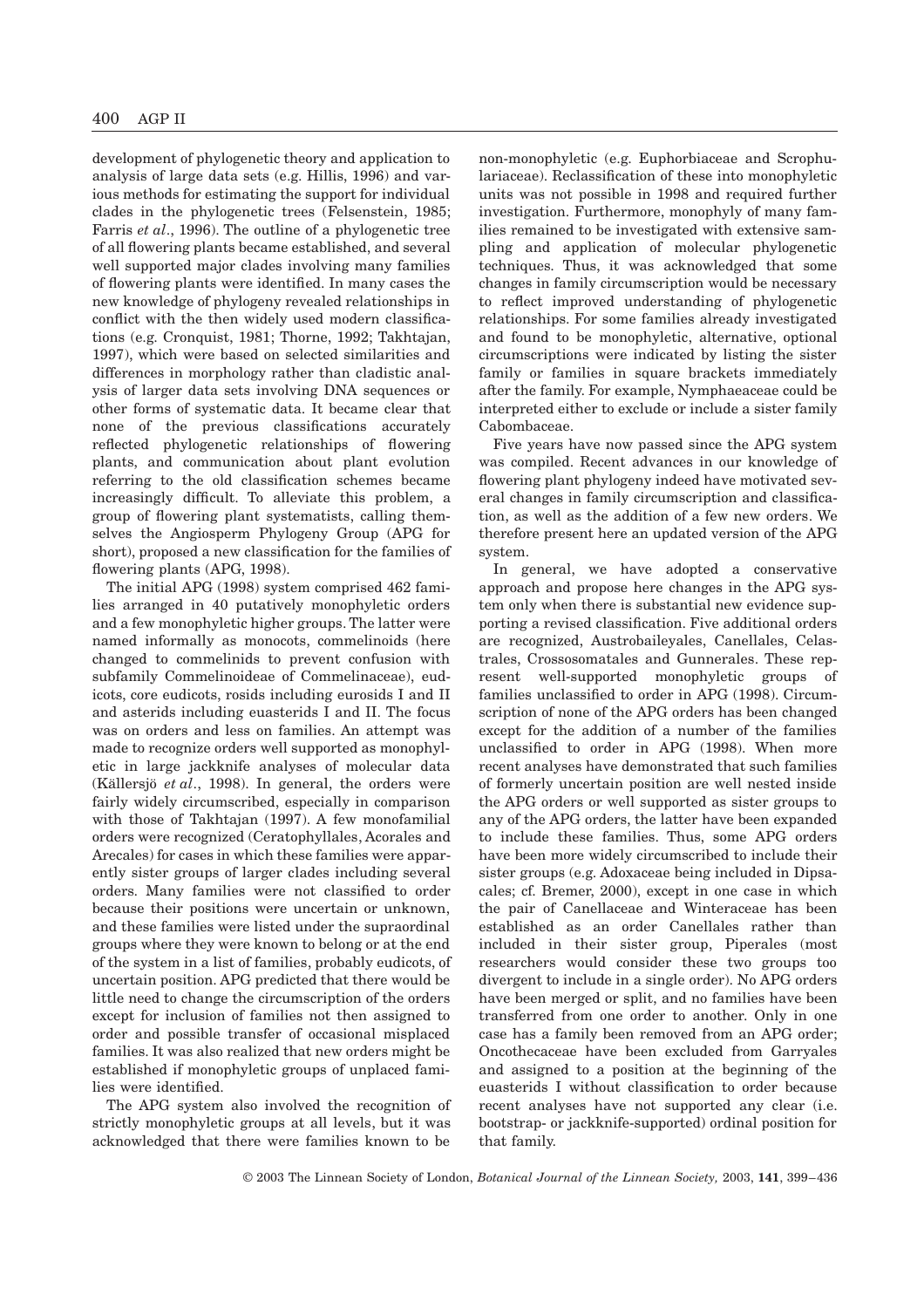

Figure 1. Interrelationships of the orders and some families supported by jackknife or bootstrap frequencies above 50% in large-scale analyses of angiosperms. All except five of the clades are supported by the Soltis *et al.* (2000) analysis of 18S rDNA, *rbcL*, and *atpB* sequences from a wide sample of angiosperms. Three clades, Canellales+Piperales, Laurales+Magnoliales, and these four orders together, are supported by analyses of several different gene sequences of phylogenetically basal angiosperms (Qiu *et al.*, 1999; Graham & Olmstead, 2000). One clade, that of all core eudicots except Gunnerales, is supported by analysis of *rbcL* sequences from a wide sample of eudicots (Savolainen *et al.*, 2000). Another clade, that of all asterids except Cornales, is supported by a six-marker analysis of a wide sample of asterids (Bremer *et al.*, 2002). Rosid and asterid families not classifed to order are not shown.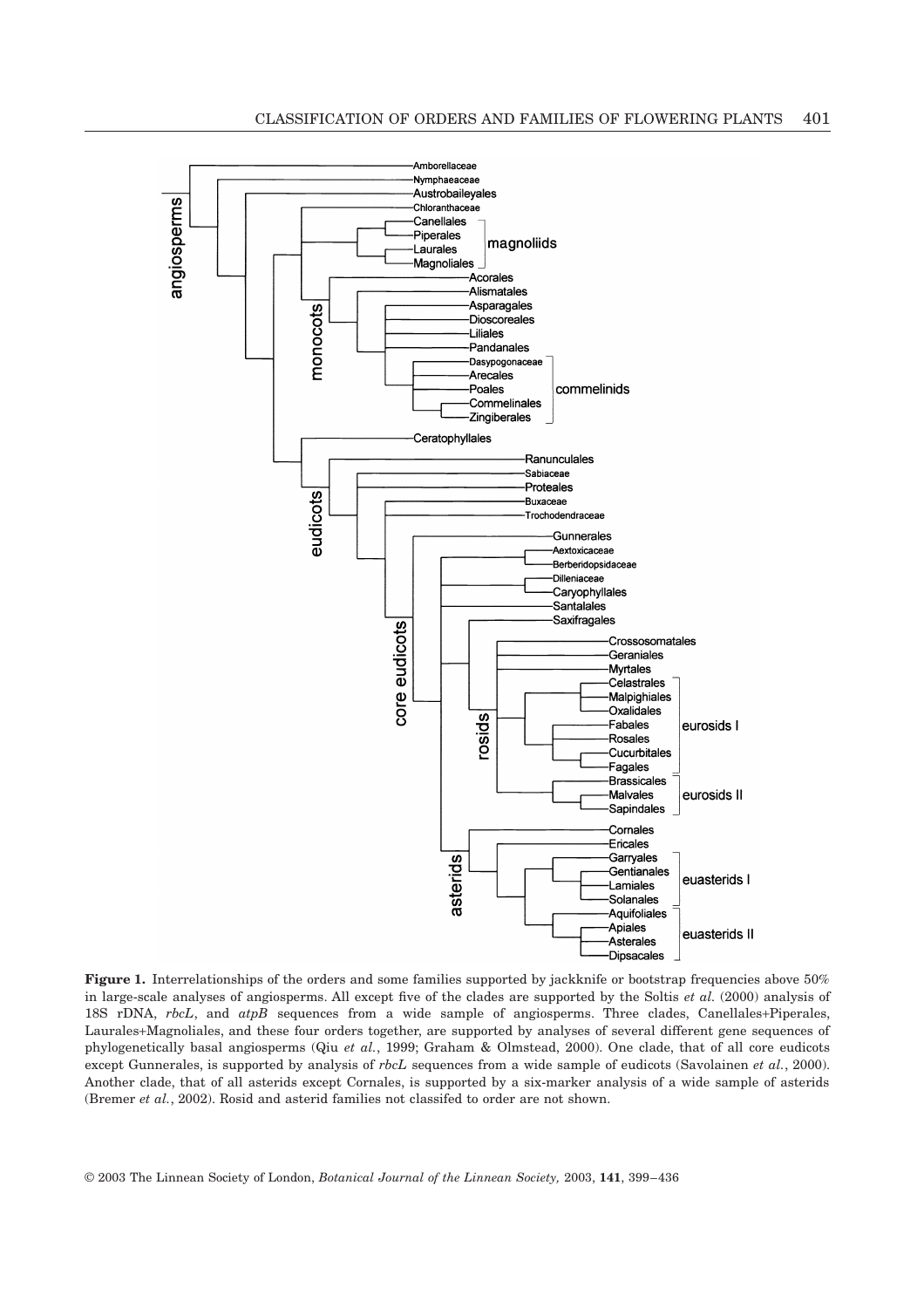Interrelationships among the orders and some of the unclassified families are now better understood than they were when the APG system was developed. In Figure 1 we show interrelationships of the orders and some families supported by jackknife or bootstrap percentages above 50% in large-scale analyses of 18S rDNA, *rbcL*, and *atpB* sequences from a wide sample of angiosperms (Soltis *et al*., 2000a). Similar relationships were shown based on analyses of several genes from phylogenetically basal angiosperms (Qiu *et al*., 1999; Graham & Olmstead, 2000; Zanis *et al*., 2002) and of *rbcL* sequences with a wide sample of eudicots (Savolainen *et al*., 2000b; cf. also Källersjö *et al*., 1998). However, relationships among the major orders of monocots and core eudicots, and partly among the orders of rosids and asterids, are still uncertain (Fig. 1; Chase *et al*., 2000; Soltis *et al*., 2000a).

At the family level several families have been synonymised or re-circumscribed, especially in Asparagales, Malpighiales and Lamiales. A few families have been re-established from synonymy to make them monophyletic in so far as it is possible given current knowledge about generic interrelationships. As a general principle, we have avoided changing circumscription of the families unless necessary to preserve monophyly. There are, however, two exceptions to this general principle of stability. First, detailed work within some taxa since APG (1998) has generated much new knowledge about interrelationships, and when specialists have proposed a new and well supported classification, it has been followed even if our previous classification did comprise monophyletic families. Second, in several cases accumulating knowledge of phylogeny has demonstrated sister-group relationships involving small monogeneric families. Such taxa represent redundancies in classification, and hence we have usually reduced monogeneric families to synonymy to reduce this redundancy. In some cases, however, we have retained the existing family classification when it was judged that a monogeneric family is so different morphologically from its sister group that merging the two would create a morphologically unrecognizable entity. We recognize that decisions using the argument 'too divergent morphologically' are likely to be highly subjective and largely intuitive, but these arguments are a long established tradition. We generally accept the opinion of specialists in such cases, but we also recognize that specialists nearly always favour splitting of groups they view as 'too heterogeneous'. In several cases, we have listed families in brackets, indicating the possibility of alternative circumscriptions as described in the introduction to the APG system above. With the changes introduced here, the number of orders has increased from 40 to 45 and the number of families decreased from 462 to 457. Of this number, 55 families are listed in brackets. We

are aware of at least one, appropriate, additional family that has yet to be formally proposed. Summarized below are the changes to APG (1998) with appropriate references supporting these alterations. Since 1998, five proposed systems for the angiosperms have been published. Two (Judd *et al*., 1999; 2002; Stevens, 2001) more or less follow the system presented in APG (1998). One (Thorne, 2001, pers. comm.) approaches that of APG, whereas two others (Doweld, 2001; Wu *et al*., 2002) basically follow that proposed by Takhtajan (1997).

# ROOT OF THE ANGIOSPERM TREE AND MAGNOLIIDS

Relationships at the base of the angiosperms have been largely clarified with most analyses supporting *Amborella* as sister to all other extant angiosperms (Qiu *et al*., 1999; Soltis *et al*., 2000a). In contrast to these studies, Barkman *et al*. (2000) found strong support for Nymphaeaceae/*Amborella* as sister to all other angiosperms in an analysis from which 'noisy data' were removed. Further analyses by Zanis *et al*. (2002) rejected the Nymphaeaceae/*Amborella* rooting; nearly all tests found strong support for *Amborella* alone as sister to the rest, with Nymphaeaceae as the subsequent sister to the rest. Either one order with both families or two orders might still be possible, so we refrain from formally proposing names for these; the ordinal names Amborellales and Nymphaeales are available. Austrobaileyales are recognized by APG for the first time and comprise Austrobaileyaceae, Trimeniaceae and Schisandraceae (optionally including Illiciaceae). A clade of *Austrobaileya*, *Illicium* and *Schisandra* received 99% jackknife support in analyses of *rbcL*, *atpB* and 18S rDNA (Soltis, Soltis & Chase, 1999; Soltis *et al*., 2000b). Material of *Trimenia* was not available for these multigene analyses; however, parsimony analyses of *rbcL* (Renner, 1999) and 26S rDNA (Soltis *et al*., 2000b) and a maximum likelihood analysis of *rbcL*, *atpB* and 18S rDNA (Soltis *et al*., 2000b) for fewer taxa placed *Trimeni*a in this clade. Bootstrap support for this clade in 5-, 6- and 11-gene analyses was 100% (Qiu *et al*., 1999; Zanis *et al*., 2003).

The magnoliids, a superordinal group, comprise Laurales, Magnoliales, Piperales and a new APG order, Canellales, with two families, Canellaceae and Winteraceae. This larger magnoliid clade did not receive jackknife support greater than 50% in the three-gene analyses of Soltis *et al*. (1999) and Soltis *et al*. (2000a), but with the addition of more genes bootstrap support for this clade increased to 64% (Zanis *et al*., 2003) and 67% (Qiu *et al*., 1999) for five genes and 100% in a compartmentalized analysis of six genes (Zanis *et al*., 2002) and 11 genes (Zanis *et al*., 2003). Within the magnoliids, Laurales and Magno-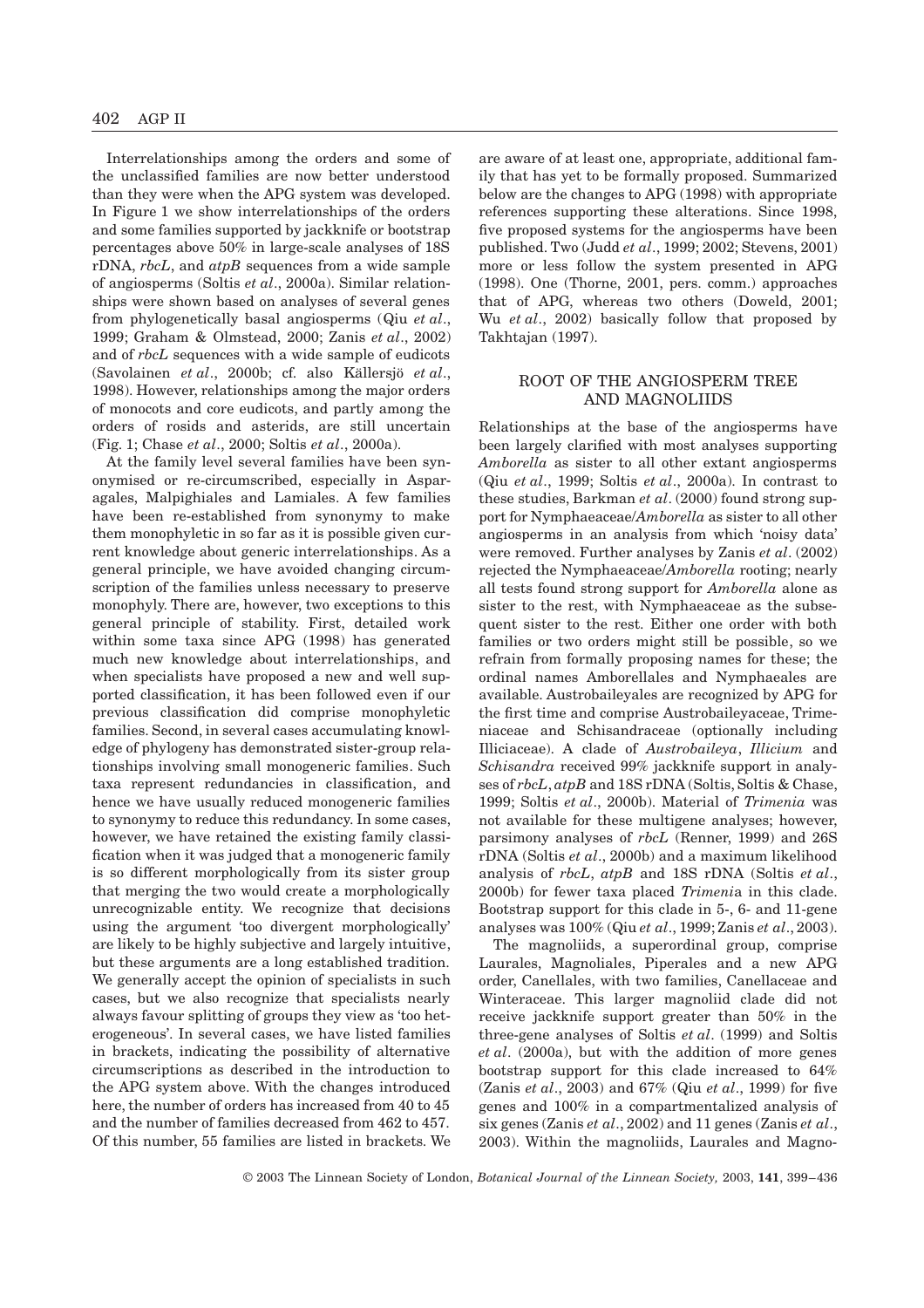liales are sisters (71% bootstrap support, Qiu *et al*., 1999; 100%, Zanis *et al*., 2003), and Piperales and Canellales are sisters (83% bootstrap support, Qiu *et al*., 1999; 100%, Zanis *et al*., 2003). However, analysis of 104 morphological characters for 52 angiosperms (Doyle & Endress, 2000) resulted in different relationships among these clades: Magnoliales + Canellales were sister to Laurales, and Piperales were distantly related in a polytomy with the monocots, Nymphaeaceae and several clades of eudicots. None of these relationships received bootstrap support greater than 50%.

The sister-group relationship of Winteraceae and Canellaceae has received bootstrap or jackknife support of 99% or 100% in all recent multigene analyses (e.g. Soltis *et al*., 1999; Qiu *et al*., 1999; Soltis *et al*., 1999; Zanis *et al*., 2002, 2003). Doyle & Endress' (2000) morphological analysis also found this sister group (bootstrap support <50%). Their sister group, Piperales, consists of Aristolochiaceae, Lactoridaceae, Piperaceae and Saururaceae (APG, 1998), to which we now add Hydnoraceae (Nickrent *et al*., 2001). Although the exact placement of Hydnoraceae within Piperales is uncertain, it clearly falls within this clade (Nickrent & Duff, 1996; Nickrent *et al*., 1998, 2001). In recent analyses, *Lactoris* appears within a clade of Aristolochiaceae, as sister to *Aristolochia* + *Thottea* (Qiu *et al*., 1999; Zanis *et al*., 2003) or *Aristolochia* alone (Soltis *et al*., 2000a). *Thottea* was not included in the last analysis, but support for the embedded position of *Lactoris* was weak (66% or less), even with five genes. Morphological analyses likewise recognize a clade of Piperaceae, Saururaceae, Aristolochiaceae and *Lactoris*. Given the uncertain position of *Lactoris* in both molecular and morphological trees, we recommend that Lactoridaceae be retained until more convincing evidence of placement is obtained.

The position of Chloranthaceae also requires further study. It is sister to the magnoliids + eudicots in the six-gene compartmentalized analysis (84% bootstrap support; Zanis *et al*., 2003), but this is the only analysis that has provided support for the placement of this family. At this time, we prefer not to assign Chloranthaceae to an order until its position becomes clearer. The name Chloranthales is available should Chloranthaceae require assignment of a name at that rank.

# MONOCOTS

Although the sister group of the monocots remains unclear, a great deal of progress has been made within the monocots since the last APG installment. Chase *et al*. (2000) published a review of relationships and a proposed revision of the APG system for the monocots, but nonetheless we will here provide information on changes since APG (1998). The rooting of the monocots between Acoraceae (Acorales) and the rest continues to be supported. The Chase *et al*. (2000) and Soltis *et al*. (2000a) analyses of three genes both agreed on this placement, as did that of Fuse & Tamura (2000), which examined a relatively small number of monocots with plastid *matK* sequences. Of the five families unplaced in APG (1998), we now have clear placement of all but Petrosaviaceae (which now also includes *Japanolirion*). The name Petrosaviales is available for the family if it is assigned to its own order. Triuridaceae are placed in Pandanales, probably as sister to Pandanaceae, and Corsiaceae are included in Liliales (Neyland, 2002). Within Dioscoreales, several changes are made as a result of the extensive study of the order by Caddick *et al*. (2000, 2002a,b), which used an analysis of three genes, *rbcL, atpB* and 18S rDNA, and morphology to examine relationships of nearly all genera of the order. Thismiaceae are sister to Burmanniaceae, which makes it reasonable to include them together. *Trichopus* (formerly Trichopodaceae) is sister to *Avetra* (Dioscoreaceae), and this pair is sister to *Tacca* (Taccaceae). All other genera of Dioscoreaceae (*Rajania, Nonarapenta, Tamus*, etc.) are embedded in *Dioscorea*, so a simplified taxonomy of Dioscoreaceae would be to include these in *Dioscorea* and eliminate Taccaceae and Trichopodaceae (both monogeneric) by including them in an expanded Dioscoreaceae. Although bootstrap support is not exceptionally high, a position for Nartheciaceae in Dioscoreales is congruent with the non-DNA analyses of Caddick *et al*. (2000).

Continued work on Asparagales (Fay *et al*., 2000b) clarified relationships within the order. In recent years, new families were published to accommodate genera that fell as sister taxa to clades composed of several families *sensu* Dahlgren, Clifford & Yeo (1985), but this process has led to both a rearrangement of family limits and an increased recognition of monogeneric and small families. Specialists in these families have hoped to take a broader view of family limits in Asparagales, which is now possible because the patterns are relatively clear (Fay *et al*., 2000b). Because Dahlgren and co-workers believed that broadly circumscribed concepts of Liliaceae were grossly unnatural, they recognized as families only those groups in which they had some confidence of monophyly. The result of this approach was circumscription of narrowly defined families. When molecular systematists turned their attention to relationships of the lilioid monocots (Duvall *et al*., 1993; Chase *et al*., 1995a,b), they used this classification as the basis of their sampling. Hence they retained the circumscriptions of Dahlgren *et al*. (1985) without further consideration of whether these units should in fact be recognized as families. APG (1998) also used this system, and so Asparagales was established with 29 recognized fam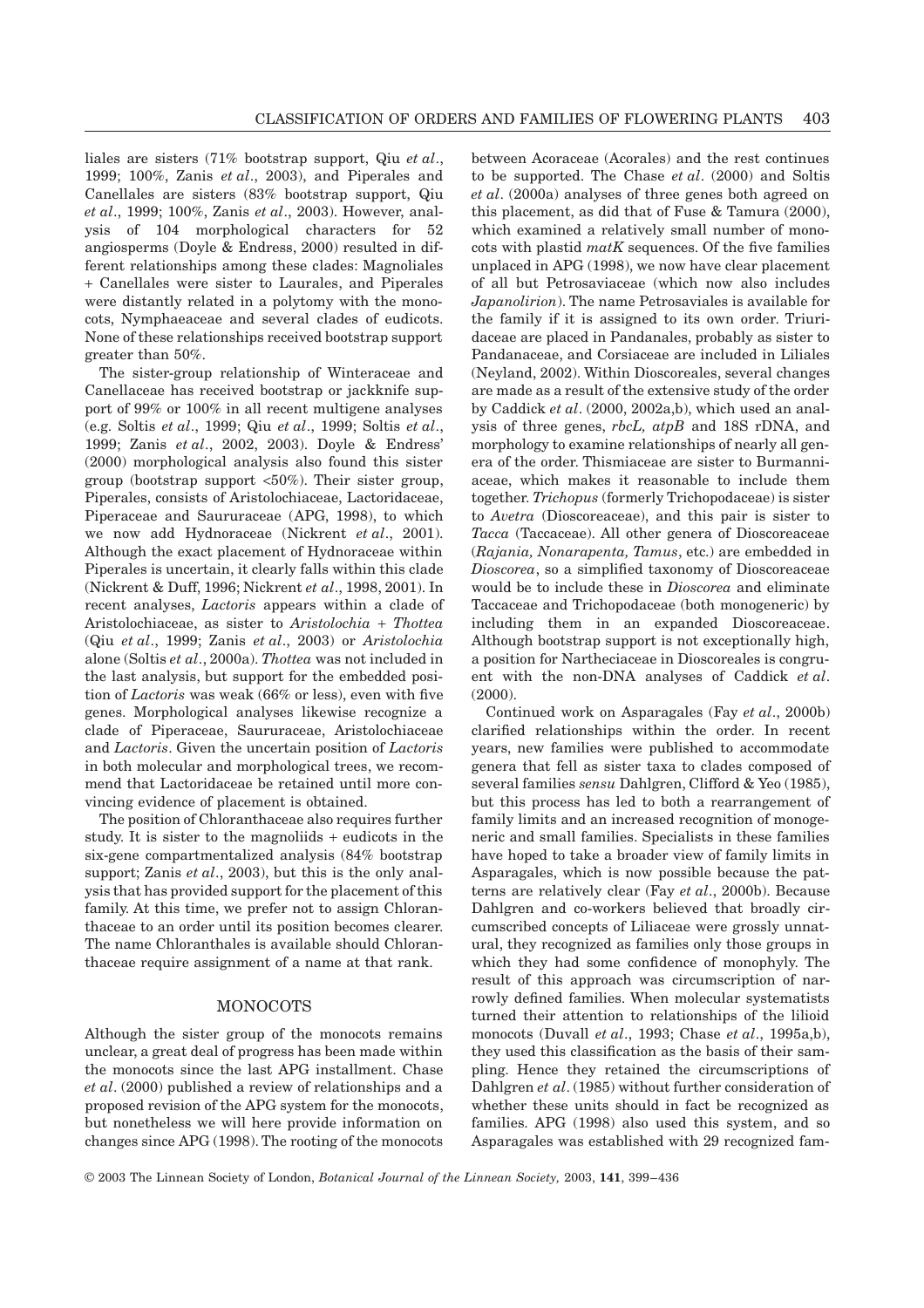ilies, many of them small (1–5 genera). Although this approach seemed logical at the time, it now in retrospect appears less so because it bequeathed us extremely narrowly defined family limits. Only specialists in this group understand this taxonomy, and it is so difficult to teach that many instructors use Liliaceae *s.l.* rather than the APG system. We therefore propose here to simplify the higher Asparagales by optionally reducing the number of families to two, Alliaceae and Asparagaceae. These can easily be identified by the umbellate inflorescences of Alliaceae (optionally including both Agapanthaceae and Amaryllidaceae) vs. the racemes of Asparagaceae, except for Themidaceae with umbels, but these have many subtending and internal bracts, whereas those of Alliaceae typically have just two (or if there are more they are not internal in the umbel; Pires & Sytsma, 2002). In Asparagaceae, we optionally include Agavaceae, Anemarrhenaceae (monogeneric), Anthericaceae, Aphyllanthaceae (monogeneric), Behniaceae (monogeneric), Herreriaceae (two genera), Hyacinthaceae, Laxmanniaceae, Ruscaceae and Themidaceae. In Ruscaceae, Rudall, Conran & Chase (2000a) already included Convallariaceae, Dracaenaceae (three genera), Eriospermaceae (monogeneric) and Nolinaceae (2–3 genera). We propose here to use the bracketing system to indicate that those who wish to recognize some additional monophyletic groups may continue to do so and still use the 'APG system'. However, in that case we would recommend that Agavaceae should include Anemarrhenaceae, Anthericaeae, Behniaceae and Herreriaceae (these are listed in the family synonymy in the appendix). Along the same lines, we list Xanthorrhoeaceae *s.l.* as optionally including both Asphodelaceae and Hemerocallidaceae (which already included Phormiaceae of earlier authors). We realize that some researchers may be perturbed by this further re-organization of family lines within Asparagales, but we believe this modification provides a much-needed simplification of familial taxonomy in this order.

We were prompted to make the changes to Asparagales taxonomy by the condensation of families that has already been made in Liliales. Relative to the system of Dahlgren *et al*. (1985), APG (1998) had already reduced Calochortaceae, Petermanniaceae, Trilliaceae, Tricyrtidaceae and Uvulariaceae, and we may yet include Philesiaceae and Rhipogonaceae in Smilacaceae (following previous authors on account of their spinose pollen; Rudall *et al*., 2000b). At this time, the only change we make is the addition of the mycoparasitic Corsiaceae on the basis of 26S rDNA data (Neyland, 2002). Pandanales have the same circumscription except for the addition of another achlorophyllous family, Triuridaceae, based on analyses of 18S rDNA sequence data (Chase *et al*., 2000).

In the commelinids (we change the name here to avoid confusion with Commelinoideae), the relationships of many of the previously unplaced families have been resolved (as summarized in Chase *et al*., 2000). Abolbodaceae are included in Xyridaceae, in which most recent treatments have placed them. Bromeliaceae, Mayacaceae and Rapateaceae are all included in Poales, and Hanguanaceae are moved to Commelinales. Poales are now a large order of 18 families, and some researchers have advocated splitting them into as many as three or four orders (Givnish *et al*., 1999; Judd *et al*., 1999; Thorne, 2001, pers. comm.), but until relationships are more clearly resolved such demolition would be premature. We also point out that Asparagales as circumscribed here is still larger and more diverse morphologically. Based on Chase *et al*. (2000), there is clear evidence that Poales are monophyletic, but some relationships within the order remain unclear. Bremer (2002) analysed family interrelationships within Poales using combined *rbcL/atpB* analyses and found strong support for cyperoid (Cyperaceae, Juncaceae and Thurniaceae) and graminoid clades (Anarthriaceae, Centrolepidaceae, Ecdeiocoleaceae, Flagellariaceae, Joinvilleacae, Poaceae and Restionaceae). Within the latter clade, Ecdeiocoleaceae rather than Joinvilleacae were found to be sister to Poaceae. Although the two large clades above are now clearly defined, their relationships to the other families of Poales requires further work.

We have not adopted the new monogeneric families carved out of Anarthriaceae (Briggs & Johnson, 2000) simply because they are monogeneric and clearly related to Anarthriaceae, notwithstanding the argument made by the authors that they share few morphological characters with each other and Anarthriaceae. The sole remaining unplaced commelinid family is Dasypogonaceae for which the ordinal name Dasypogonales is available should recognition become appropriate.

Monocot phylogenetics have made immense strides over the past 8 years due primarily to the foci provided by the two international monocot symposia held in 1993 and 1998 (at the Royal Botanic Gardens, Kew, Rudall *et al*., 1995, and the Royal Botanic Gardens, Sydney, Wilson & Morrison, 2000, respectively). These meetings have focused attention both on what was known and, more importantly, on which groups needed additional attention. As a result, we now know more about monocots than any other major group of angiosperms, a situation that is a remarkable achievement given the paucity of information available in 1985 (Dahlgren *et al*., 1985). This model should now be adopted for the other large groups of angiosperms so that attention is likewise focused on integration of research programmes and gaps in the data base. Even the relatively well-studied asterid orders have new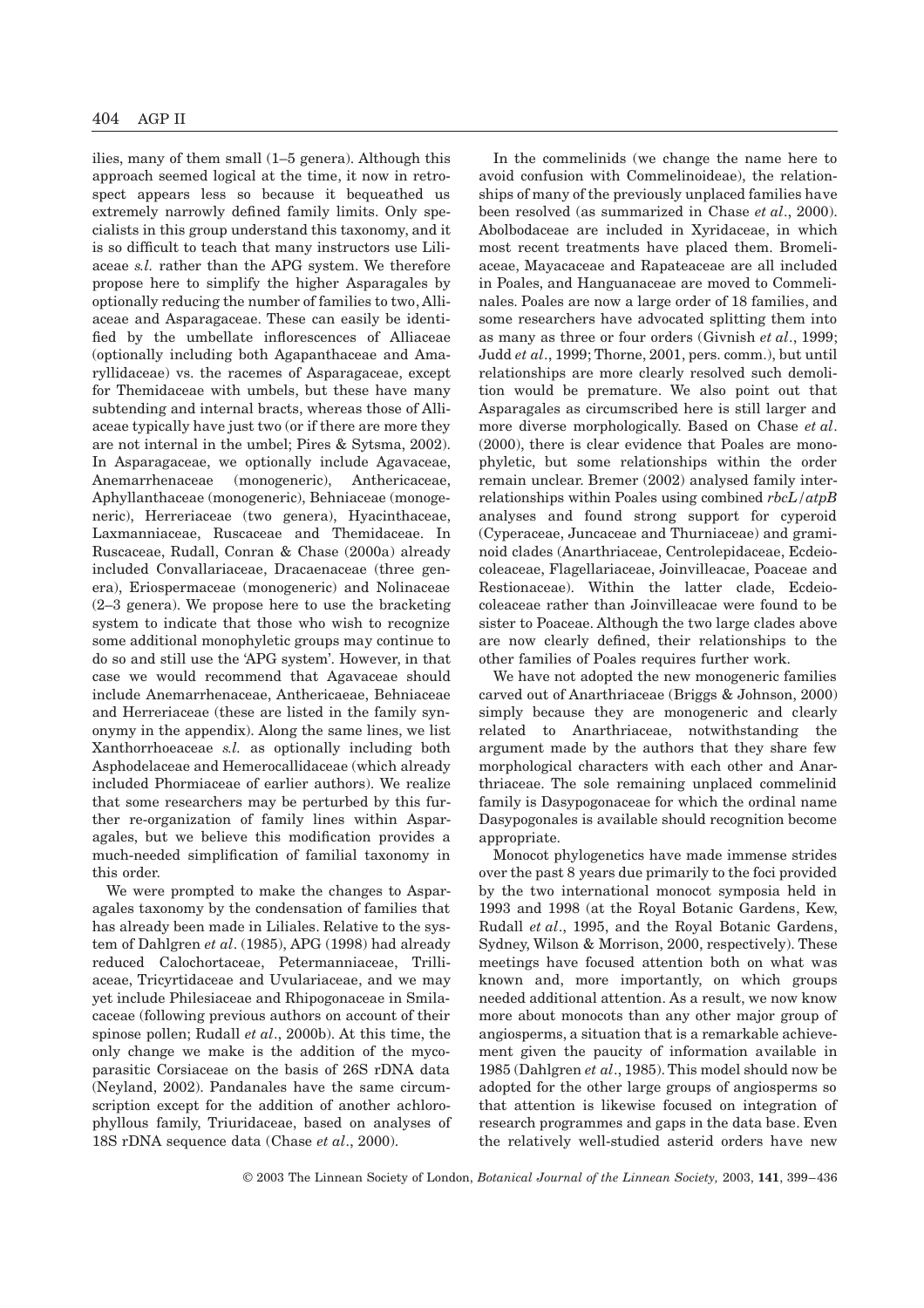members that desperately need integration into the overall picture of eudicot evolution.

#### **EUDICOTS**

Relatively few changes have been made among the families/orders forming a grade at the base of the eudicots. We have placed Didymelaceae as an optional synonym of Buxaceae, and Buxales is available if Buxaceae were to be elevated to ordinal status. Sabiaceae and Trochodendraceae likewise remain unplaced to order, but if either or both of these changes becomes appropriate, Sabiales and Trochodendrales have previously been published. Proteales remain unchanged except that we have indicated that *Platanus* optionally could be included in Proteaceae, although many botanists in both Northern and Southern Hemispheres will probably object to this change for two taxa that have never before been associated. Ranunculales remain unchanged from APG (1998).

Aextoxicaceae are clearly closely related to Berberidopsidaceae (Soltis *et al*., 2000a, among several), and these two small families (one and two genera, respectively) as yet have no clear relationship to the other eudicot orders, so we continue to leave them unplaced to order. If an ordinal name should be required (e.g. Soltis *et al*., 2003), Berberidopsidales is available (see below). It is unclear on what morphological grounds a merger of these two families could be justified; these genera are remarkably divergent considering the similarity of their DNA sequences.

Dilleniaceae were consistently placed as sister to Caryophyllales in the three-gene analysis of Soltis *et al*. (2000a) but with jackknife support of only 60%, and on this basis we refrain from adding them to Caryophyllales. Although the name Dilleniales is available, it would be against the philosophy of APG to create a monofamilial order for them if they were found to have a clear relationship to another recognized order, in this case Caryophyllales.

Relationships in Caryophyllales continue to be in a state of flux and therefore difficult to discuss. Apart from Rhabdodendraceae, there seem to be two major lineages. The first is composed of Caryophyllales in their long-standing restricted sense plus Simmondsiaceae and Asteropeiaceae + Physenaceae as successive sister groups to the core members. The second includes Ancistrocladaceae and their mostly carnivorous relatives (Meimberg *et al*., 2000; Cuénoud *et al*., 2002), Tamaricaceae + Frankeniaceae and Plumbaginacae + Polygonaceae (Källersjö *et al*., 1998; Soltis *et al*., 2000a; Cuénoud *et al*., 2002). Unfortunately, the new members of the first lineage (Asteropeiaceae, Physenaceae and Simmondsiaceae) are poorly studied, and some features that make the core families appear distinctive need re-evaluating from the perspective of their new alignment. Within the core group, relationships remain uncertain. Appelquist & Wallace (2000) and Cuénoud *et al*. (2002) found that the distinctive Madagascaran Didiereaceae are sister to *Calyptrotheca* of Portulacaceae. However, Didiereaceae are not yet reduced to synonymy under Portulacaceae. Furthermore, Cuénoud *et al*. (2002) found that there is a well supported, but internally unresolved group, the 'succulent' clade of Manhart & Rettig (1994), that includes Basellacaeae, Cactaceae, Didiereaceae, Halophytaceae and Portulacaceae. Although Portulacaceae are clearly paraphyletic as currently circumscribed, the composition and relationships of the lineages within Portulacaceae need further study before taxonomic realignment begins (hence the lack of change in the classification).

Within one of the other major clades of the core Caryophyllales, a similar problem to that of the apparently polyphyletic Portulacaceae is encountered; Phytolaccaceae are grossly polyphyletic relative to Aizoaceae, Nyctaginaceae and Sarcobataceae. We have recognized here Barbeuiaceae and Gisekiaceae; both are well supported as excluded from Phytolaccaceae and are resurrected from the list of familial synonyms in APG (1998). *Lophiocarpus* is also clearly unrelated to the Phytolaccoideae/Rivinoideae clade, but it has never been recognized as a family (the name proposed by Bortenschlager, 1973, is not validly published). *Corbichonia* (usually Molluginaceae) is sister to *Lophiocarpus*, and the pair is well removed from the rest of Molluginaceae (Cuénoud *et al*., 2002). The third major clade of core caryophyllids is unproblematic and includes Achatocarpaceae, Amaranthaceae and Caryophyllaceae. Relationships and taxonomy of the other major clade of Caryophyllales remain as they were in APG (1998). Although additional genera and new data have been added, no new patterns for general relationships have emerged (Cuénoud *et al*., 2002).

Relative to APG (1998), no changes to the composition in Santalales have been made (see Nickrent & Malécot, 2001, and Nickrent, 2002, for a summary of relationships). At least one of the families recognized, Olacaceae, is problematic, and ongoing studies of generic relationships should provide evidence of how to realign family limits (Nickrent, 2002). In all shortest trees produced in the combined analysis of three genes by Soltis *et al*. (2000a), Santalales were the sister group of Dilleniaceae + Caryophyllales but with less than 50% jackknife support. If they were in the future to receive strong support as sister to this clade, they would nonetheless be maintained because the APG philosophy is not to alter ordinal recognition except to add additional ones as needed for groups demonstrated to be sister to clades composed of several orders.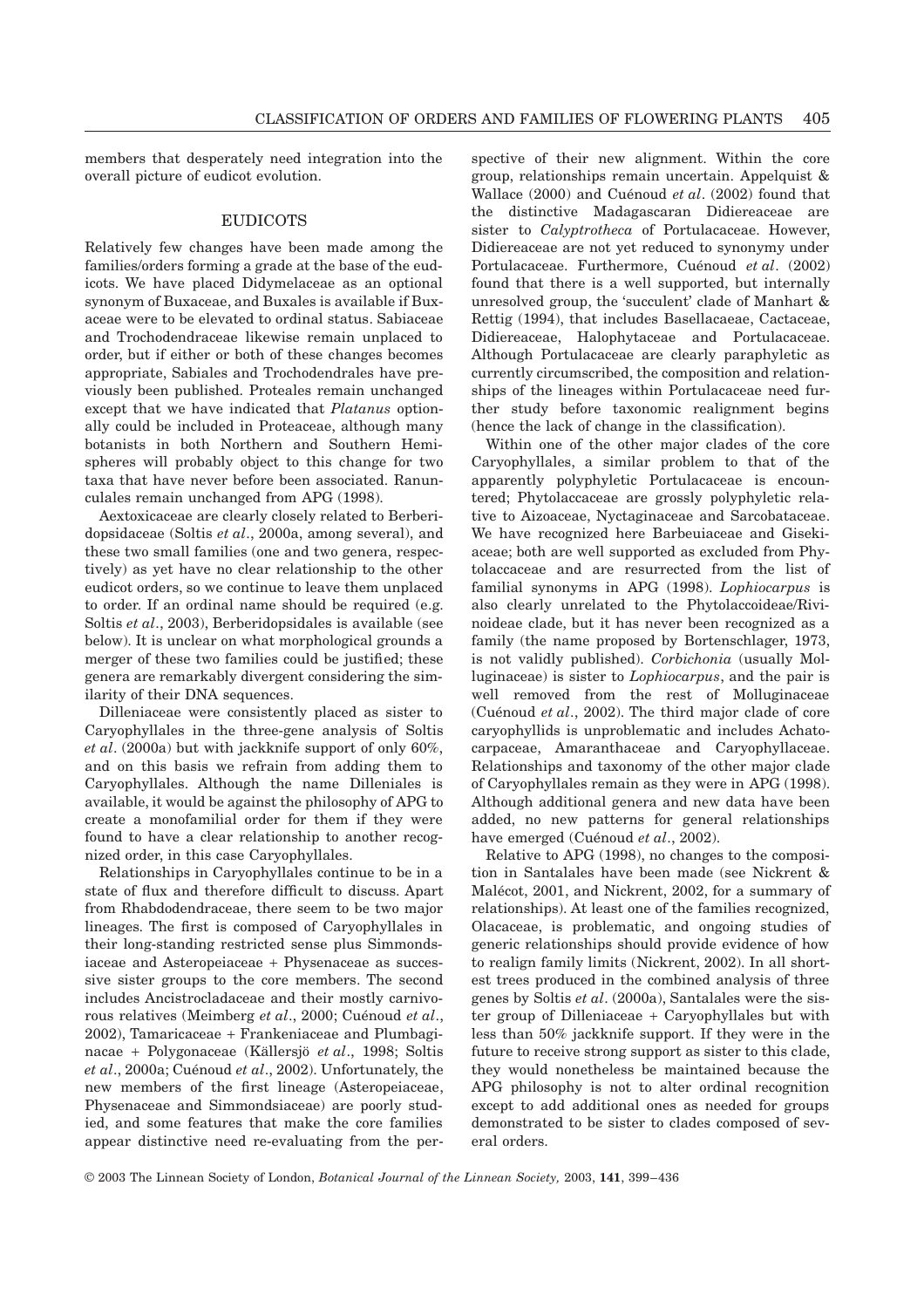The composition of Saxifragales is one of the major surprises of molecular phylogenetic analyses of the angiosperms (Chase *et al*., 1993; Morgan & Soltis, 1993; Soltis *et al*., 1997; Soltis & Soltis, 1997; Qiu *et al*., 1998; Hoot, Magallon-Puebla & Crane, 1999; Savolainen *et al*., 2000a; Soltis *et al*., 2000a). This eclectic assemblage comprises taxa placed in three subclasses in modern classifications (e.g. Cronquist, 1981; Takhtajan, 1997). Several changes are suggested here compared to APG (1998).

Phylogenetic analyses of a five-gene data set for Saxifragales (*c.* 9000 bp/taxon) (Fishbein, Hufford & Soltis, 2003) have identified several major, wellsupported clades. There is strong support for a clade of Saxifragaceae and several woody members of the former Saxifragaceae *sensu* Engler (1930; i.e. the currently recognized families Grossulariaceae, Iteaceae and Pterostemonaceae). Within this clade, the sistergroup relationship between Iteaceae and Pterostemonaceae is strongly supported. Consideration should be given to reducing Pterostemonaceae to Iteaceae by adding *Pterostemon* (two species) to that family. A second, strongly supported clade includes Crassulaceae as sister to a clade of Haloragaceae, *Tetracarpaea* (Tetracarpaeaceae)*, Penthorum* (Penthoraceae), and *Aphanopetalum* (formerly of Cunoniaceae), all small genera that could be combined to form a single expanded family Haloragaceae (Fishbein *et al*., 2003).

Although the composition of Saxifragales now appears clear, the position of the clade among the core eudicots is uncertain. The placement of the order has varied among the broad phylogenetic analyses conducted to date. Initial analyses of *rbcL* sequences (Chase *et al*., 1993) placed the order as sister to all other rosids, whereas analyses of *atpB* sequences placed the clade as sister to a large clade containing most of the core eudicots (Savolainen *et al*., 2000a). None of these placements received jackknife/bootstrap support >50%. The three-gene analysis (Soltis *et al*., 1999; Soltis *et al*., 2000a) placed Saxifragales as sister to the rosids but with only weak jackknife support (60%). Analyses of a four-gene data set for eudicots indicated placement of Saxifragales as sister to all other core eudicots except Gunnerales (Soltis *et al.,* 2003).

#### ROSIDS

Our knowledge of the composition of and relationships among the rosid and eurosid I taxa has improved significantly, particularly within Malpighiales, and we provide changes to reflect these newly understood relationships. Changes to the classification elsewhere in the rosids are few. Geissolomataceae and Strasburgeriaceae, previously unplaced, and Vitaceae, previously an unplaced core eudicot, are added to the

rosids. Vitaceae may be sister to the rest of the rosids (Soltis *et al*., 2000a), but jackknife support for this position was only moderate. Crossosomatales, newly circumscribed and recognized here, include Crossosomataceae (Sosa & Chase, 2003), Stachyuraceae and Staphyleaceae, all previously unplaced rosids (Soltis *et al*., 1999, 2000a; Nandi*,* Chase & Endress, 1998; Savolainen *et al*., 2000a). Crossosomatales share a seed character in which the cell walls of the manylayered testa are all or mostly lignified. Seed anatomy continues to be a valuable source of new systematic information that is highly congruent with phylogenetic relationships inferred from analyses of molecular data (see Doweld, 2001). Circumscription of this order is conservative; other unassigned rosid genera often recognized as families (e.g. *Geissoloma*, *Ixerba* and *Strasburgeria*) have similar testa anatomy and may be added to this order if support for this broader circumscription strengthens.

In Geraniales, there is abundant morphological and molecular evidence indicating that the small families Francoaceae, Greyiaceae and Melianthaceae are closely related (Ronse Decraene & Smets, 1999; Savolainen *et al*., 2000b). Greyiaceae are here synonymised under Melianthaceae with Francoaceae an optional further synonym. Likewise, Hypseocharitaceae are an optional synonym of Geraniaceae, as in APG (1998).

In Myrtales, recent work (Conti*,* Litt & Sytsma*.*, 1996; Conti, Baum & Sytsma, 1999) confirmed family circumscriptions. Clausing & Renner (2001) showed a well-supported sister-group relationship between Melastomataceae and Memecylaceae, clarifying the circumscriptions of both families; the two have been combined before (e.g. Cronquist, 1981), and having this option seems reasonable (they are therefore bracketed in the classification).

Zygophyllaceae and Krameriaceae are now included in eurosid I (Soltis *et al*., 2000a; Savolainen *et al*., 2000a); Krameriaceae (monogeneric) can be included in the already heterogeneous Zygophyllaceae (for the latter, see Sheahan & Chase, 2000), but *Krameria* shares few traits that could be considered synapomorphies with Zygophyllaceae. However, some researchers (e.g. Sheahan and Chase, pers. comm.) see little advantage in the maintenance of a monogeneric family with a clear relationship to another, regardless of how divergent the genus is from the others included. If Zygophyllaceae continue to be placed as sister to a clade composed of several orders and ordinal status is appropriate, then the name Zygophyllales is available.

Several of the previously unplaced eurosid I families are now combined with Lepidobotryaceae and Celastraceae in a newly accepted order, Celastrales (Nandi *et al*., 1998; Savolainen *et al*., 2000b), although the group is not easy to characterize morphologically.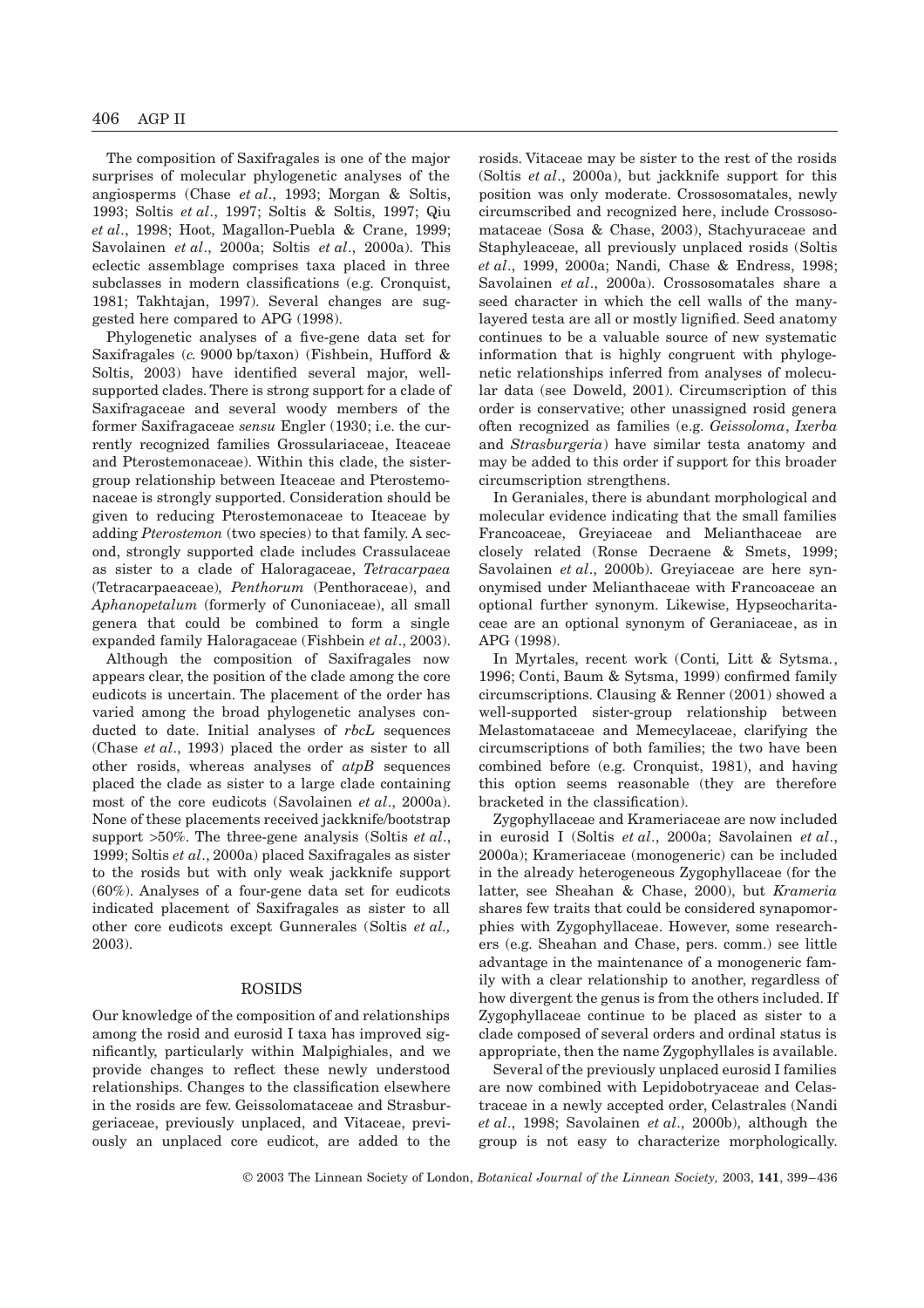Huaceae have sometimes appeared with this clade (Soltis *et al*., 2000a), but without enough support or consistency to warrant their inclusion here. Stackhousiaceae, kept separate in APG (1998), are now synonymised with Celastraceae (Savolainen *et al*., 2000a; Simmons *et al*., 2001).

The circumscription of the nitrogen-fixing clade and the composition of the four orders included there, Fabales, Rosales, Cucurbitales and Fagales, remain largely unchanged (see also Savolainen, Spichiger & Manen, 1997; Jeong, Ritchie & Myrold, 1999). Relationships within Rosales, and especially within the Cannabaceae - Cecropiaceae - Celtidaceae - Moraceae - Ulmaceae-Urticaceae complex, have been problematic. Celtidaceae are paraphyletic and include Cannabaceae, and Cecropiaceae are embedded within Urticaceae (Ueda, Kosuge & Tobe, 1997; Wiegrefe, Sytsma & Guries, 1998; Sytsma *et al*., 2002), and it is therefore appropriate to recognize altered circumscriptions of these families within the urticalean complex. Within Fagales, monogeneric Rhoipteleaceae are strongly supported as sister to Juglandaceae and so the option of combining the two is offered. However, the two differ considerably in their gynoecia and ovules.

Changes in Malpighiales mainly reflect assignment to this order of six previously unplaced families and the dismemberment of broadly circumscribed Flacourtiaceae and Euphorbiaceae. Of the families assigned to Malpighiales since APG (1998), Bonnetiaceae and Elatinaceae have a distinctive exotegmen similar to that of Clusiaceae, and Bonnetiaceae and Clusiaceae share distinctive xanthones. Xanthones are also reported from some Podostemaceae (in which Tristichaceae, previously an unplaced rosid, now are included), and both tenuinucellate ovules and exudate are known from Clusiaceae as well as at least some Podostemaceae (e.g. Contreras, Scogin & Philbrick, 1993; Jäger-Zürn, 1997). Relationships within the Clusiaceae-Bonnetiaceae-Podostemaceae clade are, however, still unclear. *Ploiarium* (Bonnetiaceae) has been included in Malvales (Savolainen *et al*., 2000a), but this is likely to be based on misidentified material (M. W. Chase, pers. comm.). Nevertheless, Podostemaceae, for which the exact relationship with other angiosperms has long been controversial (Cusset & Cusset, 1988, and references therein), are finally close to finding a phylogenetic home. Other families assigned to Malpighiales include Ctenolophonaceae, Ixonanthaceae, Peridiscaceae and Lophopyxidaceae (Savolainen *et al*., 2000a).

Recent work has clarified the limits of sets of genera previously assigned to Flacourtiaceae (Chase *et al*., 2002; see also Judd, 1997; Nandi *et al*., 1998; Savolainen *et al*., 2000a). Salicaceae are considerably expanded to include flacourtiaceous taxa with salicoid

teeth (Nandi *et al*., 1998), cocarcinogens and flowers in which the sepals and petals, if both are present, are equal in number. However, most of the taxa with cyclopentenoid cyanogenic glycosides and flowers in which sepals and petals are not equal in number are placed in the newly accepted Achariaceae. Sister to the rest of Salicaceae is *Casearia*, although this placement is only weakly supported in Chase *et al*. (2002; only *rbcL*) but strongly supported in a similar position with far less taxonomic sampling but more data in Soltis *et al*. (2000a; three genes). Other families newly recognized here with genera that have been in Flacourtiaceae *s.l.* include Lacistemataceae and Peridiscaceae. Somewhat unexpectedly, the poorly known Achariaceae are sister to *Kiggelaria* (Soltis *et al*., 2000a; Chase *et al*., 2002), and so the name of the family becomes the conserved Achariaceae (not the older but non-conserved Kiggelariaceae as in several recent papers). Other taxa with cyclopentenoid cyanogenic glycosides are Malesherbiaceae, Turneraceae and Passifloraceae. The three are closely related (Chase *et al*., 2002). Turneraceae and Passifloraceae have foliar glands and biparental or paternal transmission of plastids (e.g. Shore, McQueen & Little, 1994) and Malesherbiaceae and Passifloraceae a corona. All three possess a hypanthium-like structure that does not bear the stamens; optional synonymization is thus appropriate.

No molecular evidence supports Euphorbiaceae *s.l.* as monophyletic, and here they are divided into three families (as in Chase *et al*., 2002). Euphorbiaceae *s.s.* comprise the uniovulate Euphorbioideae, Crotonoideae and Acalyphoideae. Phyllanthaceae include the biovulate Phyllanthoideae, whereas Picrodendraceae include the biovulate Oldfieldioideae. The three families have similar and distinctive fruits and similarities in embryology, but other embryological details as well as features of leaf, flower, pollen and seed coat anatomy are distinct within each of the three families.

Linaceae are extended to include Hugoniaceae, and a close relationship of the two has long been suggested. Ochnaceae, Medusagynaceae and Quiinaceae form a distinctive and monophyletic group (Nandi *et al*., 1998; Savolainen *et al*., 2000a), with leaves having the secondary and tertiary venation particularly well developed. Optional synonymization seems appropriate.

Evidence provided by Litt & Chase (1999; see also Nandi *et al*., 1998) strongly supports monophyly of a group of four, mostly small, families: Trigoniaceae, Dichapetalaceae, Chrysobalanaceae and Euphroniaceae. Optional recognition of an expanded Chrysobalanaceae is recommended for these. All have tenuinucellate ovules, some species of each have obliquely bisymmetric flowers and all have a single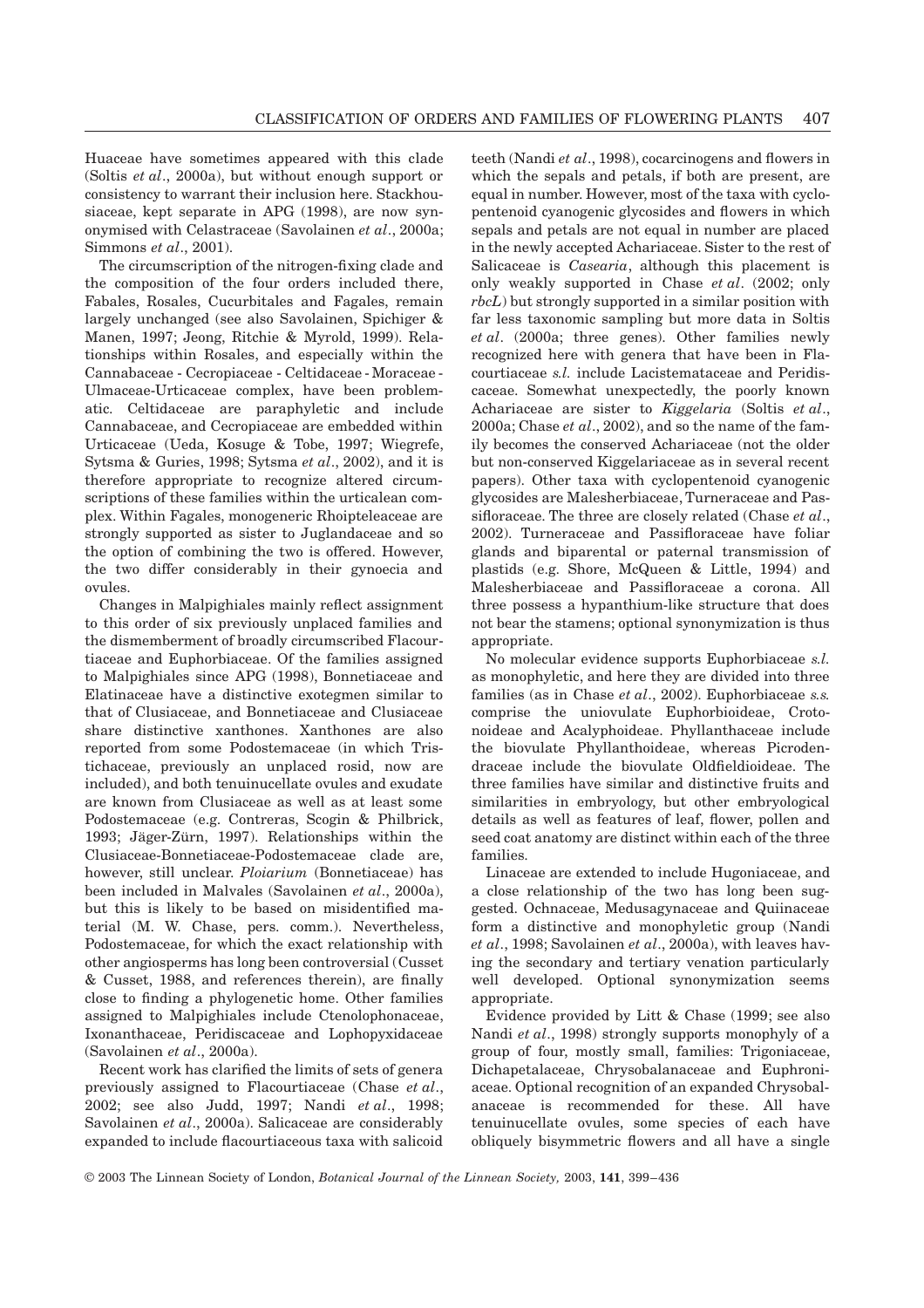style. The sister-group relationship of Erythroxylaceae and Rhizophoraceae is confirmed by numerous features such as alkaloids and sieve tube plastid type; the rather poorly known African *Aneulophus* of Erythroxylaceae is particularly similar to some primitive Rhizophoraceae. Optional synonymization is appropriate.

In Oxalidales, two alterations to APG (1998) have been made. Brunelliaceae have been resurrected from synonymy because including them in Cunoniaceae was premature. *Brunellia* has been shown to be related to both Cunoniaceae and Elaeocarpaceae (Bradford & Barnes, 2001; Savolainen *et al*., 2000b). Tremandraceae (three genera from Australia) are embedded deeply in Elaeocarpaceae, so the name is here treated as a synonym of that family.

In the eurosid II clade, several minor changes have been made relative to APG (1998). Although Brassicales have remained unchanged here, resurrection of Capparaceae and Cleomaceae may be appropriate in the future based on the results of Hall, Sytsma & Iltis (2002), who showed that Brassicaceae (*sensu* APG, 1998) comprise three strongly supported, monophyletic groups representing Brassicaceae in the narrow sense, Capparaceae subfamily Capparoideae and Capparaceae subfamily Cleomoideae. They also point out that there are some morphological features consistent with this three-family view. Emblingiaceae are placed in Brassicales based on the results of Gregory, Chandler & Bayer (2000). We list Cochlospermaceae as well as Diegodendronaceae as optional synonyms of Bixaceae. Thymelaeaceae have likewise been expanded by the inclusion of *Tepuianthus* (Wurdack & Horn 2001), the type of Tepuianthaceae, which is well supported as sister to Thymelaeaceae. Further work is needed to evaluate relationships of Dipterocarpaceae to Cistaceae and Sarcolaenaceae; Dayanandan *et al*. (1999) did not include Cistaceae and found an ambiguous relationship of Dipterocarpaceae to Sarcolaenaceae. Savolainen *et al*. (2000b) showed with *rbcL* data that *Pakaraimaea* of Dipterocarpaceae is strongly supported as sister to *Cistus* + *Helianthemum*, and in all their shortest trees, *Monotes* (Dipterocarpaceae, the type of Monotaceae) was sister to *Sarcolaena* (the type of Sarcolaenaceae), although this received bootstrap support of less than 50%. In Sapindales, Peganaceae are a possible synonym of Nitrariaceae, both of which were at one time considered to be members of Zygophyllaceae (Sheahan & Chase, 1996, 2000).

## ASTERIDS

The asterids are a strongly supported monophyletic group including the same 10 orders as in APG (1998). Bremer *et al*. (2002) analysed representatives of

amost all families of asterids using three genes (*rbcL, atpB* and *matK*) and three, non-coding, plastid regions and found Cornales to be the sister of all other asterids, followed by Ericales sister to the rest, both with high jackknife percentages. The *rbcL*/*atpB*/18S rDNA data (Soltis *et al*., 2000a) indicated Cornales as sister to Ericales whereas the *ndhF* data alone (Olmstead *et al*., 2000) or *ndhF* together with *rbcL*/*atpB*/18S rDNA data (Albach *et al*., 2001b) showed Cornales as sister to the rest of the asterids, but without high support percentages. Five families of uncertain position in APG (1998) have been shown to belong to the asterids: Paracryphiaceae (of uncertain position within the euasterid II clade as discussed under Dipsacales), Pentaphylacaceae and Sladeniaceae (the latter considered an optional synonym of Pentaphylacaceae of Ericales, see below), Kaliphoraceae (included in Montiniaceae of Solanales; Savolainen *et al.*, 2000a), and Cardiopteridaceae (Aquifoliales; Kårehed, 2001). Furthermore, recent analyses support ordinal positions for several families that were left unclassified to order in the APG system, although listed under euasterids I or II.

Relationships within Cornales are still unclear, but the six families are all monophyletic. In many studies, *Hydrostachys* (formerly Hydrostachyaceae) has been placed within Hydrangeaceae (Soltis *et al*., 2000a; Albach *et al*., 2001a, b), although the exact position of the genus within Hydrangeaceae is unclear. In other studies, it has fallen outside Hydrangeaceae (Xiang *et al*., 2002). It has been noted that for most genes *Hydrostachys* has a great number of unique substitutions, and the question of spurious attraction was addressed by Albach *et al*. (2001a). Pending further analyses, we retain Hydrostachyaceae as a separate family. *Curtisia* appears to be sister to Grubbiaceae (Soltis *et al*., 2000a) not Cornaceae, so Curtisiaceae are here re-instated.

Ericales comprise 23 families. Relationships within Ericales have some structure, but many relationships are still unclear. One well-supported monophyletic group comprises Balsaminaceae, Marcgraviaceae and Tetrameristaceae (Soltis *et al*., 2000a; Anderberg, Rydin & Källersjö, 2002; Bremer *et al*., 2002; Tetrameristaceae and the monogeneric Pellicieraceae here being considered optional synonyms); it is sister to the rest of the order. Another well sup-ported group, recently investigated in detail, is the primuloid group of families comprising the newly re-circumscribed Primulaceae, Myrsinaceae, Theophrastaceae and a new monogeneric family Maesaceae (Anderberg, Ståhl & Källersjö, 2000, Anderberg *et al.,* 2002; Källersjö, Bergqvist & Anderberg, 2000). A third group with robust support is formed by Actinidiaceae, Roridulaceae, Sarraceniaceae, Clethraceae, Cyrillaceae and Ericaceae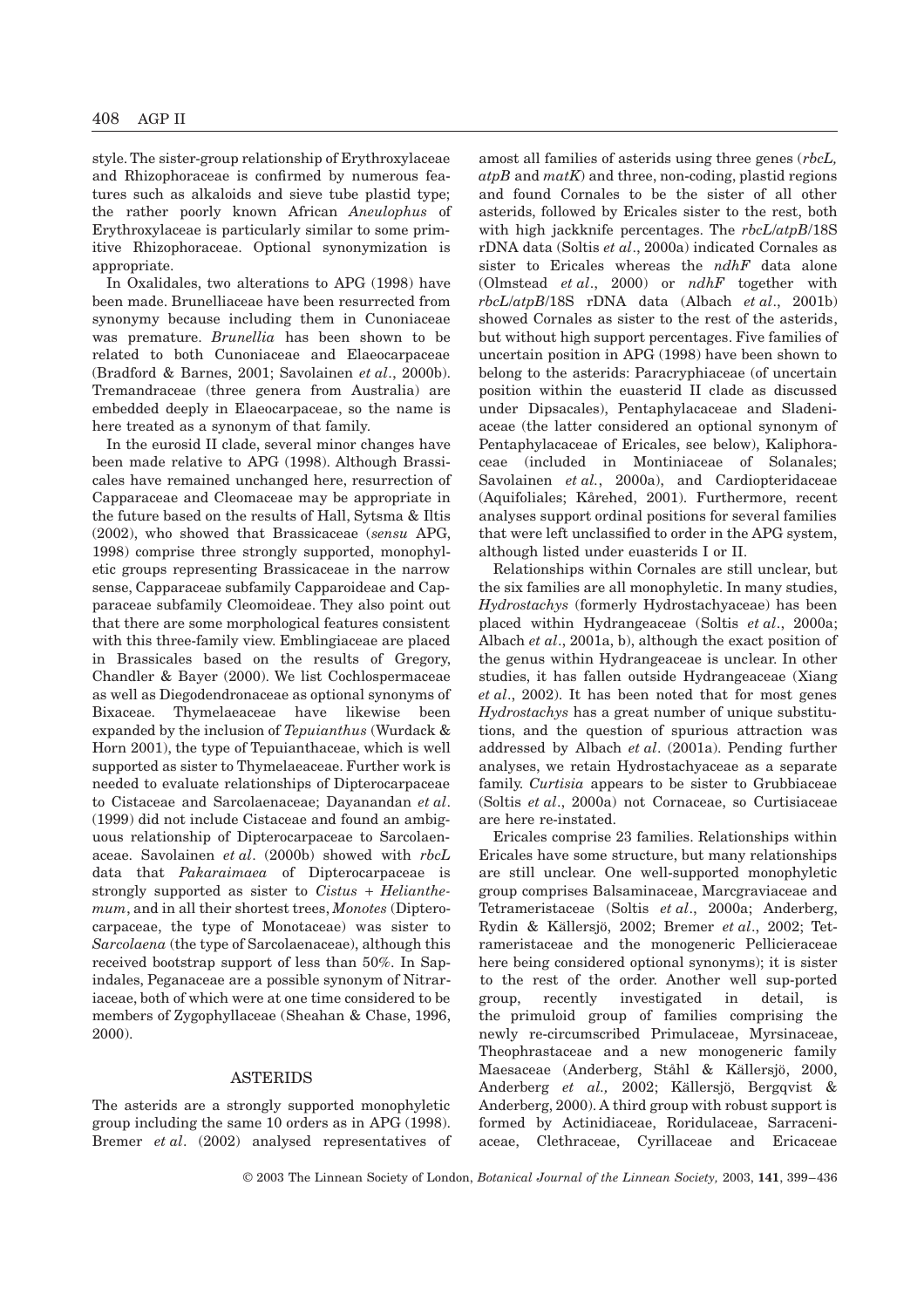(Anderberg *et al*., 2002; Bremer *et al*., 2002; classification of the last treated in Kron *et al*., 2002). Styracaceae are sister to Diapensiaceae (94% jackknife support: Anderberg *et al*., 2002; Bremer *et al*., 2002), and *Halesia* is nested within Styracaceae (Soltis *et al*., 2000a; Anderberg *et al*., 2002; Bremer *et al*., 2002) so Halesiaceae are here reduced to synonymy under Styracaceae. *Pentaphylax* appears as sister to *Cardiopteris* in the *rbcL* analysis of Savolainen *et al*., 2000a), but analyses of sequences from five genes place *Pentaphylax*, *Ficalhoa* and *Sladenia* with strong support in Ericales (Anderberg *et al*., 2002). The Savolainen *et al*. (2000a) *rbcL* sequence for *Pentaphylax* was produced from highly degraded DNA extracted from herbarium material and seems to be a contaminant or an artifact (V. Savolainen, pers. comm.). Anderberg *et al*. (2002) found that *Sladenia* and *Ficalhoa* are sister taxa (71% jackknife support), and the two together are sister to Ternstroemiaceae plus *Pentaphylax* (68% support). Ternstroemiaceae *s.s.* has 98% support, and *Pentaphylax* together with Ternstroemiaceae *s.s.* has 97% support (Anderberg *et al*., 2002). *Sladenia* and *Ficalhoa*, with their rather small flowers in cymose inflorescences, can be combined in Sladeniaceae (although *Ficalhoa* has a straight embryo), but Anderberg *et al*. (2002) proposed including them in Ternstroemiaceae along with *Pentaphylax*, which like other taxa of that family has a curved embryo. *Lissocarpa* (the type of Lissocarpaceae) is sister to *Diospyros* (100% support), and the two are usefully combined in an expanded Ebenaceae, *Lissocarpa* differing mainly in its inferior ovary (Berry *et al*., 2001; Anderberg *et al*., 2002; Bremer *et al*., 2002). Other, less well supported groups include Fouquieriaceae as sister to Polemoniaceae (72% in Anderberg *et al*., 2002; 88% in Bremer *et al*., 2002) and Sapotaceae as sister to Lecythidaceae *s.l.* (60%; Anderberg *et al*., 2002).

All euasterids are strongly supported as monophyletic, and with the six DNA regions analysed by Bremer *et al*. (2002) euasterid I and II both received high jackknife percentages (100% and 99%, respectively, for which they also proposed the new informal names of lamiids and campanulids). In earlier analyses, both groups have low internal support. Euasterid I had low jackknife/bootstrap support, 53%/66% (Olmstead *et al*., 2000), 56% (Soltis *et al*., 2000a) or 40% (Albach *et al*., 2001b), and euasterid II has 68% (Olmstead *et al*., 2000), 88% (Soltis *et al*., 2000a) or below 33% (Albach *et al*., 2001b). The percentages from the latest study (Albach *et al*., 2001b) are low and puzzling because one would not expect lower scores if data sets are combined as was done in that study.

In euasterid I, there are some changes regarding families not classified to order. Recent investigations have shown that Icacinaceae are polyphyletic (Savolainen *et al*., 2000a; Soltis *et al*., 2000a; Kårehed,

2001), and Doweld (2001) has recently segregated most of the genera as done here, but assigned *Emmotum* to its own order and family. Several genera in families listed in euasterid II by APG (1998) now show relationships to Cardiopteridaceae and Aquifoliales. Other genera, notably *Icacina* (Icacinaceae) belong to euasterid I and have an apparent relationship (although not well supported) to Garryales. Previously Aquifoliales included Oncothecaceae (APG, 1998), but that placement was premature as no internal support has been found for that position. Icacinaceae and Oncothecaceae are now listed under euasterid I, but without an order, as are Boraginaceae and Vahliaceae. Despite several independent analyses based on multiple genes with broad taxon sampling, there is so far no clear placement of Boraginaceae and Vahliaceae.

Garryales now consist of Eucommiaceae and Garryaceae. *Aucuba* (the type of Aucubaceae) is here included in Garryaceae. In all molecular analyses *Garrya* and *Aucuba* have been sister taxa with high support, and the molecular result is supported by many morphological (pollen and embryological) and chemical characters (Bremer *et al*., 2001). All members of Garryales have unisexual flowers and apical placentation, which may be morphological synapomorphies for the order.

Gentianales still contain five families, but circumscription of some of these has been changed. Loganiaceae were shown earlier to be polyphyletic, and detailed studies indicate that only 13 of the genera belong to the family (Backlund, Oxelman & Bremer, 2000). Other former Loganiaceae have been reassigned to several other families. The inclusion of *Pteleocarpa*, formerly Boraginaceae *s.l.*, in Gelsemiaceae is likely (Olmstead & Ferguson, 2001). Molecular data now provide further support for inclusion of *Dialypetalanthus* (formerly Dialypetalanthaceae) within Rubiaceae (Fay *et al*., 2000a).

Lamiales are strongly supported as a monophyletic group of 23 families, two of which were previously (APG, 1998) not classified to order. Plocospermataceae, earlier unplaced in euasterid I, are the sister group to the rest of Lamiales (Oxelman, Backlund & Bremer, 1999; Savolainen *et al*., 2000a; Bremer *et al*., 2002), and Carlemanniaceae have been shown to be close to Oleaceae (Savolainen *et al*., 2000a). Within the order, only a few interfamilial relationships received support, including a few of the basal nodes; Plocospermataceae are sister to the rest, followed by Oleaceae together with Carlemanniaceae and subsequently Tetrachondraceae as sister to the rest (Oxelman *et al*., 1999; Savolainen *et al*., 2000a; Olmstead *et al*., 2000; Bremer *et al*., 2002). In spite of analyses involving three and more genes, relationships among most families remain unclear, and more work needs to be done. In APG (1998), Martyniaceae were listed as a syn-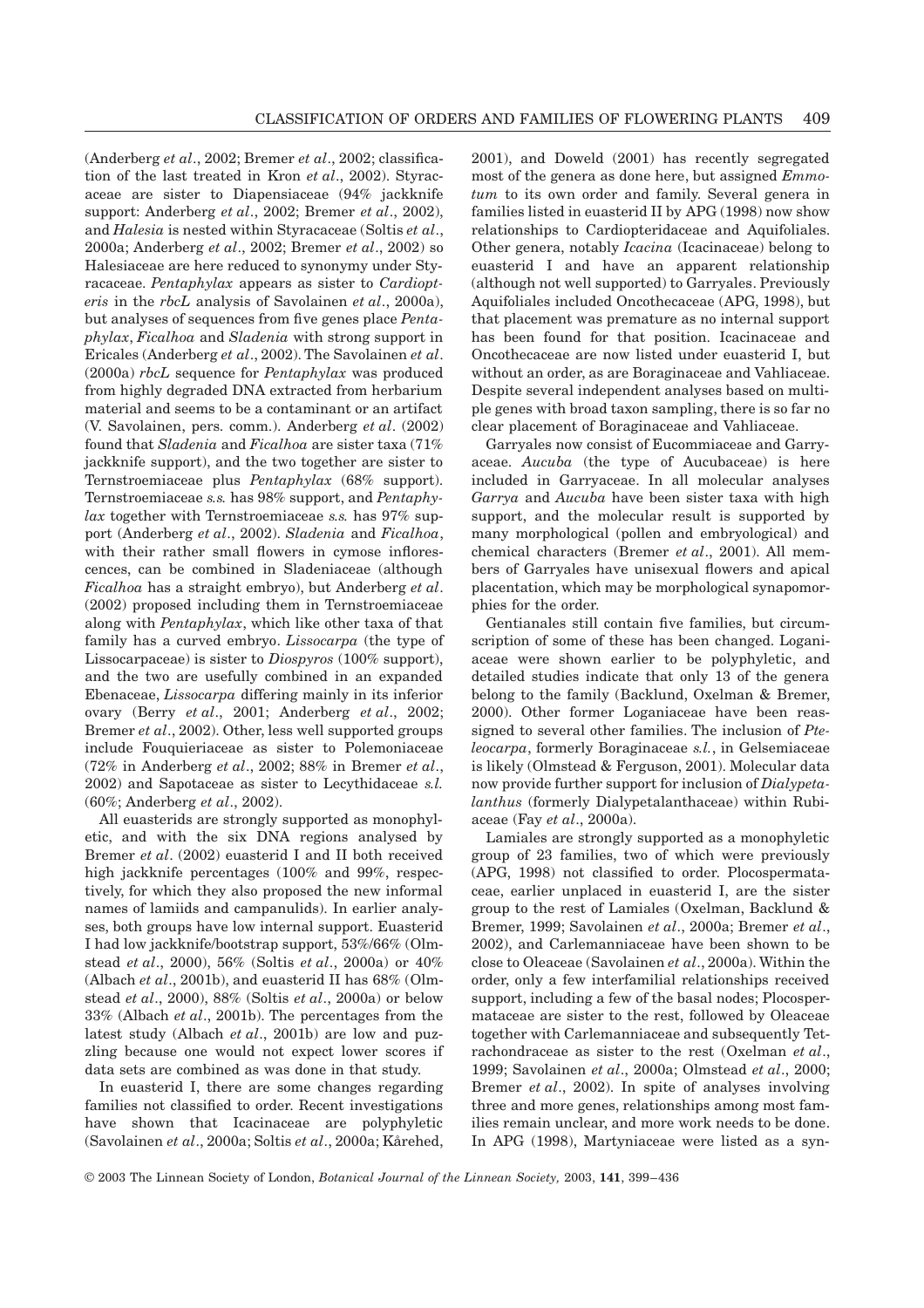onym or sister taxon to Pedaliaceae, but subsequent analyses (Albach *et al*., 2001b) have not found any support for this sister-group relationship, and *Martynia* is distant from Pedaliaceae in the trees. Bremer *et al*. (2002) found *Avicennia* to be nested in Acanthaceae, so Avicenniaceae is here included in Acanthaceae. A close relationship between Buddlejaceae and Scrophulariaceae was suggested by Dahlgren (1983) based on chemical data, but probably because of the artificial circumscription of both families involving different unrelated entities they were kept separate. In later analyses based on *ndhF* and *rbcL* data, 100% bootstrap support was found for a sister-group relationship between a restricted Buddlejaceae (*Buddleja*, *Emorya*, *Gomphostigma* and *Nicodemia*) and Scrophulariaceae *s.s.* (Oxelman *et al*., 1999), and the same relationship was also supported when morphological data were added (Bremer *et al*., 2001). In Olmstead *et al*. (2001; three genes), they also presented support for a close relationship of these two families with Myoporaceae, and they included both Buddlejaceae and Myoporaceae in Scrophulariaceae, a classification followed here. The genus *Androya*, earlier placed in Loganiaceae, also belongs to the *Myoporum* clade of the extended Scrophulariaceae. Other genera of the former Buddlejaceae and/or Loganiaceae that now belong to other families of Lamiales (Oxelman *et al*., 1999) are *Nuxia* in Stilbaceae, *Peltanthera* and *Sanango* in Gesneriaceae, and *Polypremum* in Tetrachondraceae. A number of other genera remained unplaced to family, but *Mimulus* appears closer to *Phryma* than any genus now assigned to Scrophulariaceae (Beardsley & Olmstead, 2002), so we treat it there. Parts of the former Scrophulariaceae have also been transferred to Orobanchaceae and Plantaginaceae (Olmstead *et al*., 2001). *Cyclocheilon* is nested in the expanded Orobanchaceae (Bremer *et al*., 2002), so Cyclocheilaceae (= Nesogenaceae) are here reduced to synonymy under Orobanchaceae.

Solanales consist of five families, of which three are small. Of these Montiniaceae, now including *Kaliphora* (the type of Kaliphoraceae; Savolainen *et al.* 2000a), contain three small genera all characterized by having unisexual flowers. That character is unusual in euasterids, but it occurs in a few genera in different families and is also common in Garryales and Aquifoliales.

In APG (1998), euasterid II included 10 families not classified to order. Two of these, Icacinaceae and Carlemanniaceae, are now transferred to euasterid I, and Adoxaceae are now included in Dipsacales (Bremer *et al*., 2002). Parts of Icacinaceae remain among euasterid II, and the genera involved are now included in Cardiopteridaceae and Stemonuraceae in Aquifoliales (Kårehed, 2001). There is no clear support for relationships among the families or between the unclassified

families and the orders, but there is support for Eremosynaceae and Escalloniaceae as being closely related (Hibsch-Jetter, Soltis & MacFarlane, 1997; Soltis *et al*., 2000a; Albach *et al*., 2001a). The genera *Desfontainia* and *Columellia* are sister groups in Columelliaceae (optionally as two families; APG, 1998). In the analysis by Savolainen *et al*. (2000a) the two genera are unrelated. The reasons for this are unclear, and the sequences of *Desfontainia* and *Columellia* from GenBank fall together in other studies (Backlund *et al*., 2000).

Aquifoliales are strongly supported as the sister group to the rest of euasterid II (Soltis *et al*., 2000a; Bremer *et al*., 2002). Cardiopteridaceae have been expanded to include several former genera of Icacinaceae, e.g. *Gonocaryum*. Stemonuraceae have recently been described and comprise a strongly supported group of former genera of Icacinaceae, e.g. *Irvingbaileya* (Kårehed, 2001).

Apiales have in recent investigations received strong support as monophyletic (Olmstead *et al*., 2000; Soltis *et al*., 2000a; Bremer *et al*., 2002). The order now comprises eight families, with Pennantiaceae, previously in Icacinaceae, being included (Kårehed, 2001, 2003). The relationships among the small families of the order are still unclear, and there are still uncertainties about the delimitation of Apiaceae and Araliaceae (Plunkett & Lowry, 2001). Some of the families are monogeneric and could possibly be merged when well-supported sister-group relationships have been established. Newly proposed Mackinlayaceae and Myodocarpaceae include genera previously considered to be archaic members of Araliaceae (see Plunkett, 2001; Plunkett & Lowry, 2001; Kårehed, 2003).

Asterales are strongly supported as monophyletic and contain 12 families. Carpodetaceae are being merged with Rousseaceae (Lundberg, 2001). *Cyphia*, the type of Cyphiaceae, has appeared as sister to the rest of Campanulaceae (optionally including Lobeliaceae) in several recent *rbcL* analyses (e.g. Kårehed *et al*., 1999; Savolainen *et al*., 2000a; Lundberg, 2001). However, it appears that the *rbcL* sequence of *Cyphia* hitherto used is a pseudo-gene (Lundberg & Bremer, 2002), and re-analysis with a new sequence places *Cyphia* as sister to other Lobeliaceae excluding Campanulaceae *s.s.* (see also Haberle, 1998). Hence, the option of recognizing Campanulaceae and Lobeliaceae as separate families is retained. Interrelationships among the families of Asterales are generally still uncertain. Since 1998, at least seven additional comprehensive studies have included a wide family sampling of the asterids (Kårehed *et al*., 1999; Olmstead *et al*., 2000; Soltis *et al*., 2000a; Savolainen *et al*., 2000a; Albach *et al*., 2001b; Bremer *et al*., 2002; Lundberg & Bremer, 2002). Unfortunately, interrela-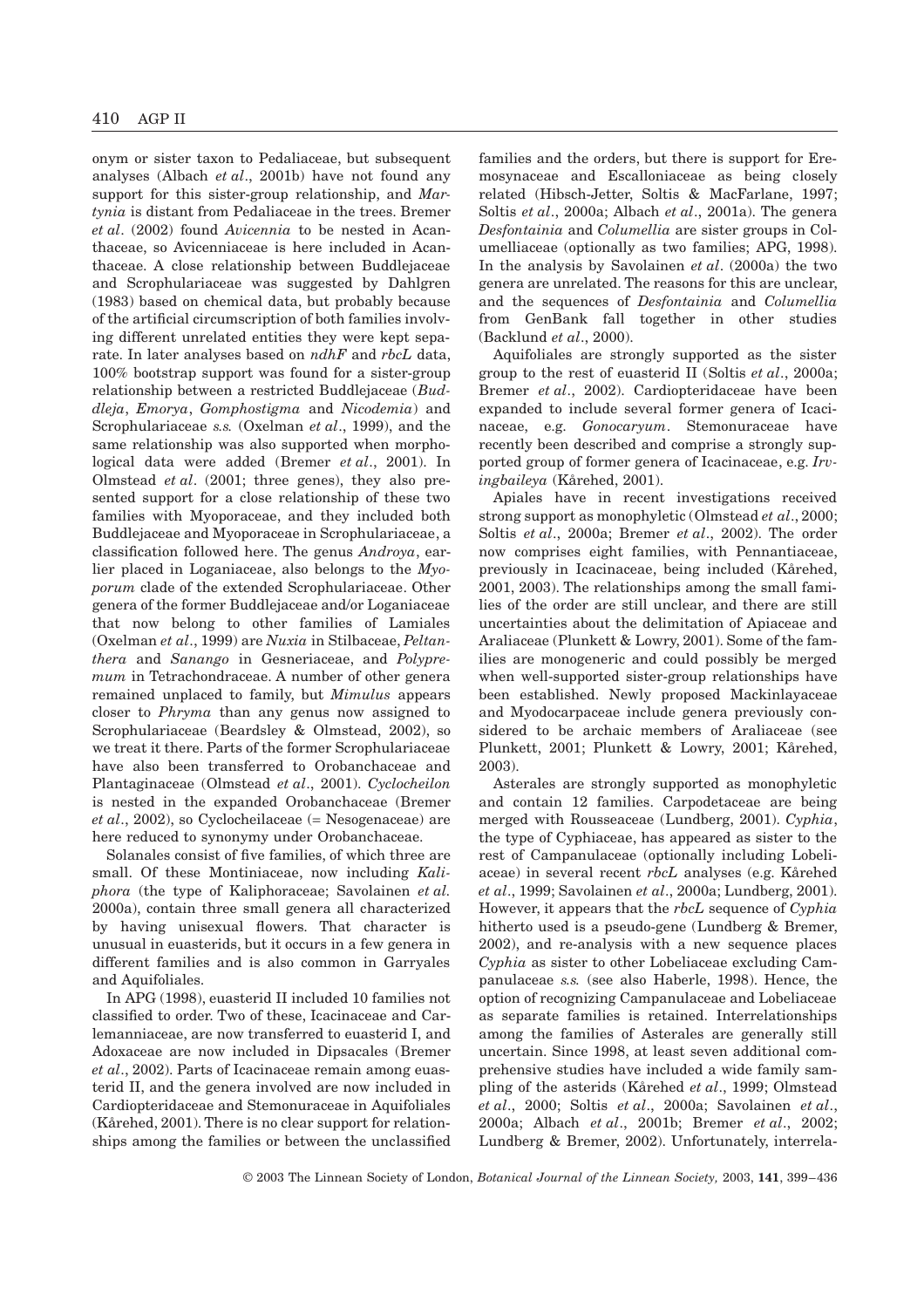tionships among families in Asterales in these studies are somewhat different, although in most cases the differences lack jackknife/bootstrap support greater than 50%. However, Asteraceae, Calyceraceae and Goodeniaceae together with their sister group Menyanthaceae form a monophyletic group that is strongly supported (Kårehed *et al*., 1999; Olmstead *et al*., 2000; Soltis *et al*., 2000a; Bremer *et al*., 2002; Lundberg & Bremer, 2002). The relationships among the first three families are unclear. The *rbcL* and *ndhF* data (Kårehed *et al*., 1999) and *ndhF* data (Olmstead *et al*., 2000) support Asteraceae and Calyceraceae as sister families whereas *rbcL* together with *atpB* and 18S rDNA (Soltis *et al*., 2000a) support Goodeniaceae and Calyceraceae as sister taxa. With morphological data, *rbcL*, *ndhF* and *atpB* sequences pooled, there is strong support for Asteraceae and Calyceraceae as sister groups (Lundberg & Bremer, 2002), a result that was also obtained by Bremer *et al*. (2002) in an analysis of six DNA regions. Another example of different phylogenetic patterns of support between *rbcL*/*ndhF* (Kårehed *et al*., 1999) and *rbcL*/*atpB*/18S rDNA data (Soltis *et al*., 2000a) is the well-supported relationship between Argophyllaceae and Phellinaceae in the *rbcL*/ *ndhF* analysis. Stylidiaceae and Donatiaceae are close (Lundberg & Bremer, 2002); the latter is placed in optional synonymy under the former.

Dipsacales as here circumscribed are expanded to include Adoxaceae. This family was unplaced in euasterid II (APG, 1998), but recent studies show support for an expanded circumscription (Soltis *et al*., 2000a; Albach *et al*., 2001b; Bell *et al*., 2001; Bremer *et al*., 2001; 2002). In some recent systematics texts (e.g. Judd *et al*., 1999; 2002), all other families of the order were merged into a single family, Caprifoliaceae, which we have indicated here as an option, although some specialists do not favour this broad concept. All of the families of Dipsacales originally in APG (1998) are monophyletic, none is monogeneric, and some (e.g. Dipsacaceae and Valerianaceae) are well-known entities with several hundred species. Savolainen *et al*. (2000a) included four additional families in Dipsacales, Desfontainiaceae (here included in Columelliaceae), Paracryphiaceae, Polyosmaceae and Sphenostemonaceae, but there was no bootstrap support for this expansion of Dipsacales so we retain these four families as unclassified to order. Paracryphiaceae are transferred to the euasterid II clade from the list of families of uncertain position (Bremer *et al*., 2002). Both Paracryphiales and Desfontainiales are available should a name at an ordinal rank be required.

### **CONCLUSION**

We emphasize that the APG classification is proposed to facilitate communication; we name organisms

because biologists require names for accurate communication. Progress since the first Angiosperm Phylogeny Group consensus classification (APG, 1998) has been considerable. Well-supported hypotheses of relationships for many of the taxa that were unplaced there have since been proposed, and these ideas allow their assignment to orders, of which five are newly recognized here. Furthermore, the basic structure of angiosperm phylogeny that was the foundation for the orders recognized in 1998 has been confirmed and strengthened. Nevertheless, our knowledge of relationships between many of the basal clades of angiosperms, among major eudicot lineages, and many orders such as Malpighiales and Lamiales remain to be resolved. It is clear where we should concentrate our efforts, as only with a much more fully resolved tree will we have a framework adequate to begin to understand the details of morphological evolution of flowering plants. Further progress in establishing the relationships of clades will depend on continued broad collaboration.

#### REFERENCES

- **Albach DC, Soltis DE, Chase MW, Soltis PS. 2001a.** Phylogenetic placement of the enigmatic angiosperm *Hydrostachys*. *Taxon* **50:** 781–805.
- **Albach DC, Soltis PS, Soltis DE, Olmstead RG. 2001b.** Phylogenetic analysis of the Asteridae based on sequences of four genes. *Annals of the Missouri Botanical Garden* **88:** 163–212.
- **Anderberg AA, Rydin C, Källersjö M. 2002.** Phylogenetic relationships in the order Ericales *s. l.* analyses of molecular data from five genes from the plastid and mitochondrial genomes. *American Journal of Botany* **89:** 677–687.
- **Anderberg AA, Ståhl B, Källersjö M. 2000.** Maesaceae, a new primuloid family in the order Ericales *s.l. Taxon* **49:** 183–197.
- **APG. 1998.** An ordinal classification for the families of flowering plants. *Annals of the Missouri Botanical Garden* **85:** 531– 553.
- **Appelquist WL, Wallace RS. 2000.** Phylogeny of the Madagascan endemic family Didieraceae. *Plant Systematics and Evolution* **221:** 157–166.
- **Backlund M, Oxelman B, Bremer B. 2000.** Phylogenetic relationships within the Gentianales based on *ndhF* and *rbcL* sequences, with particular reference to the Loganiaceae. *American Journal of Botany* **87:** 1029–1043.
- **Barkman TJ, Chenery G, McNeal JR, Lyons-Weiler J, dePamphilis CW. 2000.** Independent and combined analyses of sequences from all three genomic compartments converge on the root of flowering plant phylogeny. *Proceedings of the National Academy of Sciences, USA* **97:** 13166– 13171.
- **Beardsley PM, Olmstead RG. 2002.** Redefining Phrymacae: the placement of *Mimulus*, tribe Mimuleae, and *Phzrma*. *American Journal of Botany* **89:** 1093–1102.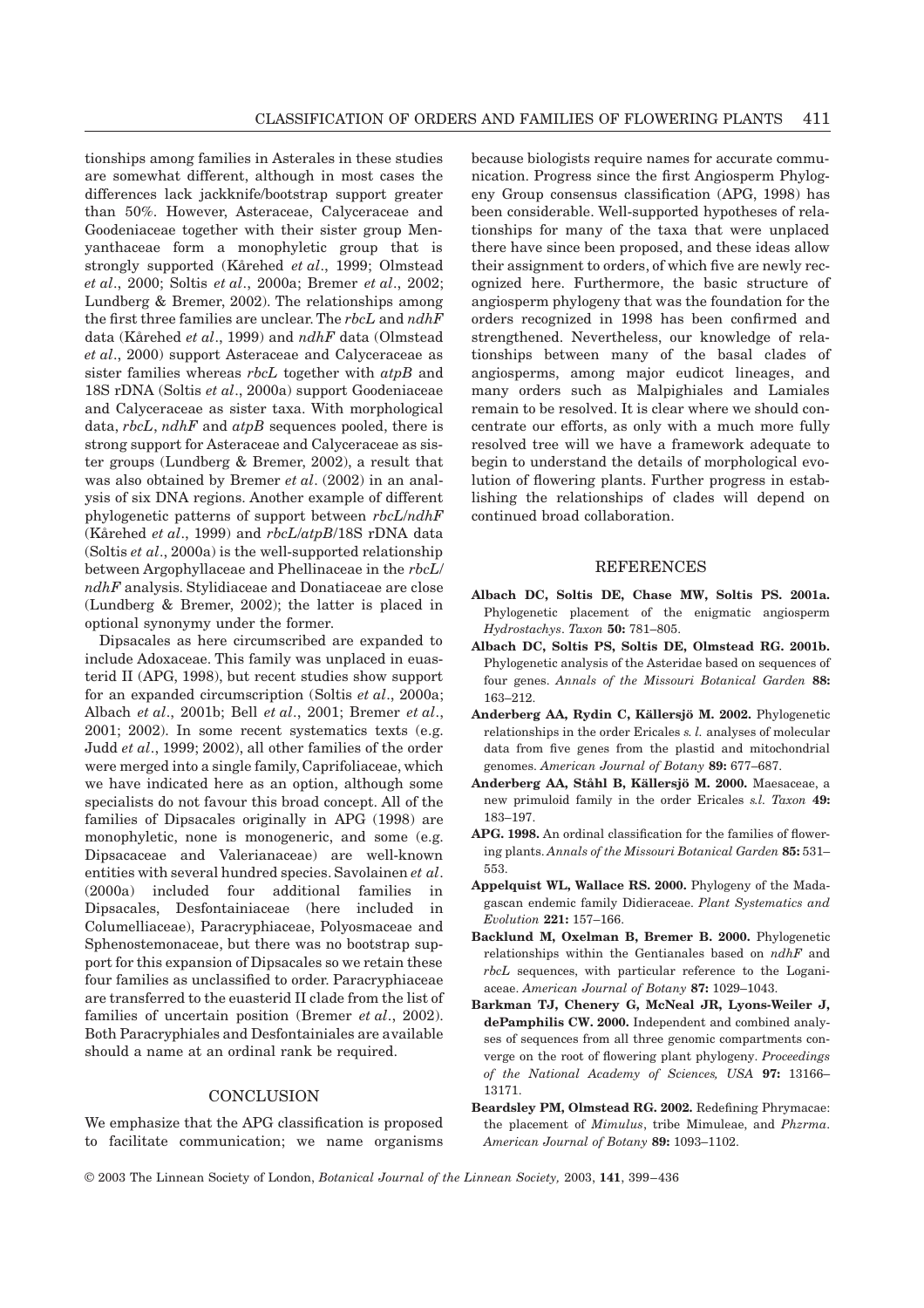- **Bell CD, Edwards EJ, Kim S-T, Donoghue MJ. 2001.** Dipsacales phylogeny based on chloroplast DNA sequences. *Harvard Papers in Botany* **6:** 481–489.
- **Berry PE, Savolainen V, Sytsma KJ, Hall JC, Chase MW. 2001.** *Lissocarpa* is sister to *Diospyros* (Ebenaceae). *Kew Bulletin* **56:** 725–729.
- **Bortenschlager S. 1973.** Morphologie pollinique des Phytolaccaceae. *Pollen et Spores* **15:** 227–253.
- **Bradford JC, Barnes RW. 2001.** Phylogenetics and classification of Cunoniaceae (Oxalidales) using chloroplast DNA sequences and morphology. *Systematic Botany* **26:** 354– 385.
- **Bremer K. 2000.** Phylogenetic nomenclature and the new ordinal system of the angiosperms. In: Nordenstam B, El-Ghazaly G, Kassas M, Laurent TC, eds. *Plant systematics for the 21st century*. London: Portland Press, 125–133.
- **Bremer K. 2002.** Gondwanan evolution of the grass alliance of families (Poales). *Evolution* **56:** 1374–1387.
- **Bremer K, Backlund A, Sennblad B, Swenson U, Andreasen K, Hjertson M, Lundberg J, Backlund M, Bremer B. 2001.** A phylogenetic analysis of 100+ genera and 50+ families of euasterids based on morphological and molecular data with notes on possible higher level morphological synapomorphies. *Plant Systematics and Evolution* **229:** 137–169.
- **Bremer B, Bremer K, Heidari N, Erixon P, Anderberg AA, Olmstead RG, Källersjö M, Barkhordarian E. 2002.** Phylogenetics of asterids based on three coding and three non-coding chloroplast DNA markers and the utility of noncoding DNA at higher taxonomic levels. *Molecular Phylogenetics and Evolution* **24:** 274–301.
- **Briggs BG, Johnson LAS. 2000.** Hopkinsiaceae and Lyginiaceae, two new families of Poales in western Australia, with revisions of *Hopkinsia* and *Lyginia*. *Telopea* **8:** 477–502.
- **Caddick LR, Rudall PJ, Wilkin P, Chase MW. 2000.** Yams and their allies: systematics of Dioscoreales. In: Wilson KL, Morrison DA, eds. *Systematics and evolution of monocots. Proceedings of the 2nd International Monocot Symposium*. Melbourne: CSIRO, 475–487.
- **Caddick LR, Rudall PJ, Wilkin P, Hedderson TAJ, Chase MW. 2002a.** Phylogenetics of Dioscoreales based on combined analyses of morphological and molecular data. *Botanical Journal of the Linnean Society* **138:** 123–144.
- **Caddick LR, Wilkin P, Rudall PJ, Hedderson TAJ, Chase MW. 2002b.** Yams reclassified: a recircumscription of Dioscoreaceae and Dioscoreales. *Taxon* **51:** 103–114.
- **Chase MW, Duvall MR, Hills HG, Conran JG, Cox AV, Eguiarte LE, Hartwell J, Fay MF, Caddick LR, Cameron KM, Hoot S. 1995a.** Molecular systematics of Lilianae. In: Rudall PJ, Cribb PJ, Cutler DF, Humphries CJ, eds. *Monocotyledons: Systematics and Evolution*. Kew: Royal Botanic Gardens. 109–137.
- **Chase MW, Soltis DE, Olmstead RG, Morgan D, Les DH, Mishler BD, Duvall MR, Price RA, Hills HG, Qiu YL, Kron KA, Rettig JH, Conti E, Palmer JD, Manhart JR, Sytsma KJ, Michael HJ, Kress WJ, Karol KA, Clark WD, Hedrén M, Gaut BS, Jansen RK, Kim KJ, Wimpee CF, Smith JF, Furnier GR, Strauss SH, Xiang QY,**

**Plunkett GM, Soltis PS, Swensen SM, Williams SE, Gadek PA, Quinn CJ, Eguiarte LE, Golenberg E, Learn GH, Graham SW Jr, Barrett SCH, Dayanandan S, Albert VA. 1993.** Phylogenetics of seed plants: an analysis of nucleotide sequences from the plastid gene *rbcL*. *Annals of the Missouri Botanical Garden* **80:** 528–580.

- **Chase MW, Soltis DE, Soltis PS, Rudall PJ, Fay MF, Hahn WJ, Sullivan S, Joseph J, Molvray M, Kores PJ, Givnish TJ, Sytsma KJ, Pires JC. 2000.** Higher-level systematics of the monocotyledons: An assessment of current knowledge and a new classification. In: Wilson KL, Morrison DA, eds. *Systematics and evolution of monocots. Proceedings of the 2nd International Monocot Symposium*. Melbourne: CSIRO, 3–16.
- **Chase MW, Stevenson WDW, Wilkin P, Rudall PJ. 1995b.** Monocot systematics: a combined analysis. In: Rudall PJ, Cribb PJ, Cutler DF, Humphries CJ, eds. *Monocotyledons: Systematics and evolution*. Kew: Royal Botanic Gardens. 685–730.
- **Chase MW, Zmartzty S, Lledó MD, Wurdack KJ, Swensen SM, Fay MF. 2002.** When in doubt, put it in Flacourtiaceae: a molecular phylogenetic analysis based on plastid *rbcL* DNA sequences. *Kew Bulletin* **57:** 141–181.
- **Clausing G, Renner SS. 2001.** Molecular phylogenetics of Melastomataceae and Memecylaceae: implications for character evolution. *American Journal of Botany* **88:** 486–498.
- **Conti E, Baum D, Sytsma K. 1999.** Phylogeny of Crypteroniaceae and related families: implications for morphology and biogeography. In: *XVI International Botanical Congress, abstracts*. St. Louis: Missouri Botanical Garden, 250.
- **Conti E, Litt A, Sytsma KJ. 1996.** Circumscription of Myrtales and their relationships to other rosids: evidence from *rbcL* sequence data. *American Journal of Botany* **83:** 221–233.
- **Contreras VR, Scogin R, Philbrick CT. 1993.** A phytochemical study of selected Podostemaceae: systematic implications. *Aliso* **13:** 513–520.
- **Cronquist A. 1981.** *An integrated system of classification of flowering plants*. New York: Columbia University Press.
- **Cuénoud P, Savolainen V, Powell M, Grayer RJ, Chase MW. 2002.** Molecular phylogenetics of the Caryophyllales based on combined analyses of 18S rDNA and *rbcL*, *atpB* and *matK* sequences. *American Journal of Botany* **89:** 132–144.
- **Cusset C, Cusset G. 1988.** Étude sur les Podostemales. 9. Delimitation taxinomiques dans les Tristichaceae. *Bulletin du Muséum d'Histoire Naturelle, Séries* **4** (10)**:** 149–175.
- **Dahlgren R. 1983.** General aspects of angiosperm evolution and macrosystematics. *Nordic Journal of Botany* **3:** 119–149.
- **Dahlgren RMT, Clifford HT, Yeo PF. 1985.** *The families of the monocotyledons: structure, evolution, and taxonomy*. Berlin: Spinger-Verlag.
- **Dayanandan S, Ashton PS, Williams SM, Primack RB. 1999.** Phylogeny of the tropical tree family Dipterocarpaceae based on nucleotide sequences of the chloroplast *rbcL* gene. *American Journal of Botany* **86:** 1182–1190.
- **Doweld AB. 2001.** *Tentamen Systematis Plantarum Vascularium (Tracheophytorum).* Moscow: GEOS.
- **Doyle JA, Endress PK. 2000.** Morphological phylogenetic analysis of basal angiosperms: comparison and combination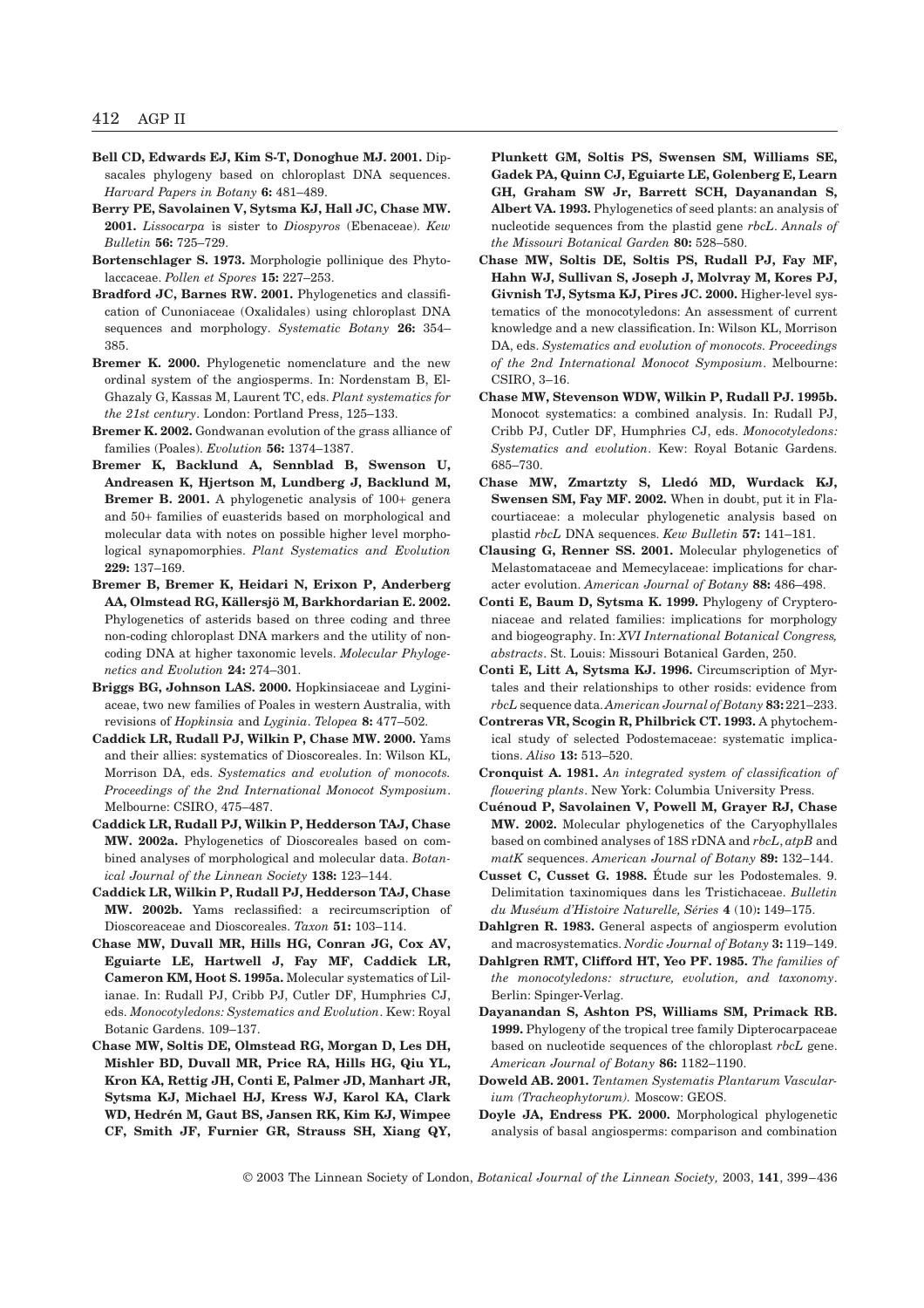with molecular data. *International Journal of Plant Sciences* **161** (6 Suppl.): S121–S153.

- **Duvall MR, Clegg MT, Chase MW, Clark WD, Kress WJ, Hills HG, Eguiarte LE, Smith JF, Gaut BS, Zimmer EA, Learn GH. 1993.** Phylogenetic hypotheses for the monocotyledons constructed from *rbcL* sequences. *Annals of the Missouri Botanical Garden* **80:** 607–619.
- **Engler A. 1930.** Saxifragaceae. In: Engler A, Prantl K, eds. *Die natürlichen Pflanzenfamilien 18a*. Leipzig: W. Engelman, 74–226.
- **Farris JS, Albert VA, Källersjö M, Lipscomb D, Kluge AG. 1996.** Parsimony jackknifing outperforms neighbor-joining. *Cladistics* **12:** 99–124.
- **Fay MF, Bremer B, Prance GT, van der Bank M, Bridson D, Chase MW. 2000a.** Plastid *rbcL* sequence data show *Dialypetalanthus* to be a member of Rubiaceae. *Kew Bulletin* **55:** 853–864.
- **Fay MF, Rudall PJ, Sullivan S, Stobart KL, de Bruijn AY, Reeves G, Qamaruz-Zaman F, Hong W-P, Joseph J, Hahn WJ, Conran JG, Chase MW. 2000b.** Phylogenetic studies of Asparagales based on four plastic DNA loci. In: Wilson KL, Morrison DA, eds. *Systematics and evolution of monocots. Proceedings of the 2nd International Monocot Symposium*. Melbourne: CSIRO, 360– 371.
- **Felsenstein J. 1985.** Confidence limits on phylogenies: an approach using the bootstrap. *Evolution* **39:** 783–791.
- **Fishbein M, Hufford L, Soltis DE. 2003.** Phylogeny of Saxifragales: patterns of floral evolution and taxonomic revision. *Systematic Botany* in press.
- **Fuse S, Tamura MN. 2000.** A phylogenetic analysis of the plastid *matK* gene with emphasis on Melanthiaceae *sensu lato*. *Plant Biology* **2:** 415–427.
- **Givnish TJ, Evans TM, Pires JC, Sytsma KJ. 1999.** Polyphyly and convergent morphological evolution in Commelinales and Commelinidae: evidence from *rbcL* sequence data. *Molecular Phylogenetics and Evolution* **12:** 360–385.
- **Graham SW, Olmstead RG. 2000.** Evolutionary significance of an unusual chloroplast DNA inversion found in two basal angiosperm lineages. *Current Genetics* **37:** 183–188.
- **Gregory T, Chandler GT, Bayer RJ. 2000.** Phylogenetic placement of the enigmatic Western Australian genus *Emblingia* based on *rbcL* sequences. *Plant Species Biology* **15:** 67–72.
- **Greuter W, McNeill J, Barrie FR, Burdet HM, Demoulin V, Filgueiras TS, Nicolson DH, Silva PC, Skog JE, Trehane P, Turland NJ, Hawksworth DL. 2000.** International code of botanical nomenclature (Saint Louis Code) adopted by the Sixteenth International Botanical Congress, St. Louis, Missouri, July – August 1999. *Regnum Vegetabile* **138:** 1–474.
- **Haberle RC. 1998.** Phylogenetic systematics of *Pseudonemacladus* and the North American cyphioids (Campanulaceae *sensu lato*). MSc Thesis, Northern Arizona University.
- **Hall JC, Sytsma KJ, Iltis HH. 2002.** Phylogeny of Capparaceae and Brassicaceae based on chloroplast sequence data. *American Journal of Botany* **89:** 1826–1842.
- **Hibsch-Jetter C, Soltis DE, MacFarlane TD. 1997.** Phylogenetic analysis of *Eremosyne pectinata* (Saxifragaceae *s.l.*) based on *rbcL* sequence data. *Plant Systematics and Evolution* **204:** 225–232.
- **Hillis DM. 1996.** Inferring complex phylogenies. *Nature* **383:** 130.
- **Hoot SB, Magallon-Puebla S, Crane PR. 1999.** Phylogeny of basal eudicots based on three molecular data sets: *atpB*, *rbcL* and 18S nuclear ribosomal DNA sequences. *Annals of the Missouri Botanical Garden* **86:** 119–131.
- **Jäger-Zürn I. 1997.** Embryological and floral studies in *Weddellina squamulosa* Tul. (Podostemaceae, Tristichoideae). *Aquatic Botany* **57:** 151–182.
- **Jeong SC, Ritchie NJ, Myrold DD. 1999.** Molecular phylogenies of plants and *Frankia* support multiple origins of actinorhizal symbioses. *Molecular Phylogenetics and Evolution* **13:** 493–503.
- **Judd WS. 1997.** The Flacourtiaceae in the southeastern United States. *Harvard Papers in Botany* **1:** 65–79.
- **Judd WS, Campbell CS, Kellogg EA, Stevens PF. 1999.** *Plant systematics – a phylogenetic approach*. Sunderland, Massachusetts: Sinauer.
- **Judd WS, Campbell CS, Kellogg EA, Stevens PF, Donoghue MJ. 2002.** *Plant systematics – a phylogenetic approach*, 2nd edn. Sunderland, Massachusetts: Sinauer.
- **Källersjö M, Bergqvist G, Anderberg A. 2000.** Generic realignment in primuloid families of the Ericales *s. l.* a phylogenetic analysis based on DNA sequences from three chloroplast genes and morphology. *American Journal of Botany* **87:** 1325–1341.
- **Källersjö M, Farris JS, Chase MW, Bremer B, Fay MF, Humphries CJ, Petersen G, Seberg O, Bremer K. 1998.** Simultaneous parsimony jacknife analysis of 2538 *rbcL* DNA sequences reveals support for major clades of green plants, land plants, seed plants and flowering plants. *Plant Systematics and Evolution* **213:** 259–287.
- **Kårehed J. 2001.** Multiple origin of the tropical forest tree family Icacinaceae. *American Journal of Botany* **88:** 2259– 2274.
- **Kårehed J. 2003.** The family Pennantiaceae and its relationships to Apiales. *Botanical Journal of the Linnean Society* **141:** 1–24.
- **Kårehed J, Lundberg J, Bremer B, Bremer K. 1999.** Evolution of the Australasian families Alseuosmiaceae, Argophyllaceae, and Phellinaceae. *Systematic Botany* **24:** 660–682.
- **Kron KA, Judd WS, Stevens PF, Crayn DM, Anderberg AA, Gadek PA, Quinn CJ, Luteyn JL. 2002.** Phylogenetic classification of Ericaceae: molecular and morphological evidence. *Botanical Review* **68:** 335–423.
- **Litt A, Chase MW. 1999.** The systematic position of *Euphronia*, with comments on the position of *Balanops*: an analysis based on *rbcL* sequence data. *Systematic Botany* **23:** 401– 409.
- **Lundberg J. 2001.** The asteralean affinity of the Mauritian *Roussea* (Rousseaceae). *Botanical Journal of the Linnean Society* **136:** 267–276.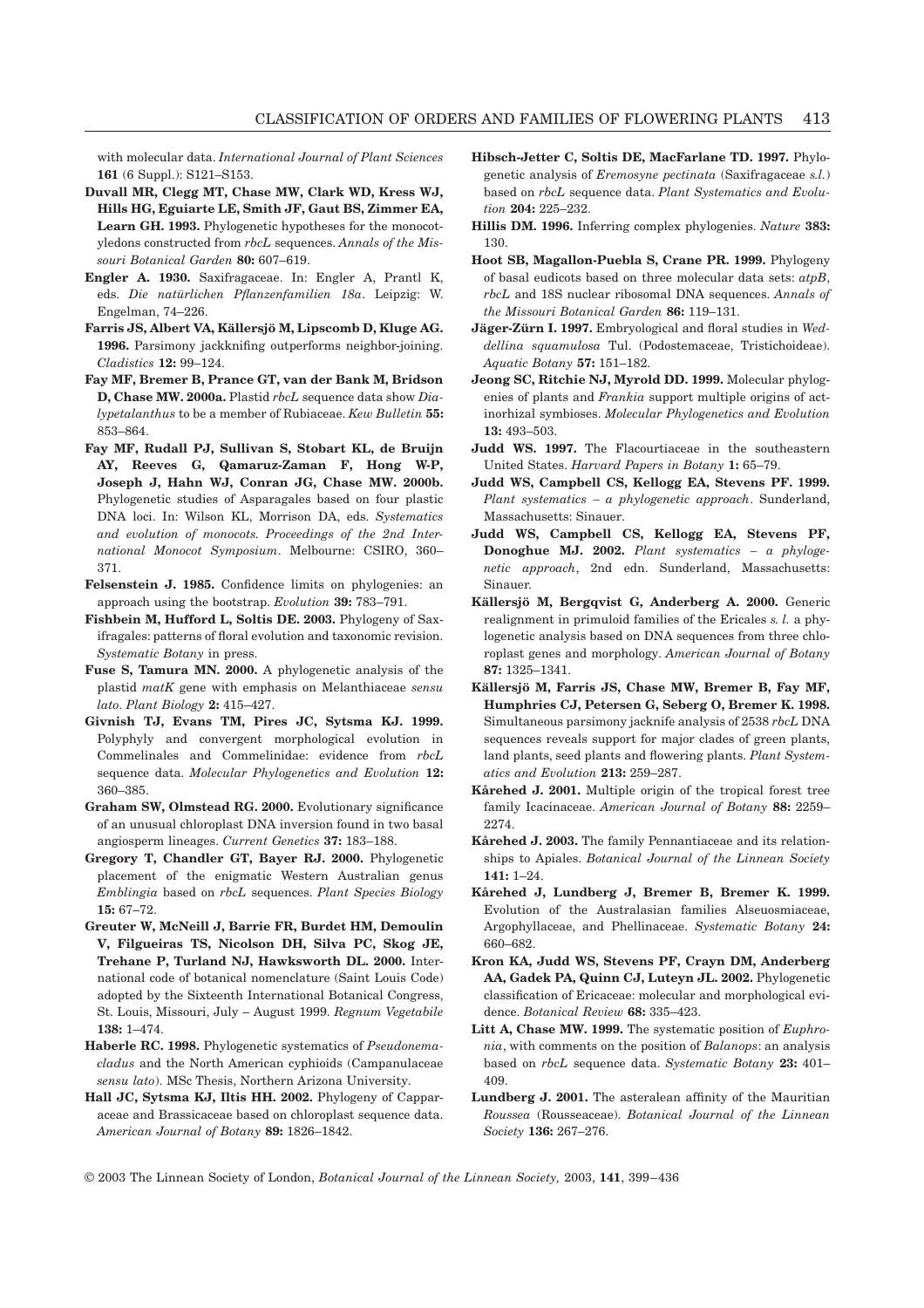- **Lundberg J, Bremer K. 2002.** A phylogenetic study of the order Asterales using one large morphological and three molecular data sets. *International Journal of Plant Sciences*, in press.
- **Manhart JR, Rettig JH. 1994.** Gene sequence data. In: Behnke, H-D, Mabry, TJ, eds. *Caryophyllales: evolution and systematics*. Berlin: Springer Verlag, 235–246.
- **Meimberg H, Dittrich P, Bringmann G, Schlauer J, Heubl G. 2000.** Molecular phylogeny of Caryophyllidae *s.l.* based on *matK* sequences with special emphasis on carnivorous taxa. *Plant Biology* **2:** 218–228.
- **Morgan DR, Soltis DE. 1993.** Phylogenetic relationships among members of the Saxifragaceae *sensu lato* based on *rbcL* sequence data. *Annals of the Missouri Botanical Garden* **80:** 631–660.
- **Nandi O, Chase MW, Endress PK. 1998.** A combined cladistic analysis of angiosperms using *rbcL* and non-molecular data sets. *Annals of the Missouri Botanical Garden* **85:** 137– 212.
- **Neyland R. 2002.** A phylogeny inferred from large subunit (26S) ribosomal DNA sequences suggests that Burmanniales is polyphyletic. *Australian Plant Research* **15:** 19–28.
- **Nickrent DL. 2002.** Orígenes filogenéticos de las plantas parásitas. In: López-Sáez JA, Catalán P, Sáez L, eds. *Plantas parásitas de la Península Ibérica e Islas Baleares*. Madrid, Spain: Mundi-Prensa Libros, 29–56.
- **Nickrent DL, Blarer A, Qiu Y-L, Soltis DE, Zanis M. 2001.** Paleoherb status of Hydnoraceae supported by multigene analyses. In: *Botany 2001: plants and people*, Abstracts. Columbus, Ohio: Botanical Society of America, 130–131.
- **Nickrent DL, Duff RJ. 1996.** Molecular studies of parasitic plants using ribosomal RNA. In: Moreno MT, Cubero JI, Berner D, Joel D, Musselman LJ, Parker C, eds. *Advances in parasitic plant research*. Cordoba, Spain: Junta de Andalucia, Direccion General de Investigacion Agraria, 28–52.
- **Nickrent DL, Duff RJ, Colwell AE, Wolfe AD, Young ND, Steiner KE, dePamphilis CW. 1998.** Molecular phylogenetic and evolutionary studies of parasitic plants. In: Soltis DE, Soltis PS, Doyle JJ, eds. *Molecular systematics of plants II*. Boston: Kluwer, 211–241.
- **Nickrent DL, Malécot V. 2001.** A molecular phylogeny of Santalales. In: Fer A, Thalouarn P, Joel DM, Musselman LJ, Parker C, Verkleij JAC, eds. *Proceedings of the 7th International Parasitic Weed Symposium.* Nantes, France: Faculté Des Sciences, Université de Nantes, 69–74.
- **Olmstead RG, DePamphilis CW, Wolfe AD, Young ND, Elisons WJ, Reeves PA. 2001.** Disintegration of the Scrophulariaceae. *American Journal of Botany* **88:** 348– 361.
- **Olmstead RG, Ferguson D. 2001.** A molecular phylogeny of the Boraginaceae-Hydrophyllaceae. In: *Botany 2001: plants and people*, Abstracts. Columbus, Ohio: Botanical Society of America, 131.
- **Olmstead RG, Kim K-J, Jansen RK, Wagstaff SJ. 2000.** The phylogeny of the Asteridae *sensu lato* based on chloroplast *ndhF* gene sequences. *Molecular Phylogenetics and Evolution* **16:** 96–112.
- **Oxelman B, Backlund M, Bremer B. 1999.** Relationships of Buddlejaceae *s.l.* investigated using parsimony jackknife and branch support analysis of chloroplast *ndhF* and *rbcL* sequence data. *Systematic Botany* **24:** 164–182.
- Pires JC, Sytsma KJ. 2002. A phylogenetic evaluation of a biosystematic framework: *Brodiaea* and related petaloid monocots (Themidaceae). *American Journal of Botany* **89:** 1342–1359.
- **Plunkett GM. 2001.** Relationship of the order Apiales to subclass Asteridae: a re-evaluation of morphological characters based on insights from molecular data. *Edinburgh Journal of Botany* **8:** 183–200.
- **Plunkett GM, Lowry PP. 2001.** Relationships among 'ancient araliads' and their significance for the systematics of Apiales. *Molecular Phylogenetics and Evolution* **19:** 259– 276.
- **Qiu Y-L, Chase MW, Hoot SB, Conti E, Crane PR, Sytsma KJ, Parks CR. 1998.** Phylogenetics of Hamamelidae and their allies: parsimony analyses of nucleotide sequences of the plastid gene *rbcL*. *International Journal of Plant Sciences* **159:** 891–905.
- **Qiu Y-L, Lee J, Bernasconi-Quadroni F, Soltis DE, Soltis PS, Zanis M, Zimmer EA, Chen Z, Savolainen V, Chase MW. 1999.** The earliest angiosperms: evidence from mitochondrial, plastid and nuclear genomes. *Nature* **402:** 404–407.
- **Renner SS. 1999.** Circumscription and phylogeny of the Laurales: evidence from molecular and morphological data. *American Journal of Botany* **86:** 1301–1315.
- **Reveal JL. 1998–onward.** *Indices nominum supragenericorum plantarum vascularium.* Alphabetical listing by genera of validly published suprageneric names. <http://> www.inform.umd.edu/PBIO/fam/inspvindex.html.
- **Ronse Decraene LP, Smets EF. 1999.** Similarities in floral ontogeny and anatomy between the genera *Francoa* (Francoaceae) and *Greyia* (Greyiaceae). *International Journal of Plant Sciences* **160:** 377–393.
- **Rudall PJ, Conran JG, Chase MW. 2000a.** Systematics of Ruscaceae/Convallariaceae: a combined morphological and molecular investigation. *Botanical Journal of the Linnean Society* **134:** 73–92.
- **Rudall PJ, Cribb PJ, Cutler DF, Humphries CJ. 1995.** *Monocotyledons: systematics and evolution*. Kew: Royal Botanic Gardens.
- **Rudall PJ, Furness CA, Fay MF, Chase MW. 2000b.** Consider the lilies – systematics of Liliales. In: Wilson KL, Morrison DA, eds. *Systematics and evolution of monocots. Proceedings of the 2nd International Monocot Symposium*. Melbourne: CSIRO, 347–359.
- **Savolainen V, Chase MW, Hoot SB, Morton CM, Soltis DE, Bayer C, Fay MF, de Bruijn AY, Sullivan S, Qiu Y-L. 2000a.** Phylogenetics of flowering plants based on combined analysis of plastid *atpB* and *rbcL* gene sequences. *Systematic Biology* **49:** 306–362.
- **Savolainen V, Fay MF, Albach DC, Backlund A, van der Bank M, Cameron KM, Johnson SA, Lledó MD, Pintaud J-C, Powell M, Sheahan MC, Soltis DE, Soltis PS, Weston P, Whitten WM, Wurdack KJ, Chase MW. 2000b.** Phylogeny of the eudicots: a nearly complete familial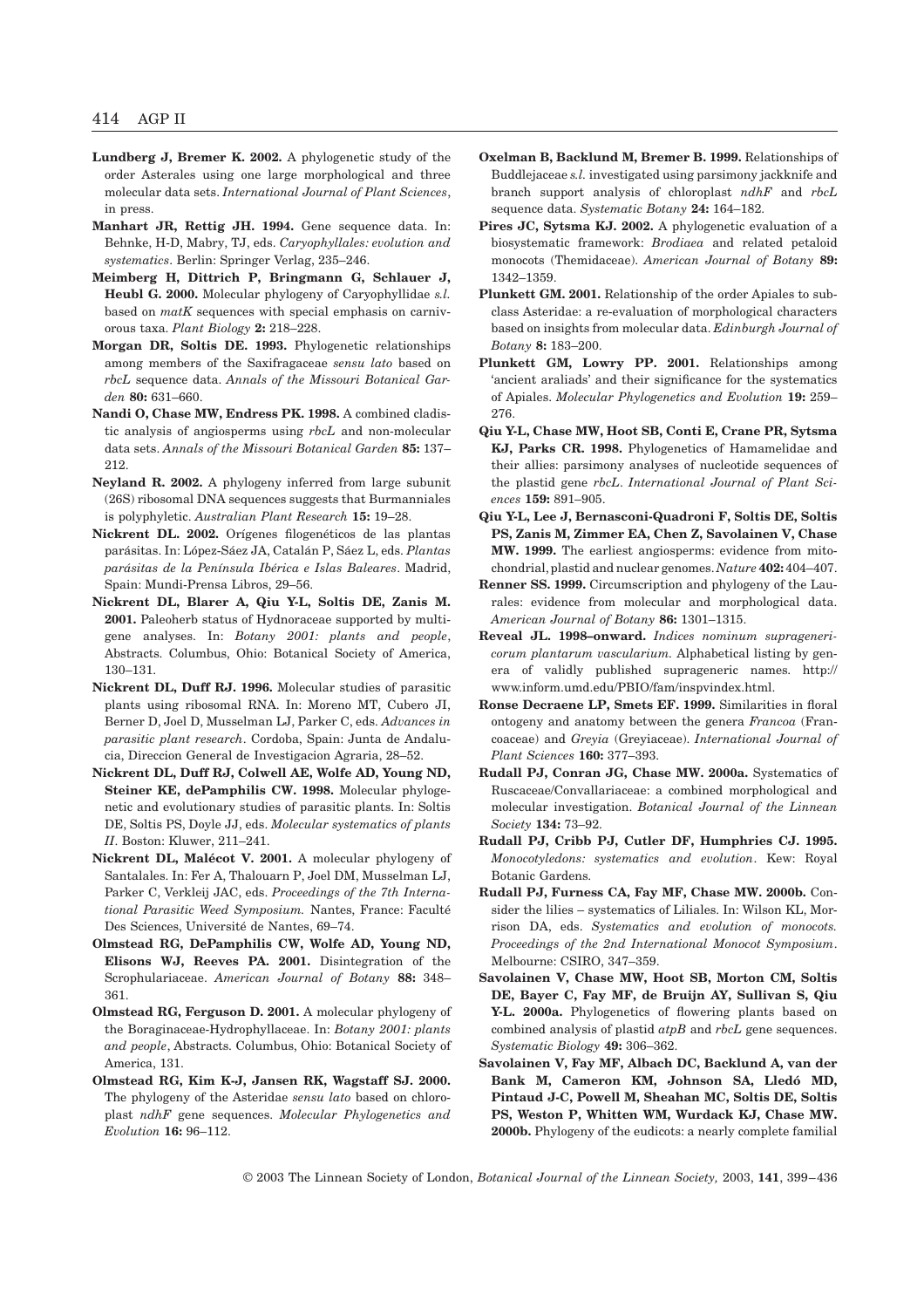analysis based on *rbcL* gene sequences. *Kew Bulletin* **55:** 257–309.

- **Savolainen V, Spichiger R, Manen JF. 1997.** Polyphyletism of Celastrales deduced from a chloroplast non-coding DNA region. *Molecular Phylogenetics and Evolution* **7:** 145–157.
- **Sheahan MC, Chase MW. 1996.** A phylogenetic analysis of Zygophyllaceae R. Br. based on morphological, anatomical and *rbcL* sequence data. *Botanical Journal of the Linnean Society* **122:** 279–300.
- **Sheahan MC, Chase MW. 2000.** Phylogenetic relationships within Zygophyllaceae based on DNA sequences of three plastid regions, with special emphasis on Zygophylloideae. *Systematic Botany* **25:** 371–384.
- **Shore JS, McQueen KL, Little SL. 1994.** Inheritance of plastid DNA in the *Turnera ulmifolia* complex. *American Journal of Botany* **81:** 1636–1639.
- **Simmons MP, Clevinger CC, Savolainen V, Archer RH, Mathews S, Doyle JJ. 2001.** Phylogeny of the Celastraceae inferred from phytochrome B gene sequence and morphology. *American Journal of Botany* **88:** 313–325.
- **Soltis DE, Senters AE, Kim S, Thompson JD, Soltis PS, Zanis MJ, de Craene LS, Endress PK, Farris JS, 2003.** Gunnerales are sister to other core eudicots and exhibit floral features of early-diverging eudicots. *American Journal of Botany* **90:** 461–470.
- **Soltis PS, Soltis DE, Chase MW. 1999.** Angiosperm phylogeny inferred from multiple genes as a tool for comparative biology. *Nature* **402:** 402–404.
- **Soltis DE, Soltis PS, Chase MW, Mort ME, Albach DC, Zanis M, Savolainen V, Hahn WH, Hoot SB, Fay MF, Axtell M, Swensen SM, Prince LM, Kress WJ, Nixon KC, Farris JA. 2000a.** Angiosperm phylogeny inferred from 18S rDNA, *rbcL*, and *atpB* sequences. *Botanical Journal of the Linnean Society* **133:** 381–461.
- **Soltis DE, Soltis PS, Nickrent DL, Johnson LA, Hahn WJ, Hoot SB, Sweere JA, Kuzoff RK, Kron KA, Chase MW, Swensen SM, Zimmer EA, Chaw SM, Gillespie LJ, Kress WJ, Sytsma KJ. 1997.** Angiosperm phylogeny inferred from 18S ribosomal DNA sequences. *Annals of the Missouri Botanical Garden* **84:** 1–49.
- **Soltis PS, Soltis DE, Zanis MJ, Kim S. 2000b.** Basal lineages of angiosperms: Relationships and implications for floral evolution. *International Journal of Plant Sciences* **161** (6, Suppl.): S97–S107.
- **Soltis, DE, Soltis, PS. 1997.** Phylogenetic relationships in Saxifragaceae *sensu lato*: a comparison of topologies based on 18S rDNA and *rbcL* sequences. *American Journal of Botany* **84:** 504–522.
- **Sosa V, Chase MW. 2003** Phylogenetics of Crossosomataceae based on *rbcL* DNA sequence data. *Systematic Botany* **27**, in press.
- **Stevens, PF. 2001**. Angiosperm phylogeny website. <http://> www.mobot.org./MOBOT/research/APweb/.
- **Sytsma KJ, Morawetz J, Pires JC, Nepokroeff M, Conti E, Zjhra M, Hall JC, Chase MW. 2002.** Urticalean rosids: circumscription, rosid ancestry, and phylogenetics based on *rbcL*, *trnLF*, and *ndhF* sequences. *American Journal of Botany* **89:** 1531–1546.
- **Takhtajan AL. 1997.** *Diversity and classification of flowering plants*. New York: Columbia University Press.
- **Thorne RF. 1992.** Classification and geography of the flowering plants. *Botanical Review* **58:** 225–348.
- **Thorne RF. 2001.** The classification and geography of flowering plants: dicotyledons of the class Angiospermae (subclasses Magnoliidae, Ranunculidae, Caryophyllidae, Dilleniidae, Rosidae, Asteridae, and Lamiidae). *Botanical Review* **66:** 441–647.
- **Ueda K, Kosuge H, Tobe H. 1997.** A molecular phylogeny of Celtidaceae and Ulmaceae (Urticales) based on *rbcL* nucleotide sequences. *Journal of Plant Research* **110:** 171– 178.
- **Wiegrefe SJ, Sytsma KJ, Guries RP. 1998.** The Ulmaceae, one family or two? Evidence from chloroplast DNA restriction site mapping. *Plant Systematics and Evolution* **210:** 249–270.
- **Wilson KL, Morrison DA. 2000.** Systematics and evolution of monocots. *Proceedings of the 2nd International Monocot Symposium.* Melbourne: CSIRO.
- **Wu C-Y, Tang Y-C, Chen Z-D, Li D-Z. 2002.** Synopsis of a new 'polyphyletic-polychronic-polytopic' system of the angiosperms. *Acata Phytotaxonoica Sinica* **40:** 289–322.
- **Wurdack KJ, Horn JW. 2001.** A reevaluation of the affinities of the Tepuianthaceae: molecular and morphological evidence for placement in the Malvales. In: *Botany 2001: plants and people*, Abstracts. Columbus, Ohio: Botanical Society of America, 151.
- **Xiang Q-Y, Moody M, Soltis DE, Fan CZ, Soltis PS. 2002.** Relationships within Cornales and circumscription of Cornaceae – *matK* and *rbcL* sequence data and effects of outgroups and long branches. *Molecular Phylogenetics and Evolution* **24:** 35–47.
- **Zanis MJ, Soltis DE, Soltis PS, Qiu Y-L, Mathews S, Donoghue MJ. 2002.** The root of the angiosperms revisited. *Proceedings of the National Academy of Sciences (USA)* **99:** 6848–6853.
- **Zanis MJ, Soltis DE, Soltis PS, Qiu Y-L, Zimmer EA. 2003.** Phylogenetic analyses and perianth evolution in basal angiosperms. *Annals of the Missouri Botanical Garden* in press.

#### APPENDIX

#### CLASSIFICATION OF FLOWERING PLANTS

The state of family name and authorships currently is in flux. The *International Code of Botanical Nomenclature* (Greuter *et al*., 2000) provides currently for the use of pre-1789 names. However, there is a major push, which in all likelihood will be successful, to establish a formal starting date for spermatophyte (if not all vascular plants) family names as of 4 August 1789 (e.g. Jussieu's *Genera plantarum*). As a result, this listing, in an effort to avoid the introduction of names and/or authorships that almost certainly will be incorrect after 2005, presumes 1789 as the start date for angiosperm family names. In this way, we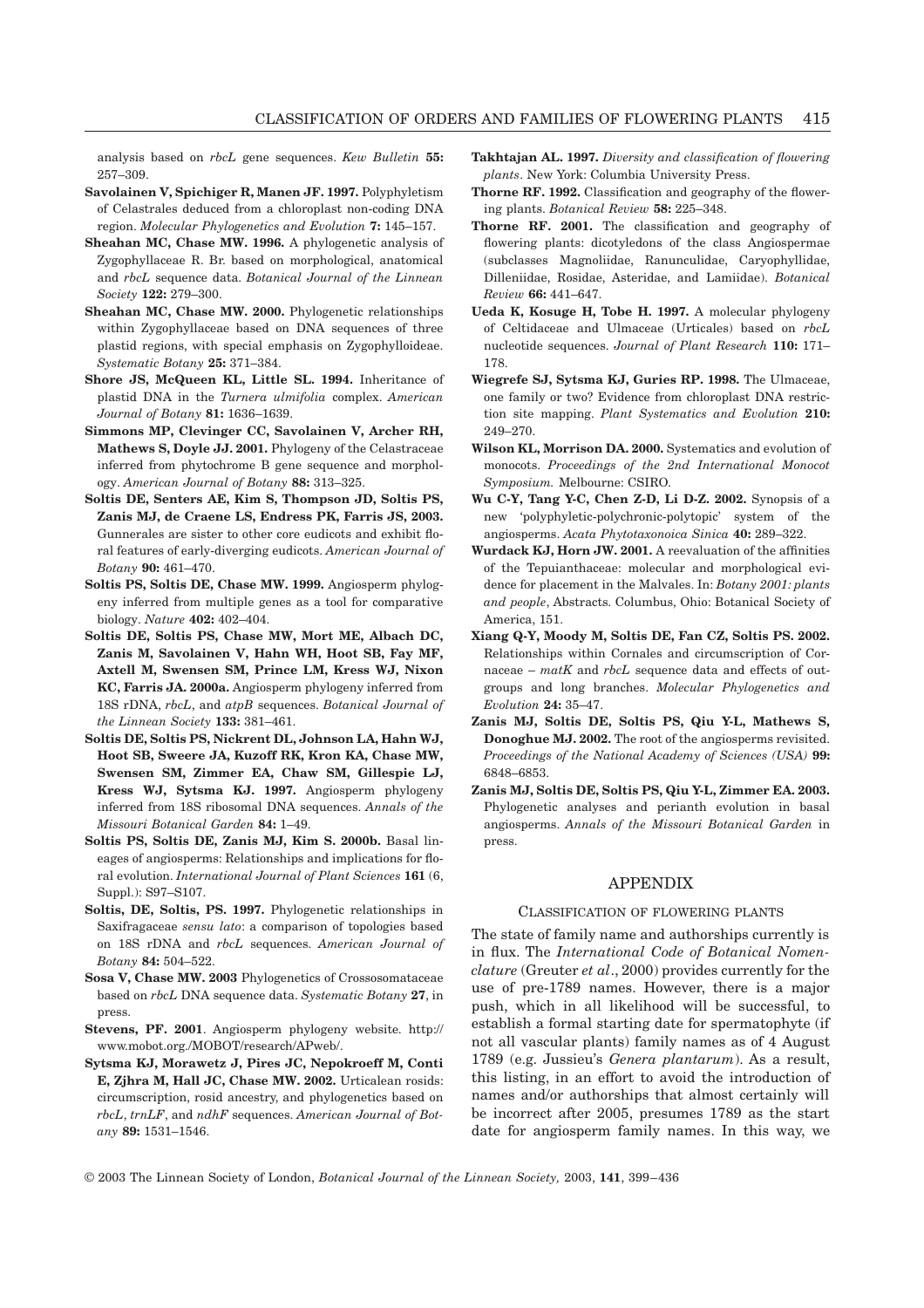believe nomenclatural stability can be achieved without undue confusion in the future. Two names are retained (Potamogetonaceae and Cornaceae) in anticipation of future superconservation proposals formally establishing their continued use. Also Meerow and others likely will make a similar proposal to maintain Amaryllidaceae over Alliaceae, but Alliaceae is retained here.

\*new family placement; †newly recognized order for the APG system; §new family circumscription described in the text. The list reflects a starting date for all flowering plant family names of 4 August 1789 (Jussieu, *Genera plantarum*). Full citations are available elsewhere (Reveal, 1998-onward). Families in square brackets are acceptable, monophyletic alternatives to the broader circumscription favoured here.

Amborellaceae Pichon (1948), nom. cons. Chloranthaceae R.Br. ex. Sims (1820), nom. cons. Nymphaeaceae Salisb. (1805), nom. cons.

[+Cabombaceae Rich. ex. A.Rich. (1822), nom. cons.]

†Austrobaileyales Takht. ex. Reveal (1992) Austrobaileyaceae (Croizat) Croizat (1943), nom. cons.

§Schisandraceae Blume (1830), nom. cons. [+Illiciaceae A.C.Sm. (1947), nom. cons.] Trimeniaceae L.S.Gibbs (1917), nom. cons.

Ceratophyllales Bisch. (1839) Ceratophyllaceae Gray (1821), nom. cons.

## MAGNOLIIDS

†Canellales Cronquist (1957) Canellaceae Mart. (1832), nom. cons. Winteraceae R.Br. ex. Lindl. (1830), nom. cons.

Laurales Perleb (1826) Atherospermataceae R.Br. (1814) Calycanthaceae Lindl. (1819), nom. cons. Gomortegaceae Reiche (1896), nom. cons. Hernandiaceae Bercht. & J.Presl (1820), nom. cons. Lauraceae Juss. (1789), nom. cons. Monimiaceae Juss. (1809), nom. cons. Siparunaceae (A.DC.) Schodde 1970

Magnoliales Bromhead (1838) Annonaceae Juss. (1789), nom. cons. Degeneriaceae I.W.Bailey & A.C.Sm. (1942), nom. cons. Eupomatiaceae Endl. (1841), nom. cons. Himantandraceae Diels (1917), nom. cons. Magnoliaceae Juss. (1789), nom. cons.

Myristicaceae R.Br. (1810), nom. cons.

Piperales Dumort. (1829) Aristolochiaceae Juss. (1789), nom. cons. \*Hydnoraceae C.Agardh (1821), nom. cons. Lactoridaceae Engl. (1888), nom. cons. Piperaceae Bercht. & J. Presl (1820), nom. cons. Saururaceae Martynov (1820), nom. cons.

# MONOCOTS

§Petrosaviaceae Hutch. (1934), nom. cons.

Acorales Reveal (1996) Acoraceae Martynov (1820)

Alismatales Dumort. (1829) Alismataceae Vent. (1799), nom. cons. Aponogetonaceae J.Agardh (1858), nom. cons. Araceae Juss. (1789), nom. cons. Butomaceae Mirb. (1804), nom. cons. Cymodoceaceae N.Taylor (1909), nom. cons. Hydrocharitaceae Juss. (1789), nom. cons. Juncaginaceae Rich. (1808), nom. cons. Limnocharitaceae Takht. ex. Cronquist (1981) Posidoniaceae Hutch. (1934), nom. cons. Potamogetonaceae Rchb. (1828), nom. cons. Ruppiaceae Horan. (1834), nom. cons. Scheuchzeriaceae F.Rudolphi (1830), nom. cons. Tofieldiaceae Takht. (1995) Zosteraceae Dumort. (1829), nom. cons.

Asparagales Bromhead (1838) §Alliaceae Batsch ex. Borkh. (1797), nom. cons. [+Agapanthaceae F.Voigt (1850)] [+Amaryllidaceae J.St.-Hil. (1805), nom. cons.] §Asparagaceae Juss. (1789), nom. cons. [+Agavaceae Dumort. (1829), nom. cons.] [+Aphyllanthaceae Burnett (1835)] [+Hesperocallidaceae Traub (1972)] [+Hyacinthaceae Batsch ex. Borkh. (1797)]  $[-\text{Laxmanniaceae Bubani } (1901 - 02)]$ [+Ruscaceae Spreng. (1826), nom. cons.] [+Themidaceae Salisb. (1866)] Asteliaceae Dumort. (1829) Blandfordiaceae R.Dahlgren & Clifford (1985) Boryaceae (Baker) M.W.Chase, Rudall & Conran (1997) Doryanthaceae R.Dahlgren & Clifford (1985) Hypoxidaceae R.Br. (1814), nom. cons. Iridaceae Juss. (1789), nom. cons. Ixioliriaceae Nakai (1943) Lanariaceae H.Huber ex. R.Dahlgren & A.E.van Wyk (1988) Orchidaceae Juss. (1789), nom. cons. Tecophilaeaceae Leyb. (1862), nom. cons.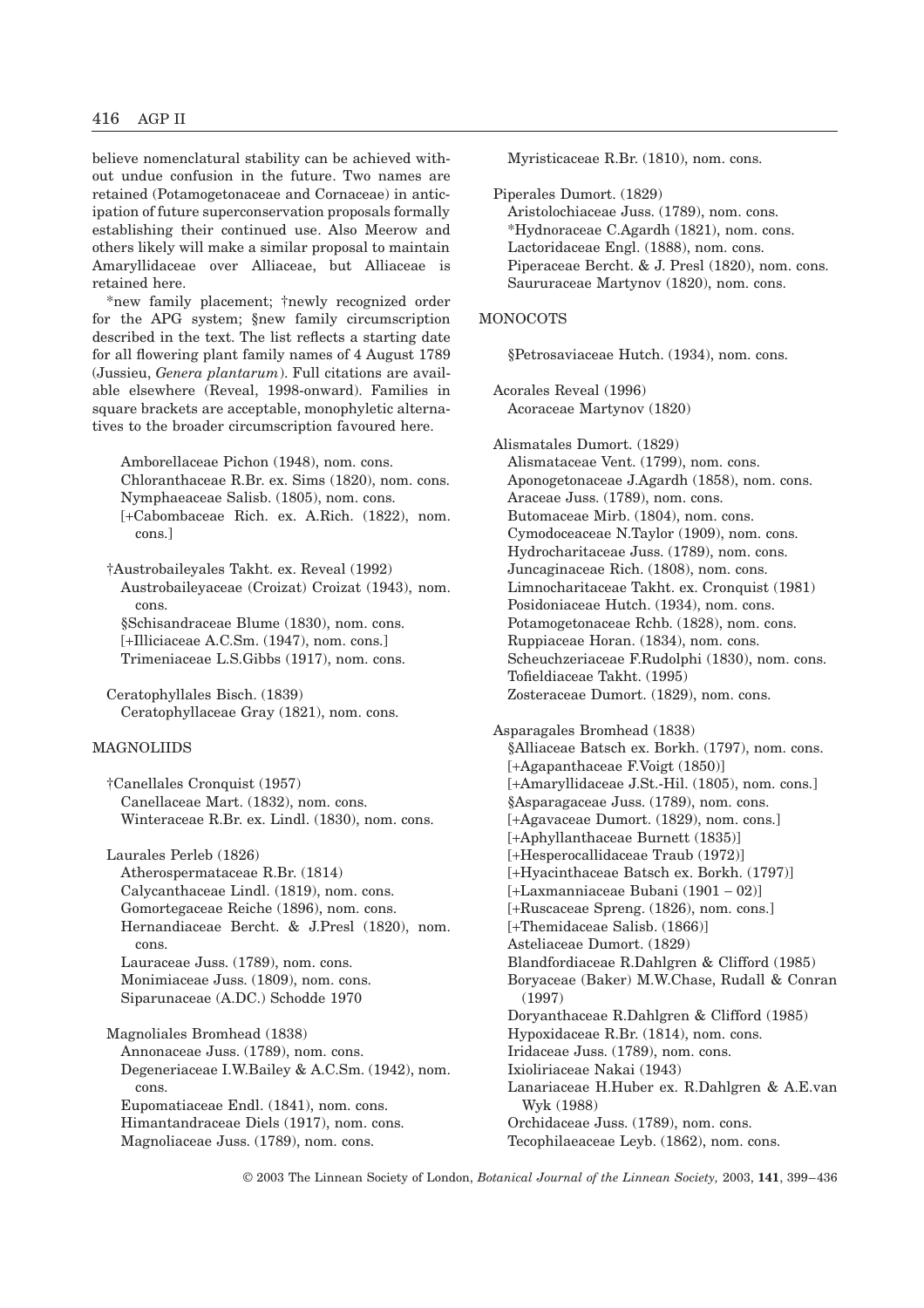§Xanthorrhoeaceae Dumort. (1829), nom. cons. [+Asphodelaceae Juss. (1789)] [+Hemerocallidaceae R.Br. (1810)] Xeronemataceae M.W.Chase, Rudall & M.F.Fay (2001) Dioscoreales Hook.f. (1873) §Burmanniaceae Blume (1827), nom. cons. §Dioscoreaceae R.Br. (1810), nom. cons. \*Nartheciaceae Fr. ex. Bjurzon (1846) Liliales Perleb (1826) Alstroemeriaceae Dumort. (1829), nom. cons. Campynemataceae Dumort. (1829) Colchicaceae DC. (1804), nom. cons. \*Corsiaceae Becc. (1878), nom. cons. Liliaceae Juss. (1789), nom. cons. Luzuriagaceae Lotsy (1911) Melanthiaceae Batsch ex. Borkh. (1796), nom. cons. Philesiaceae Dumort. (1829), nom. cons. Rhipogonaceae Conran & Clifford (1985) Smilacaceae Vent. (1799), nom. cons. Pandanales Lindl. (1833) Cyclanthaceae Poit. ex. A.Rich. (1824), nom. cons. Pandanaceae R.Br. (1810), nom. cons. Stemonaceae Caruel (1878), nom. cons. \*Triuridaceae Gardner (1843), nom. cons. Velloziaceae Hook. (1827), nom. cons.

# COMMELINIDS

Dasypogonaceae Dumort. (1829)

Arecales Bromhead (1840) Arecaceae Schultz Sch. (1832), nom. cons.

Commelinales Dumort. (1829) Commelinaceae Mirb. (1804), nom. cons. Haemodoraceae R.Br. (1810), nom. cons. \*Hanguanaceae Airy Shaw (1964) Philydraceae Link (1821), nom. cons. Pontederiaceae Kunth (1816), nom. cons.

Poales Small (1903) Anarthriaceae D.F.Cutler & Airy Shaw (1965) \*Bromeliaceae Juss. (1789), nom. cons. Centrolepidaceae Endl. (1836), nom. cons. Cyperaceae Juss. (1789), nom. cons. Ecdeiocoleaceae D.F.Cutler & Airy Shaw (1965) Eriocaulaceae Martynov (1820), nom. cons. Flagellariaceae Dumort. (1829), nom. cons. Hydatellaceae U.Hamann (1976) Joinvilleaceae Toml. & A.C.Sm. (1970) Juncaceae Juss. (1789), nom. cons.

\*Mayacaceae Kunth (1842), nom. cons. Poaceae (R.Br.) Barnh. 1895, nom. cons. \*Rapateaceae Dumort. (1829), nom. cons. Restionaceae R.Br. (1810), nom. cons. Sparganiaceae Hanin (1811), nom. cons. §Thurniaceae Engl. (1907), nom. cons. Typhaceae Juss. (1789), nom. cons. §Xyridaceae C.Agardh (1823), nom. cons.

Zingiberales Griseb. (1854) Cannaceae Juss. (1789), nom. cons. Costaceae Nakai (1941) Heliconiaceae Nakai (1941) Lowiaceae Ridl. (1924), nom. cons. Marantaceae R.Br. (1814), nom. cons. Musaceae Juss. (1789), nom. cons. Strelitziaceae Hutch. (1934), nom. cons. Zingiberaceae Martynov (1820), nom. cons.

## EUDICOTS

§Buxaceae Dumort. (1822), nom. cons. [+Didymelaceae Leandri (1937)] Sabiaceae Blume (1851), nom. cons. Trochodendraceae Eichler (1865), nom. cons. [+Tetracentraceae A.C.Sm. (1945), nom. cons.] Proteales Dumort. (1829)

Nelumbonaceae Bercht. & J.Presl (1820), nom. cons. §Proteaceae Juss. (1789), nom. cons. [+Platanaceae T.Lestib. (1826), nom. cons.]

Ranunculales Dumort. (1829) Berberidaceae Juss. (1789), nom. cons. Circaeasteraceae Hutch. (1926), nom. cons. [+Kingdoniaceae A.S.Foster ex. Airy Shaw (1964)] Eupteleaceae K.Wilh. (1910), nom. cons. Lardizabalaceae R.Br. (1821), nom. cons. Menispermaceae Juss. (1789), nom. cons. Papaveraceae Juss. (1789), nom. cons. [+Fumariaceae Bercht. & J.Presl (1820), nom. cons.] [+Pteridophyllaceae (Murb.) Nakai ex. Reveal & Hoogland (1991)] Ranunculaceae Juss. (1789), nom. cons.

# CORE EUDICOTS

Aextoxicaceae Engl. & Gilg (1920), nom. cons. Berberidopsidaceae Takht. (1985) Dilleniaceae Salisb. (1807), nom. cons.

†Gunnerales Takht. ex. Reveal (1992) §Gunneraceae Meisn. (1842), nom. cons. [+Myrothamnaceae Nied. (1891), nom. cons.]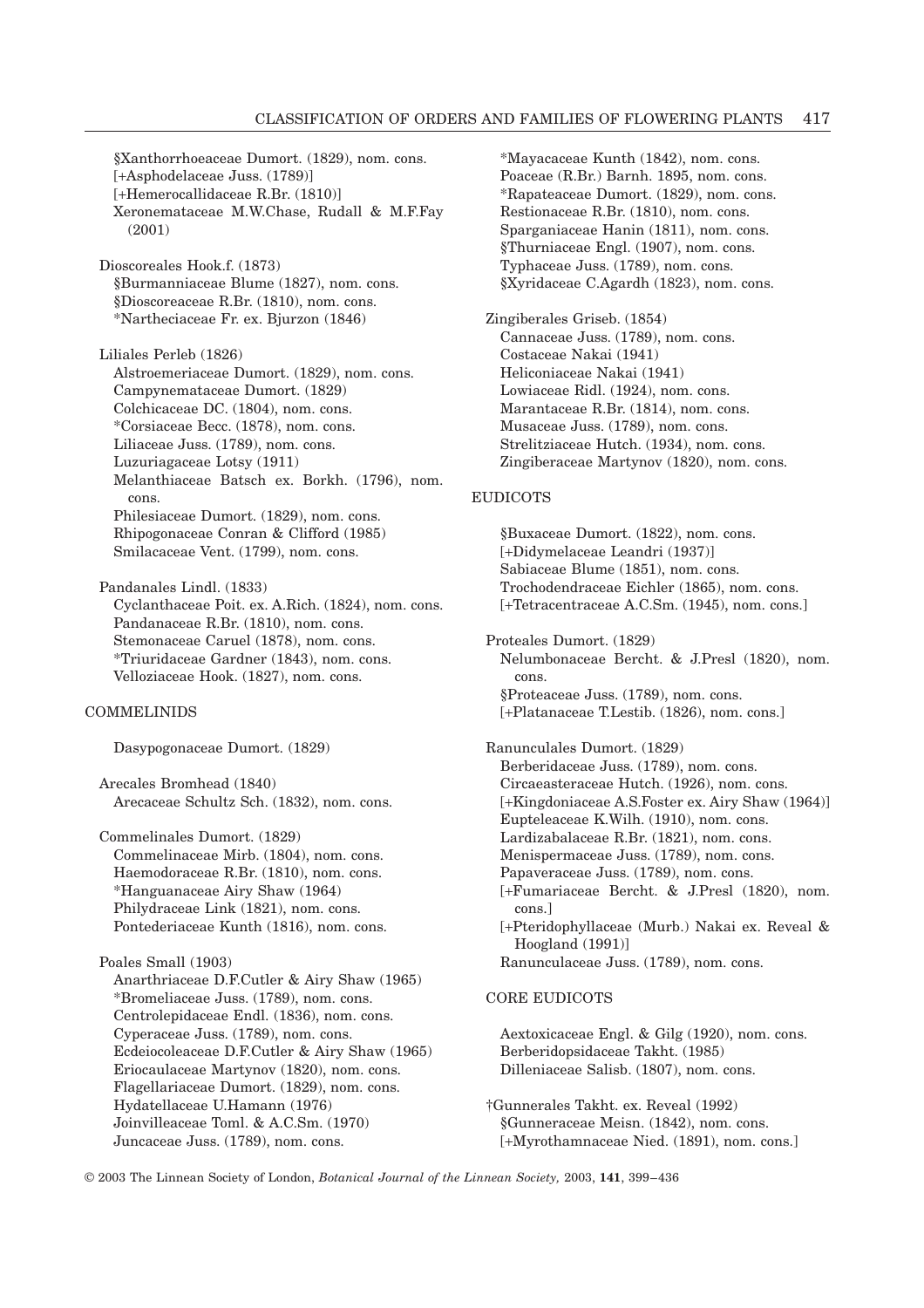Caryophyllales Perleb (1826) Achatocarpaceae Heimerl. (1934), nom. cons. Aizoaceae Martynov (1820), nom. cons. Amaranthaceae Juss. (1789), nom. cons. Ancistrocladaceae Planch. ex. Walp. (1851), nom. cons. Asteropeiaceae (Szyszyl.) Takht. ex. Reveal & Hoogland (1990) \*Barbeuiaceae Nakai (1942) Basellaceae Raf. (1837), nom. cons. Cactaceae Juss. (1789), nom. cons. Caryophyllaceae Juss. (1789), nom. cons. Didiereaceae Radlk. (1896), nom. cons. Dioncophyllaceae Airy Shaw (1952), nom. cons. Droseraceae Salisb. (1808), nom. cons. Drosophyllaceae Chrtek, Slavíková & Studnicka (1989) Frankeniaceae Desv. (1817), nom. cons. \*Gisekiaceae Nakai (1942) Halophytaceae A.Soriano (1984) Molluginaceae Bartl. (1825), nom. cons. Nepenthaceae Bercht. & J.Presl (1820), nom. cons. Nyctaginaceae Juss. (1789), nom. cons. Physenaceae Takht. (1985) Phytolaccaceae R.Br. (1818), nom. cons. Plumbaginaceae Juss. (1789), nom. cons. Polygonaceae Juss. (1789), nom. cons. Portulacaceae Juss. (1789), nom. cons. Rhabdodendraceae Prance (1968) Sarcobataceae Behnke (1997) Simmondsiaceae Tiegh. (1899) Stegnospermataceae Nakai (1942) Tamaricaceae Bercht. & J.Presl (1820), nom. cons. Santalales Dumort. (1829) Olacaceae R.Br. (1818), nom. cons. Opiliaceae Valeton (1886), nom. cons. Loranthaceae Juss. (1808), nom. cons. Misodendraceae J. Agardh (1858), nom. cons. Santalaceae R.Br. (1810), nom. cons. Saxifragales Dumort. (1829) Altingiaceae Horan. (1843), nom. cons. Aphanopetalaceae Doweld (2001) Cercidiphyllaceae Engl. (1907), nom. cons. Crassulaceae J.St.-Hil. (1805), nom. cons. Daphniphyllaceae Müll.-Arg. (1869), nom. cons. Grossulariaceae DC. (1805), nom. cons. §Haloragaceae R.Br. (1814), nom. cons. [+Penthoraceae Rydb. ex. Britt. (1901), nom. cons.] [+Tetracarpaeaceae Nakai (1943)] Hamamelidaceae R.Br. (1818), nom. cons. §Iteaceae J.Agardh (1858), nom. cons. [+Pterostemonaceae Small (1905), nom. cons.] Paeoniaceae Raf. (1815), nom. cons. Saxifragaceae Juss. (1789), nom. cons.

## ROSIDS

Aphloiaceae Takht. (1985) \*Geissolomataceae Endl. (1841) Ixerbaceae Griseb. (1854) Picramniaceae Fernando & Quinn (1995) \*Strasburgeriaceae Soler. (1908), nom. cons. \*Vitaceae Juss. (1789), nom. cons. †Crossosomatales Takht. ex. Reveal (1993) Crossosomataceae Engl. (1897), nom. cons. Stachyuraceae J.Agardh (1858), nom. cons. Staphyleaceae Martynov (1820), nom. cons. Geraniales Dumort. (1829) Geraniaceae Juss. (1789), nom. cons. [+Hypseocharitaceae Wedd. (1861)] Ledocarpaceae Meyen (1834) §Melianthaceae Bercht. & J.Presl (1820), nom. cons. [+Francoaceae A.Juss. (1832), nom. cons.] Vivianiaceae Klotzsch (1836) Myrtales Rchb. (1828) Alzateaceae S.A.Graham (1985) Combretaceae R.Br. (1810), nom. cons. Crypteroniaceae A.DC. (1868), nom. cons. Heteropyxidaceae Engl. & Gilg (1920), nom. cons. Lythraceae J.St.-Hil. (1805), nom. cons. §Melastomataceae Juss. (1789), nom. cons. [+Memecylaceae DC. (1827), nom. cons.] Myrtaceae Juss. (1789), nom. cons. Oliniaceae Arn. (1839), nom. cons. Onagraceae Juss. (1789), nom. cons. Penaeaceae Sweet ex. Guill. (1828), nom. cons. Psiloxylaceae Croizat (1960) Rhynchocalycaceae L.A.S.Johnson & B.G.Briggs (1985) Vochysiaceae A.St.-Hil. (1820), nom. cons. EUROSIDS I §\*Zygophyllaceae R.Br. (1814), nom. cons. [+Krameriaceae Dumort. (1829), nom. cons.] Huaceae A.Chev. (1947) †Celastrales Baskerville (1839)

§Celastraceae R.Br. (1814), nom. cons. †Lepidobotryaceae J.Léonard (1950), nom. cons. Parnassiaceae Martynov (1820), nom. cons. [+Lepuropetalaceae Nakai (1943)]

Cucurbitales Dumort. (1829) Anisophylleaceae Ridl. (1922) Begoniaceae Bercht. & J.Presl (1820), nom. cons. Coriariaceae DC. (1824), nom. cons.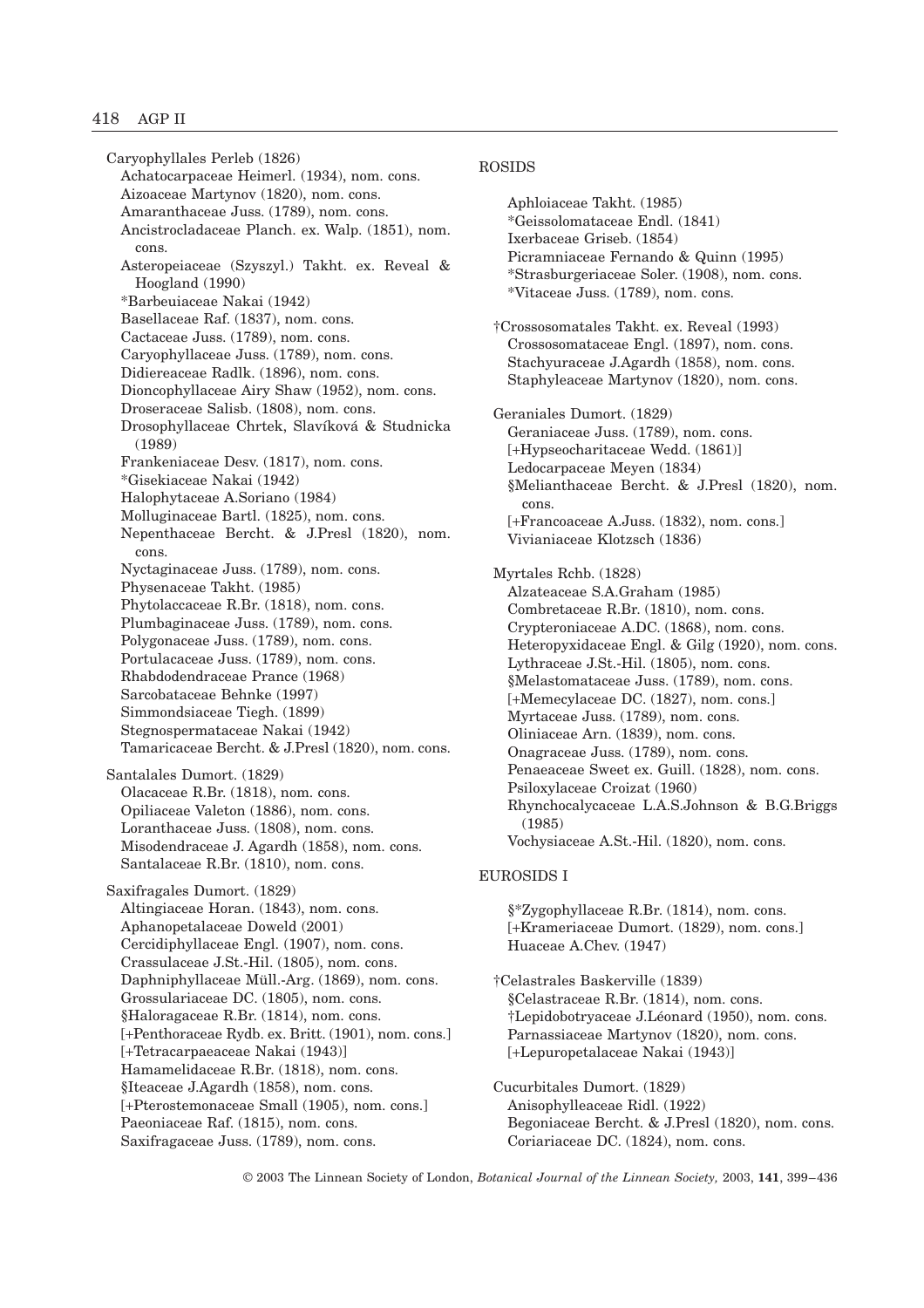Cucurbitaceae Juss. (1789), nom. cons. Datiscaceae Bercht. & J.Presl (1820), nom. cons. Tetramelaceae Airy Shaw (1964) Fabales Bromhead (1838) Fabaceae Lindl. (1836), nom. cons. Polygalaceae Hoffmanns. & Link (1809), nom. cons. Quillajaceae D.Don (1831) Surianaceae Arn. (1834), nom. cons. Fagales Engl. (1892) Betulaceae Gray (1821), nom. cons. Casuarinaceae R.Br. (1814), nom. cons. Fagaceae Dumort. (1829), nom. cons. §Juglandaceae DC. ex. Perleb (1818), nom. cons. [+Rhoipteleaceae Hand.-Mazz. (1932), nom. cons.] Myricaceae A.Rich. ex. Kunth (1817), nom. cons. Nothofagaceae Kuprian (1962) Ticodendraceae Gómez-Laur. & L.D.Gómez (1991) Malpighiales Mart. (1835) §Achariaceae Harms (1897), nom. cons. Balanopaceae Benth. & Hook.f. (1880), nom. cons. \*Bonnetiaceae (Bartl.) L.Beauv. ex. Nakai (1948) Caryocaraceae Voigt (1845), nom. cons. §Chrysobalanaceae R.Br. (1818), nom. cons. [+Dichapetalaceae Baill. (1886), nom. cons.] [+Euphroniaceae Marc.-Berti (1989)] [+Trigoniaceae Endl. (1841), nom. cons.] §Clusiaceae Lindl. (1836), nom. cons. \*Ctenolophonaceae (H.Winkl.) Exell & Mendonça (1951) \*Elatinaceae Dumort. (1829), nom. cons. §Euphorbiaceae Juss. (1789), nom. cons. Goupiaceae Miers (1862) Humiriaceae A.Juss. (1829), nom. cons. §Hypericaceae Juss. (1789), nom. cons. Irvingiaceae (Engl.) Exell & Mendonça (1951), nom. cons. \*Ixonanthaceae Planch. ex. Miq. (1858), nom. cons. Lacistemataceae Mart. (1826), nom. cons. §Linaceae DC. ex. Perleb (1818), nom. cons. \*Lophopyxidaceae (Engl.) H.Pfeiff. (1951) Malpighiaceae Juss. (1789), nom. cons. §Ochnaceae DC. (1811), nom. cons. [+Medusagynaceae Engl. & Gilg (1924), nom. cons.] [+Quiinaceae Choisy ex. Engl. (1888), nom. cons.] Pandaceae Engl. & Gilg (1912–13), nom. cons. §Passifloraceae Juss. ex. Roussel (1806), nom. cons. [+Malesherbiaceae D.Don (1827), nom. cons.] [+Turneraceae Kunth ex. DC. (1828), nom. cons.] \*Peridiscaceae Kuhlm. (1950), nom. cons.

Corynocarpaceae Engl. (1897), nom. cons.

§Phyllanthaceae Martynov (1820) §Picrodendraceae Small (1917), nom. cons. \*Podostemaceae Rich. ex. C. Agardh (1822), nom. cons. Putranjivaceae Endl. (1841) §Rhizophoraceae Pers. (1807), nom. cons. [+Erythroxylaceae Kunth (1822), nom. cons.] §Salicaceae Mirb. (1815), nom. cons. Violaceae Batsch (1802), nom. cons. Oxalidales Heintze (1927) §Brunelliaceae Engl. (1897), nom. cons. Cephalotaceae Dumort. (1829), nom. cons. Connaraceae R.Br. (1818), nom. cons. Cunoniaceae R.Br. (1814), nom. cons. §Elaeocarpaceae Juss. ex. DC. (1816), nom. cons. Oxalidaceae R.Br. (1818), nom. cons. Rosales Perleb (1826) Barbeyaceae Rendle (1916), nom. cons. §Cannabaceae Martynov (1820), nom. cons. Dirachmaceae Hutch. (1959) Elaeagnaceae Juss. (1789), nom. cons. Moraceae Link (1831), nom. cons. Rhamnaceae Juss. (1789), nom. cons. Rosaceae Juss. (1789), nom. cons. Ulmaceae Mirb. (1815), nom. cons. §Urticaceae Juss. (1789), nom. cons. Tapisciaceae (Pax) Takht. (1987) Brassicales Bromhead (1838) Akaniaceae Stapf (1912), nom. cons. cons.] Bataceae Perleb (1838), nom. cons. Brassicaceae Burnett (1835), nom. cons.

# EUROSIDS II

[+Bretschneideraceae Engl. & Gilg (1924), nom. Caricaceae Dumort. (1829), nom. cons. Emblingiaceae Airy Shaw (1964) Gyrostemonaceae Endl. (1841), nom. cons. Koeberliniaceae Engl. (1895), nom. cons. Limnanthaceae R.Br. (1833), nom. cons. Moringaceae Martynov (1820), nom. cons. Pentadiplandraceae Hutch. & Dalziel (1928) Resedaceae Bercht. & J.Presl (1820), nom. cons. Salvadoraceae Lindl. (1836), nom. cons. Setchellanthaceae Iltis (1999) Tovariaceae Pax (1891), nom. cons. Tropaeolaceae Bercht. & J.Presl (1820), nom. cons.

Malvales Dumort. (1829) §Bixaceae Kunth (1822), nom. cons. [+Diegodendraceae Capuron (1964)]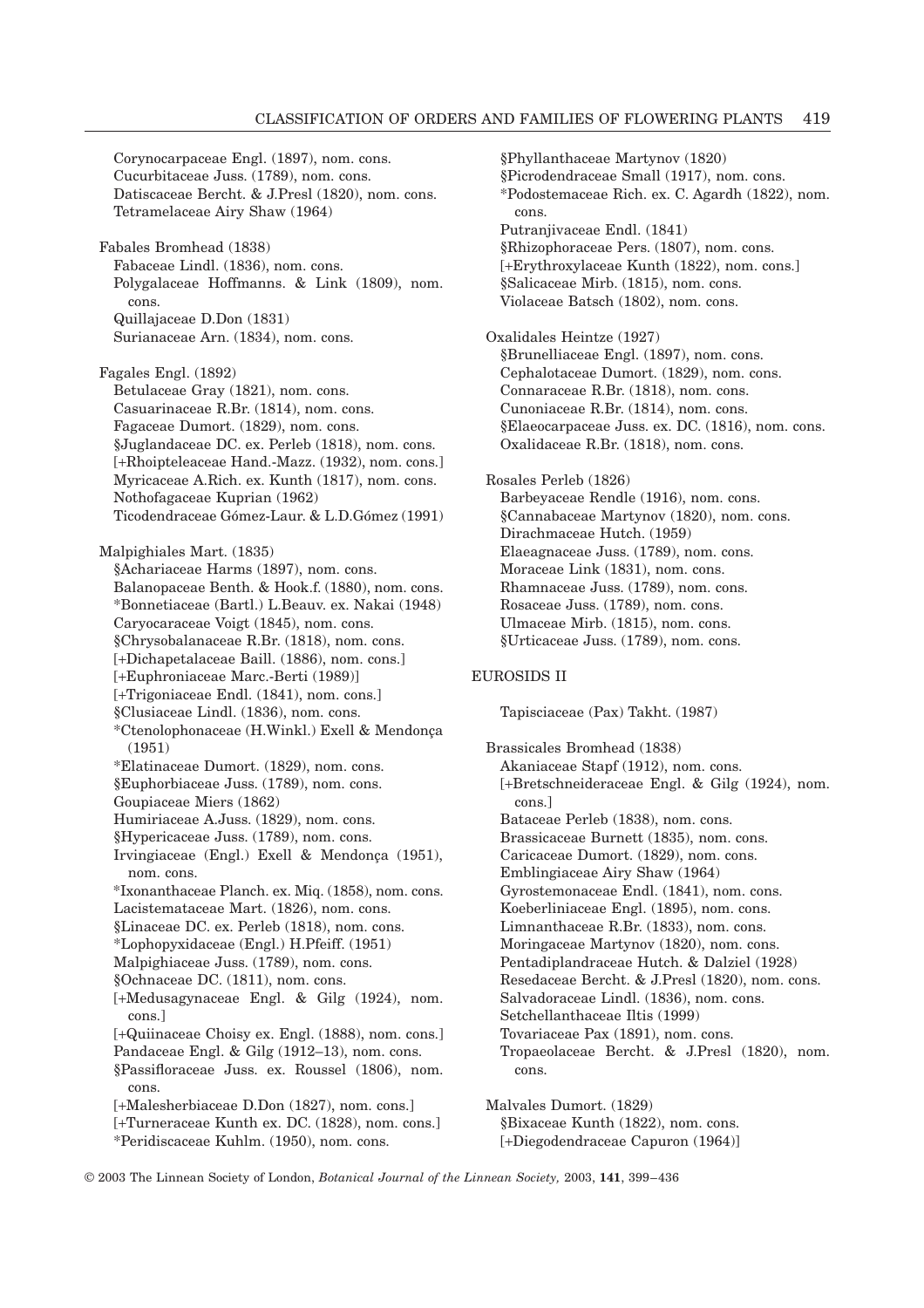[+Cochlospermaceae Planch. (1847), nom. cons.] Cistaceae Juss. (1789), nom. cons. Dipterocarpaceae Blume (1825), nom. cons. Malvaceae Juss. (1789), nom. cons. Muntingiaceae C.Bayer, M.W.Chase & M.F.Fay (1998) Neuradaceae Link (1831), nom. cons. Sarcolaenaceae Caruel (1881), nom. cons. Sphaerosepalaceae (Warb.) Tiegh. ex. Bullock (1959) §Thymelaeaceae Juss. (1789), nom. cons. Sapindales Dumort. (1829) Anacardiaceae R.Br. (1818), nom. cons. Biebersteiniaceae Endl. (1841) Burseraceae Kunth (1824), nom. cons. Kirkiaceae (Engl.) Takht. (1967) Meliaceae Juss. (1789), nom. cons. §Nitrariaceae Bercht. & J.Presl (1820), nom. cons. [+Peganaceae (Engl.) Tieghm. ex. Takht. (1987)] [+Tetradiclidaceae (Engl.) Takht. 1986) Rutaceae Juss. (1789), nom. cons. Sapindaceae Juss. (1789), nom. cons. Simaroubaceae DC. (1811), nom. cons.

# ASTERIDS

Cornales Dumort. (1829) Cornaceae Dumort. (1829), nom. cons. [+Nyssaceae Juss. ex. Dumort. (1829), nom. cons.] Curtisiaceae (Engl.) Takht. (1987) Grubbiaceae Endl. (1839), nom. cons. Hydrangeaceae Dumort. (1829), nom. cons. Hydrostachyaceae (Tul.) Engl. (1894), nom. cons. Loasaceae Juss. (1804), nom. cons.

Ericales Dumort. (1829)

Actinidiaceae Gilg & Werderm. (1825), nom. cons. Balsaminaceae Bercht. & J.Presl (1820), nom. cons. Clethraceae Klotzsch (1851), nom. cons. Cyrillaceae Endl. (1841), nom. cons. Diapensiaceae Lindl. (1836), nom. cons. §Ebenaceae Gürke (1891), nom. cons. Ericaceae Juss. (1789), nom. cons. Fouquieriaceae DC. (1828), nom. cons. Lecythidaceae A.Rich. (1825), nom. cons. Maesaceae (A.DC.) Anderb., B.Ståhl & Källersjö (2000) Marcgraviaceae Juss. ex. DC. (1816), nom. cons. § Myrsinaceae R.Br. (1810), nom. cons. Pentaphylacaceae Engl. (1897), nom. cons. [+Ternstroemiaceae Mirb. ex. DC. (1816)] [+Sladeniaceae Airy Shaw (1964)] Polemoniaceae Juss. (1789), nom. cons.

§Primulaceae Batsch ex. Borkh. (1797), nom. cons. Roridulaceae Bercht. & J.Presl (1820), nom. cons. Sapotaceae Juss. (1789), nom. cons. Sarraceniaceae Dumort. (1829), nom. cons. §Styracaceae DC. & Spreng. (1821), nom. cons. Symplocaceae Desf. (1820), nom. cons. §Tetrameristaceae Hutch. (1959) [+Pellicieraceae (Triana & Planch.) L.Beauvis. ex. Bullock (1959)] Theaceae Mirb. ex. Ker Gawl. (1816), nom. cons. §Theophrastaceae Link (1829), nom. cons.

## EUASTERIDS I

Boraginaceae Juss. (1789), nom. cons. §\*Icacinaceae (Benth.) Miers (1851), nom. cons. \*Oncothecaceae Kobuski ex. Airy Shaw (1964) Vahliaceae Dandy (1959)

Garryales Lindl. (1846) Eucommiaceae Engl. (1909), nom. cons. §Garryaceae Lindl. (1834), nom. cons. [+Aucubaceae J.Agardh (1858)]

Gentianales Lindl. (1833)

Apocynaceae Juss. (1789), nom. cons. Gelsemiaceae (G.Don) Struwe & V. Albert (1995) Gentianaceae Juss. (1789), nom. cons. Loganiaceae R.Br. (1814), nom. cons. Rubiaceae Juss. (1789), nom. cons.

Lamiales Bromhead (1838) §Acanthaceae Juss. (1789), nom. cons. Bignoniaceae Juss. (1789), nom. cons. Byblidaceae (Engl. & Gilg) Domin (1922), nom. cons. Calceolariaceae (D.Don) Olmstead (2001) \*Carlemanniaceae Airy Shaw (1964) Gesneriaceae Rich. & Juss. ex. DC. (1816), nom. cons. Lamiaceae Martynov (1820), nom. cons. Lentibulariaceae Rich. (1808), nom. cons. \*Martyniaceae Horan. (1847), nom. cons. Oleaceae Hoffmanns. & Link (1809), nom. cons. See Orobanchaceae Vent. (1799), nom. cons. Paulowniaceae Nakai (1949) Pedaliaceae R.Br. (1810), nom. cons. §Phrymaceae Schauer (1847), nom. cons. §Plantaginaceae Juss. (1789), nom. cons. \*Plocospermataceae Hutch. (1973) Schlegeliaceae (A.H.Gentry) Reveal (1996) §Scrophulariaceae Juss. (1789), nom. cons. Stilbaceae Kunth (1831), nom. cons. Tetrachondraceae Wettst. (1924) Verbenaceae J.St.-Hil. (1805), nom. cons.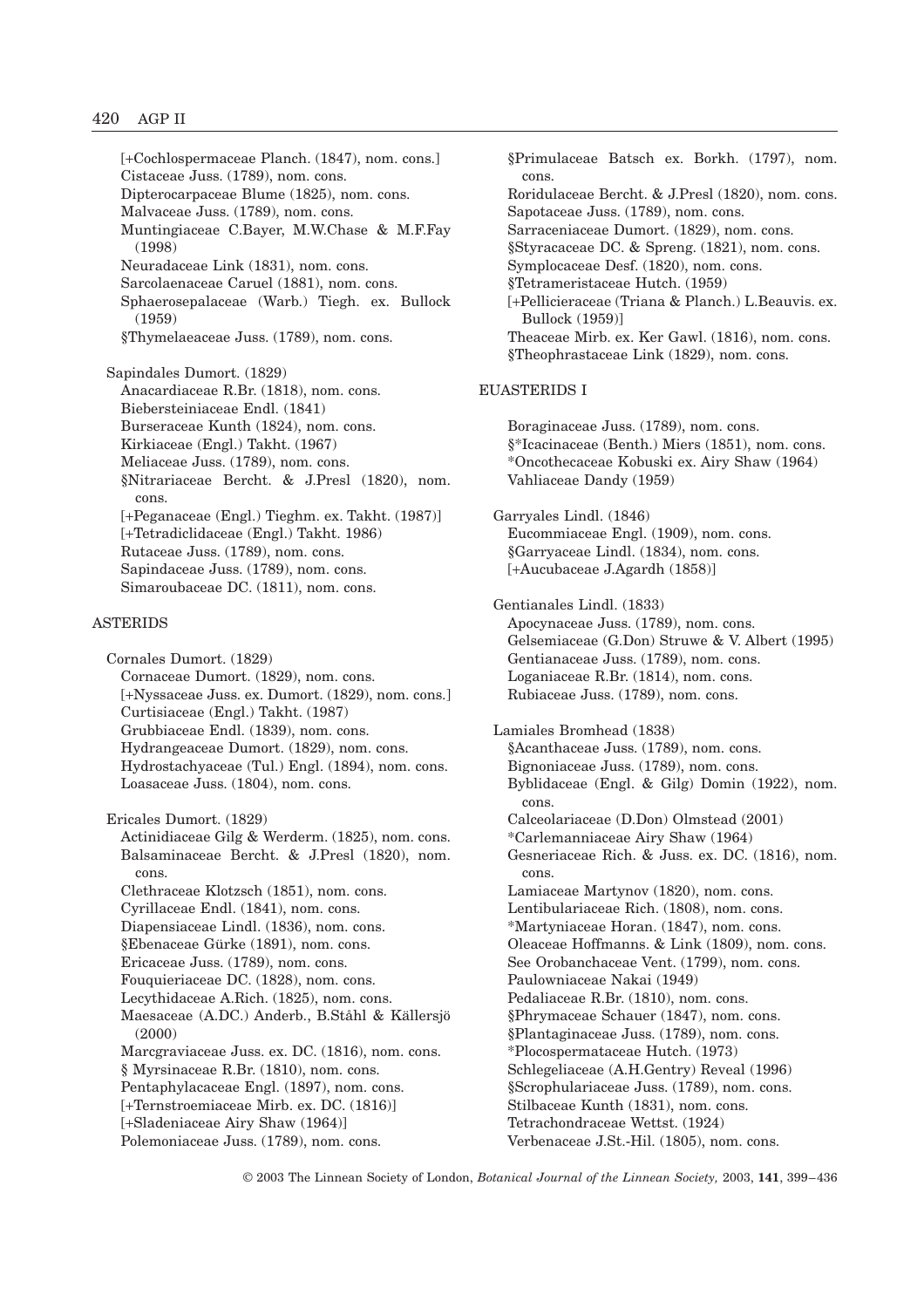Solanales Dumort. (1829) Convolvulaceae Juss. (1789), nom. cons. Hydroleaceae Bercht. & J. Presl (1820) §Montiniaceae Nakai (1943), nom. cons. Solanaceae Juss. (1789), nom. cons.

Sphenocleaceae (Lindl.) Baskerville (1839), nom. cons.

#### EUASTERIDS II

Bruniaceae Bercht. & J.Presl (1820), nom. cons. Columelliaceae D.Don (1828), nom. cons. [+Desfontainiaceae Endl. (1841), nom. cons.] Eremosynaceae Dandy (1959) Escalloniaceae R.Br. ex. Dumort. (1829), nom. cons. Paracryphiaceae Airy Shaw (1964) Polyosmaceae Blume (1851) Sphenostemonaceae P.Royen & Airy Shaw (1972) Tribelaceae Airy Shaw (1964) Apiales Nakai (1930) Apiaceae Lindl. (1836), nom. cons. Araliaceae Juss. (1789), nom. cons. Aralidiaceae Philipson & B.C.Stone (1980) Griseliniaceae J.R.Forst. & G.Forst. ex. A.Cunn. (1839) Mackinlayaceae Doweld (2001) Melanophyllaceae Takht. ex. Airy Shaw (1972) Myodocarpaceae Doweld (2001) Pennantiaceae J.Agardh (1858) Pittosporaceae R.Br. (1814), nom. cons. Torricelliaceae Hu (1934) Aquifoliales Senft (1856) Aquifoliaceae DC. ex. A.Rich. (1828), nom. cons. \*§Cardiopteridaceae Blume (1847), nom. cons. Helwingiaceae Decne. (1836) Phyllonomaceae Small (1905) §Stemonuraceae (M. Roem.) Kårehed (2001)

Asterales Lindl. (1833) Alseuosmiaceae Airy Shaw (1964) Argophyllaceae (Engl.) Takht. 1987 Asteraceae Martynov (1820), nom. cons. Calyceraceae R.Br. ex. Rich. (1820), nom. cons. §Campanulaceae Juss. (1789), nom. cons. [+Lobeliaceae Juss. ex. Bonpl. (1813), nom. cons.] Goodeniaceae R.Br. (1810), nom. cons. Menyanthaceae Bercht. & J.Presl (1820), nom. cons. Pentaphragmataceae J.Agardh (1858), nom. cons. Phellinaceae (Loes.) Takht. 1967 §Rousseaceae DC. (1839) Stylidiaceae R.Br. (1810), nom. cons. [+Donatiaceae B.Chandler (1911), nom. cons.]

Dipsacales Dumort. (1829) \*Adoxaceae E.Mey. (1839), nom. cons. §Caprifoliaceae Juss. (1789), nom. cons. [+Diervillaceae (Raf.) Pyck 1998) [+Dipsacaceae Juss. (1789), nom. cons.] [+Linnaeaceae (Raf.) Backlund 1998) [+Morinaceae Raf. (1820)] [+Valerianaceae Batsch (1802), nom. cons.]

# TAXA OF UNCERTAIN POSITION

If an unplaced genus is the type of a family name, that name is given for information purposes.

*Aneulophus* Benth. Apodanthaceae van Tieghem ex. Takhtajan in Takhtajan (1997) [three genera] *Bdallophyton* Eichl. Balanophoraceae Rich. (1822), nom. cons. *Centroplacus* Pierre *Cynomorium* L. [Cynomoriaceae Lindl. (1833), nom. cons.] *Cytinus* L. [Cytinaceae A.Rich. (1824)] *Dipentodon* Dunn [Dipentodontaceae Merr. (1941), nom. cons.] *Gumillea* Ruiz & Pav. *Hoplestigma* Pierre [Hoplestigmataceae Engl. & Gilg (1924), nom. cons.] *Leptaulus* Benth. *Medusandra* Brenan [Medusandraceae Brenan (1952), nom. cons.] *Metteniusa* H.Karst. [Metteniusaceae H.Karst. ex. Schnizl. (1860–1870)] *Mitrastema* Makino [Mitrastemonaceae Makino (1911), nom. cons.] *Pottingeria* Prain [Pottingeriaceae (Engl.) Takht. 1987) Rafflesiaceae Dumort. (1829), nom. cons. [three genera included] *Soyauxia* Oliv. *Trichostephanus* Gilg

## ORDINAL NAMES AND SYNONYMS

Accepted ordinal names are in bold face; those based on a family not yet placed in an order are in italics. Year of publication is indicated.

Acanthales Lindl. (1833) = Lamiales Acerales Lindl. (1833) = Sapindales **Acorales** Reveal (1996) Actinidiales Takht. ex. Reveal (1993) = Ericales Adoxales Nakai (1949) = Dipsacales Aesculales Bromhead (1838) = Sapindales Agavales Hutch. (1934) = Asparagales Akaniales Doweld (2001) = Brassicales **Alismatales** Dumort. (1829) Alliales Traub (1972) = Asparagales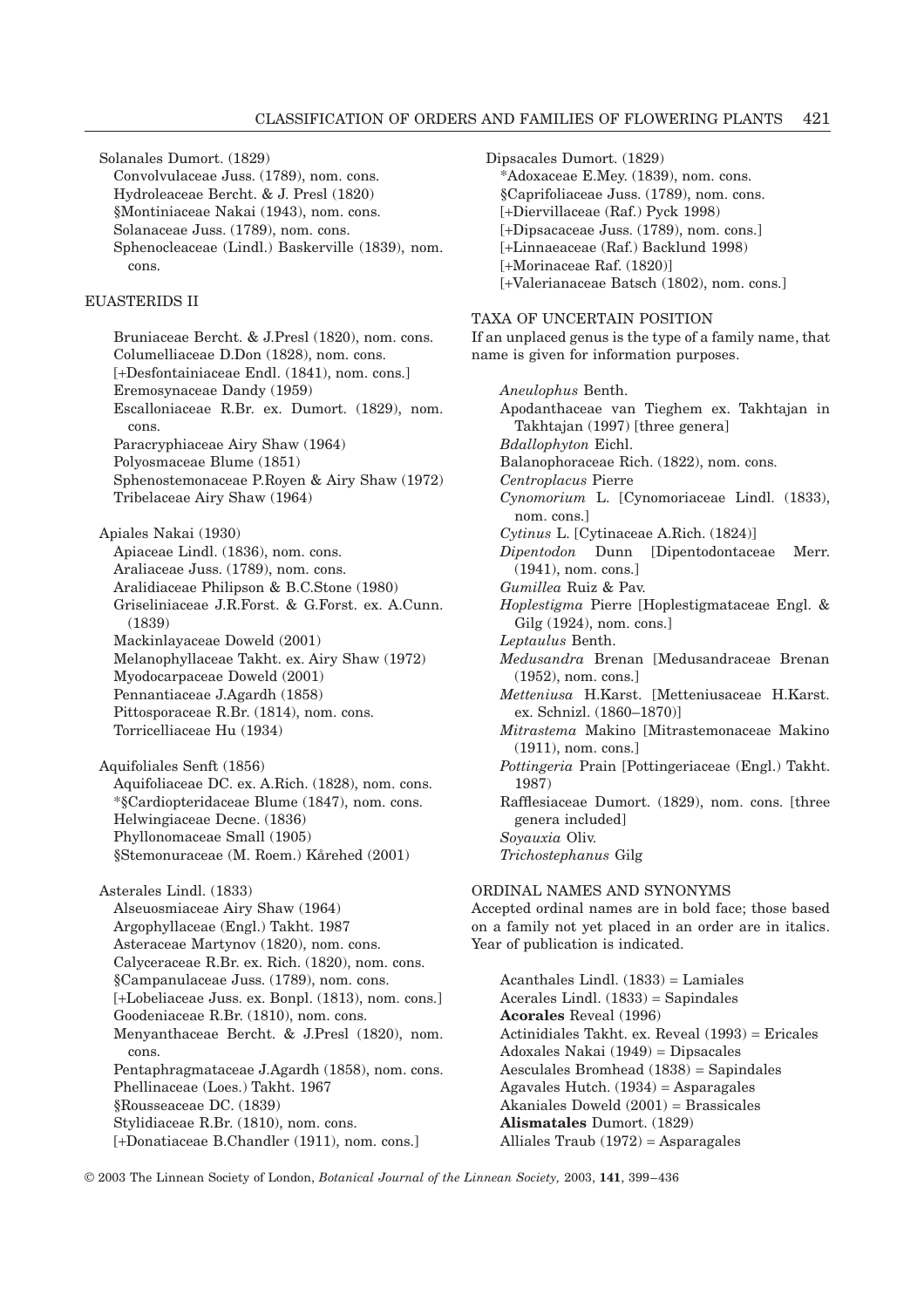Alseuosmiales Doweld (2001) = Asterales Alstroemeriales Hutch. (1934) = Liliales Altingiales Doweld (1998) = Saxifragales Amaranthales Dumort. (1829) = Caryophyllales Amaryllidales Bromhead (1840) = Asparagales *Amborellales* Melikyan, A.V.Bobrov & Zaytzeva (1999) – family unplaced Ambrosiales Dumort. (1829) = Asterales Ammiales Small (1903) = Apiales Amomales Lindl. (1835) = Zingiberales Ancistrocladales Takht. ex. Reveal (1992) = Caryophyllales Anisophylleales (Benth. & Hook.f.) Takht. ex. Reveal & Doweld (1999) Annonales Lindl. (1833) = Magnoliales Anthobolales Dumort. (1829) = Santalales **Apiales** Nakai (1930) Apocynales Bromhead (1838) = Gentianales Aponogetonales Hutch. (1934) = Alismatales **Aquifoliales** Senft (1856) Arales Dumort. (1829) = Alismatales Araliales Reveal (1996) = Apiales Aralidiales Takht. ex. Reveal (1992) = Apiales **Arecales** Bromhead (1840) Aristolochiales Dumort. (1829) = Piperales Asarales Horan (1847) = Piperales Asclepiadales Dumort. (1829) = Gentianales **Asparagales** Bromhead (1838) Asphodelales Doweld (2001) = Asparagales Asteliales Dumort. (1829) = Asparagales **Asterales** Lindl. (1833) Atriplicales Horan (1847) = Caryophyllales Aucubales Takht. (1997) = Garryales **Austrobaileyales** Takht. ex. Reveal (1992) Avenales Bromhead (1838) = Poales Balanitales C.Y.Wu (2002) – family unplaced in eurosids I = *Zygophyllales* Balanopales Engl. (1897) = Malpighiales *Balanophorales* Dumort. (1829) – family unplaced at end of system Balsaminales Lindl. (1833) = Ericales Barbeyales Takht. & Reveal (1993) = Rosales Barclayales Doweld (2001) = *Nymphaeales*, family unplaced at beginning of system Batales Engl. (1907) = Brassicales Begoniales Dumort. (1829) = Cucurbitales Berberidales Dumort. (1829) = Ranunculales *Berberidopsidales* Doweld (2001) – family unplaced in core eudicots Betulales Bromhead (1838) = Fagales Biebersteiniales Takht. (1997) = Sapindales Bignoniales Lindl. (1833) = Lamiales Bixales Lindl. (1833) = Malvales *Boraginales* Dumort. (1829) – family unplaced under euasterid I **Brassicales** Bromhead (1838)

Brexiales Lindl. (1833) = Celastrales Bromeliales Dumort. (1829) = Poales *Bruniales* Dumort. (1829) – family unplaced under euasterid II Brunoniales Lindl. (1833) = Asterales Burmanniales Heinze (1927) = Dioscoreales Burserales Baskerville (1839) = Sapindales Butomales Hutch. (1934) = Alismatales *Buxales* Takht. ex. Reveal (1996) – family unplaced under eudicots Byblidales Nakai ex. Reveal (1993) = Lamiales Cactales Dumort. (1829) = Caryophyllales Callitrichales Dumort. (1829) = Lamiales Calycanthales Mart. (1835) = Laurales Calycerales Takht. ex. Reveal (1996) = Asterales Campanulales Rchb. (1828) = Asterales Campynematales Doweld (2001) = Liliales **Canellales** Cronquist (1957) Cannales Dumort. (1829) = Zingiberales Capparales Hutch. (1924) = Brassicales Caprifoliales Lindl. (1833) = Dipsacales Cardiopteridales Takht. (1997) = Aquifoliales Carduales Small (1903) = Asterales Caricales L.D.Benson (1957) = Brassicales Carlemanniales Doweld (2001) = Lamiales **Caryophyllales** Perleb (1826) Cassiales Horan. (1847) = Fabales Casuarinales Lindl. (1833) = Fagales **Celastrales** Baskerville (1839) Centrolepidales R.Dahlgren ex. Takht. (1997) = Poales Cephalotales Nakai (1943) = Oxalidales **Ceratophyllales** Bisch. (1839) Cercidiphyllales Hu ex. Reveal  $(1993)$  = Saxifragales Chenopodiales Dumort. (1829) = Caryophyllales Chironiales Griseb. (1854) = Gentianales *Chloranthales* A.C.Sm. ex. J.-F.Leroy (1983) – family unplaced at beginning of system Chrysobalanales (DC.) Takht. ex. Reveal & Doweld (1999) = Malpighiales Cinchonales Lindl. (1835) = Gentianales Circaeasterales Takht. (1997) = Ranunculales Cistales Rchb. (1828) = Malvales Citrales Dumort. (1829) = Sapindales Cocosales Nakai (1930) = Arecales Colchicales Dumort. (1829) = Liliales *Columelliales* Doweld (2001) – family unplaced in euasterids II Combretales Baskerville (1839) = Myrtales **Commelinales** Dumort. (1829) Connarales Takht. ex. Reveal (1996) = Oxalidales Convolvulales Dumort. (1829) = Solanales Coriariales Lindl. (1833) = Cucurbitales **Cornales** Dumort. (1829) Corylales Dumort. (1829) = Fagales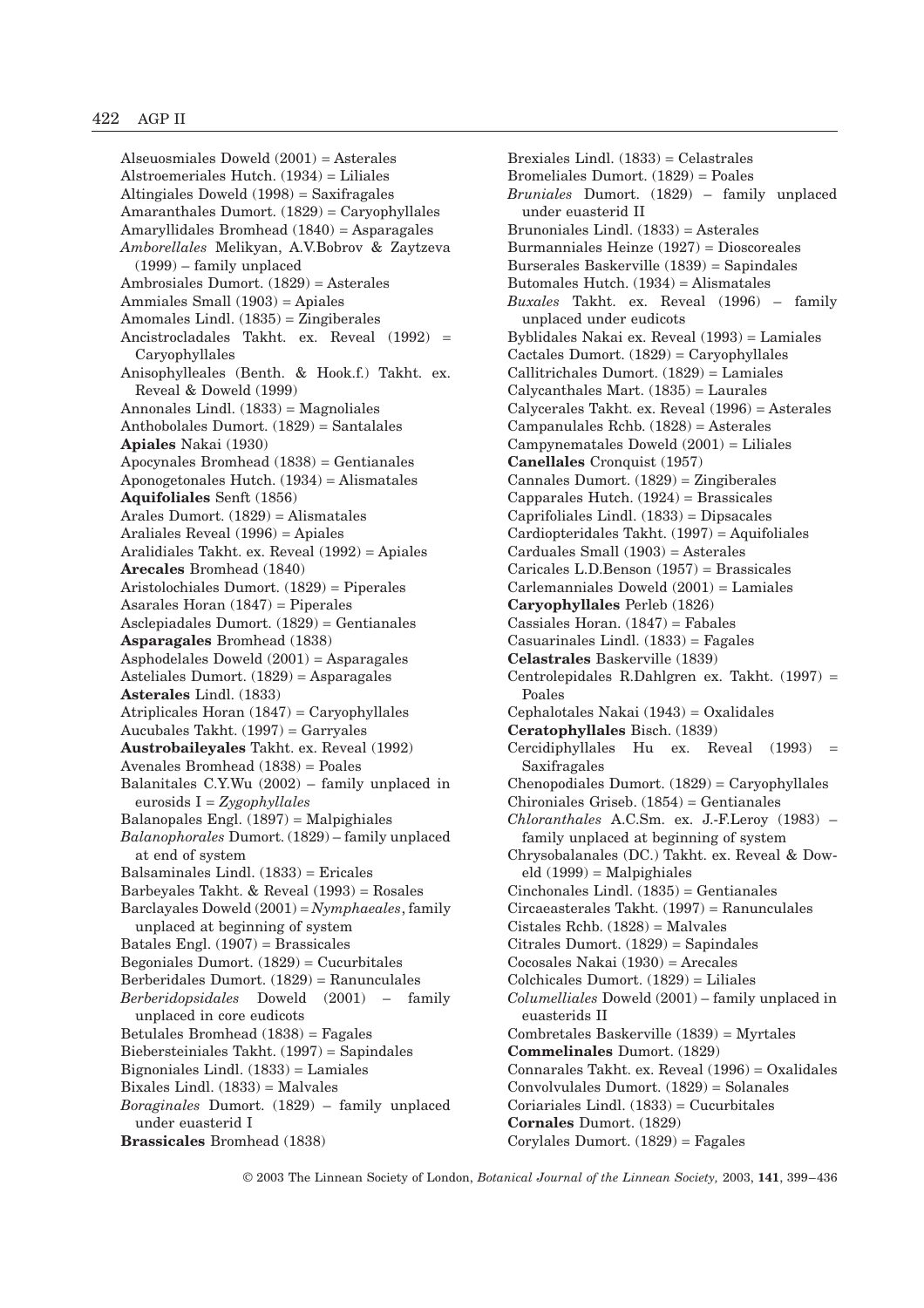Corynocarpales Takht. (1997) = Cucurbitales Crassulales Lindl. (1833) = Saxifragales **Crossosomatales** Takht. ex. Reveal (1993) **Cucurbitales** Dumort. (1829) Cunoniales Hutch. (1924) = Oxalidales Cyclanthales J.H.Schaffn. (1911) = Pandanales Cymodoceales Nakai (1943) = Alismatales Cynarales Raf. (1837) = Asterales *Cynomoriales* Burnett (1835) – type genus unplaced at end of system Cyperales Wettst. (1911) = Poales Cyrillales Doweld (2001) = Ericales *Cytinales* Dumort. (1829) – type genus unplaced at end of system Daphnales Lindl. (1833) = Malvales Daphniphyllales Pulle ex. Cronquist (1981) = Saxifragales *Dasypogonales* Doweld (2001) – family unplaced under commelinids Datiscales Dumort. (1829) = Cucurbitales Degeneriales C.Y.Wu (2002) = Magnoliales *Desfontainiales* Takht. (1997) – family unplaced under euasterids II Diapensiales Engl. & Gilg (1924) = Ericales Didymelales Takht. (1967) – see *Buxales Dilleniales* Hutch. (1924) – family unplaced under core eudicots Dioncophyllales Takht. ex. Reveal (1993) = Caryophyllales **Dioscoreales** Hook.f. (1873) Diospyrales Prantl (1874) = Ericales *Dipentodontales* C.Y.Wu (2002) – type genus unplaced at end of system **Dipsacales** Dumort. (1829) Droserales Griseb. (1854) = Caryophyllales Ebenales Engl. (1892) = Ericales Echiales Lindl. (1838) – see *Boraginales* Elaeagnales Bromhead (1838) = Rosales Elaeocarpales Takht. (1997) = Oxalidales Elatinales Nakai (1949) = Malpighiales Elodeales Nakai (1950) = Alismatales Emmotales Doweld (2001) = *Icacinales*, unplaced family under euasterids I Empetrales Raf. (1838) = Ericales **Ericales** Dumort. (1829) Eriocaulales Nakai (1930) = Poales Erythropalales Tiegh. (1899) = Santalales *Escalloniales* Doweld (2001) – family unplaced in euasterids II Eucommiales Nemejc ex. Cronquist (1981) = Garryales Euphorbiales Lindl. (1833) = Malpighiales Eupomatiales Takht. ex. Reveal (1992) = Magnoliales Eupteleales Hu ex. Reveal (1993) = Ranunculales

Euryalales H.L.Li (1955) – see *Nymphaeales* Fabales Bromhead (1838) **Fagales** Engl. (1892) Ficales Dumort. (1829) = Rosales Flacourtiales Heinze (1927) = Malpighiales Flagellariales (Meisn.) Takht. ex. Reveal & Doweld (1999) = Poales Fouquieriales Takht. ex. Reveal (1992) = Ericales Francoales Takht. (1997) = Geraniales Frangulales Wirtg. (1860) = Rosales Galiales Bromhead (1838) = Gentianales **Garryales** Lindl. (1846) *Geissolomatales* Takht. ex. Reveal (1992) – family unplaced under core eudicots **Gentianales** Lindl. (1833) **Geraniales** Dumort. (1829) Gesneriales Dumort. (1829) = Lamiales Glaucidiales Takht. ex. Reveal (1992) = Ranunculales Globulariales Dumort. (1829) = Lamiales Goodeniales Lindl. (1833) = Asterales Greyiales Takht. (1997) = Geraniales Griseliniales (J.R.Forst. & G.Forst. ex. A.Cunn.) Takht. ex. Reveal & Doweld  $(1999)$  = Apiales Grossulariales Lindl. (1833) = Saxifragales Grubbiales Doweld (2001) = Cornales **Gunnerales** Takht. ex. Reveal (1992) Gyrocarpales Dumort. (1829) = Laurales Gyrostemonales Takht. (1997) = Brassicales Haemodorales Hutch. (1934) = Commelinales Haloragales Bromhead (1838) = Saxifragales Hamamelidales Griseb. (1854) = Saxifragales Hanguanales R.Dahlgren ex. Reveal (1992) = Commelinales Heisteriales Tiegh. (1899) = Santalales Helleborales Nakai (1949) = Ranunculales Helwingiales Takht. (1997) = Aquifoliales Himantandrales Doweld & Shevyryova (1998) = Magnoliales Hippuridales Thomé (1874) = Lamiales Homaliales Bromhead (1838) = Malpighiales Hortensiales Griseb. (1854) = Cornales Huales Doweld (2001) = Malpighiales Huerteales Doweld (2001) – see Tapisciaceae, an unplaced family in rosids Hydatellales (U.Hamann) Cronquist ex. Reveal & Doweld  $(1999)$  = Poales Hydnorales Takht. ex. Reveal (1992) = Piperales Hydrangeales Nakai (1943) = Cornales Hydrastidales Takht. (1997) = Ranunculales Hydrocharitales Dumort. (1829) = Alismatales Hydropeltidales Spenn. (1834) – see Nymphaeaceae Hydrostachyales Diels ex. Reveal (1993) = Cornales Hypericales Dumort. (1829) = Malpighiales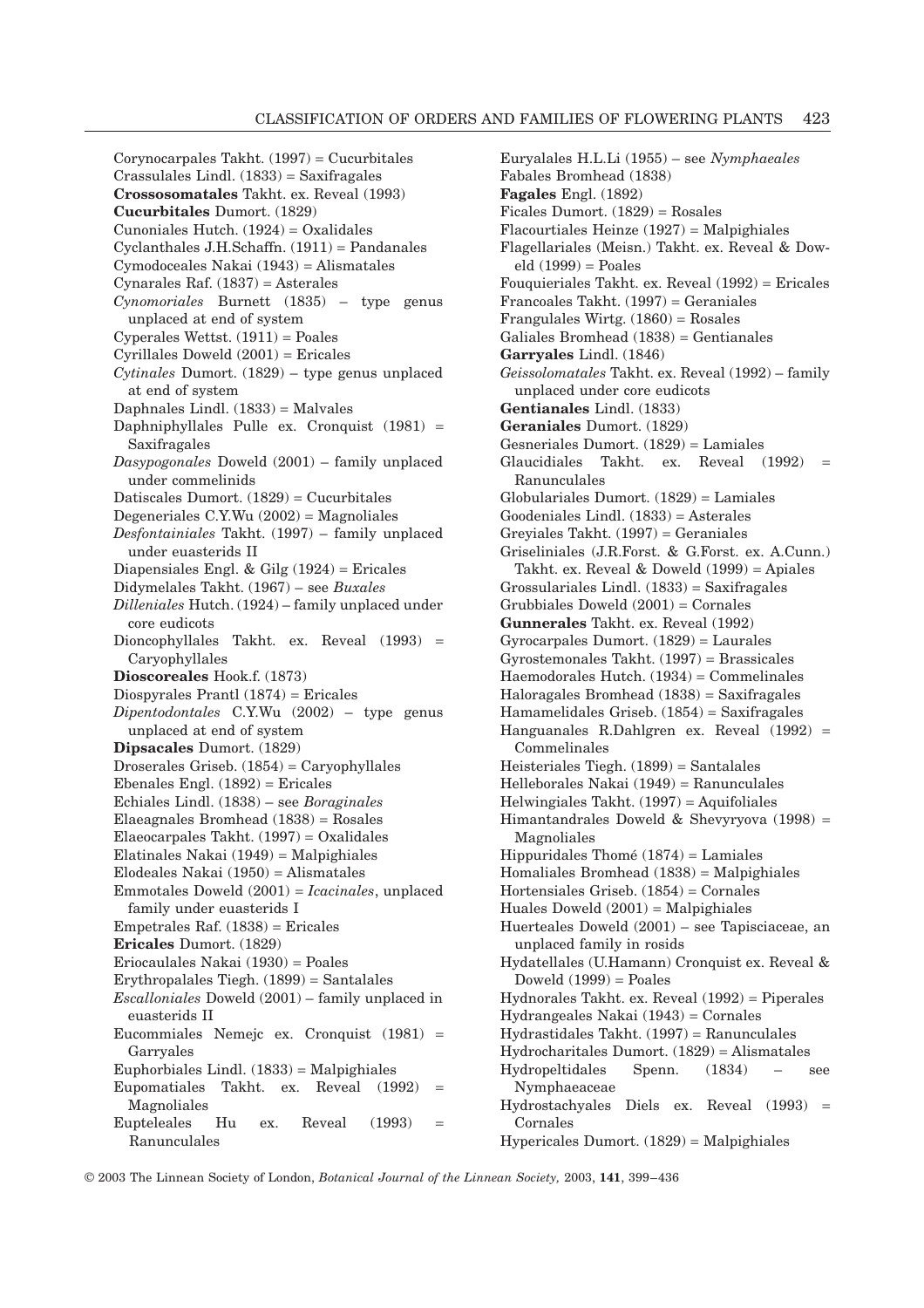Hypoxidales Takht. ex. Reveal & Doweld (1999) = Asparagales *Icacinales* Tiegh. (1899) – family unplaced under euasterids I Illiciales Hu ex. Cronquist (1981) = Austrobaileyales Iridales Raf. (1815) = Asparagales Irvingiales Doweld (2001) = Malpighiales Iteales Doweld  $(2001)$  = Saxifragales *Ixerbales* Doweld (2001) – family unplaced in rosids Ixiales Lindl. (1835) = Asparagales Jasminales Dumort. (1829) = Lamiales Juglandales Dumort. (1829) = Fagales Julianiales Engl. (1907) = Sapindales Juncaginales Hutch. (1934) = Alismatales Juncales Dumort. (1829) = Poales Lacistematales Baskerville (1839) = Malpighiales Lactoridales Takht. ex. Reveal (1993) = Piperales **Lamiales** Bromhead (1838) Lardizabalales Loconte (1995) = Ranunculales **Laurales** Perleb (1826) Lecythidales Cronquist (1957) = Ericales Ledocarpales Doweld  $(2001)$  = Geraniales Leitneriales Engl. (1897) = Sapindales Lentibulariales Lindl. (1833) = Lamiales Ligustrales Bartl. ex. Bisch. (1839) = Lamiales **Liliales** Perleb (1826) Limnanthales Nakai (1930) = Brassicales Linales Baskerville (1839) = Malpighiales Loasales Bessey (1907) = Cornales Lobeliales Drude (1888) = Asterales Loganiales Lindl. (1833) = Gentianales Lonicerales T.Liebe (1866) = Dipsacales Loranthales Dumort. (1829) = Santalales Lowiales Takht. ex. Reveal & Doweld  $(1999)$  = Zingiberales Lythrales Caruel (1881) = Myrtales **Magnoliales** Bromhead (1838) **Malpighiales** Mart. (1835) **Malvales** Dumort. (1829) Marathrales Dumort. (1829) = Malpighiales Marcgraviales Doweld (2001) = Ericales Mayacales Nakai (1943) = Poales Medusagynales Takht. ex. Reveal & Doweld  $(1999)$  = Malpighiales *Medusandrales* Brenan (1952) – type genus unplaced at end of system Melanthiales R.Dahlgren ex. Reveal (1992) = Liliales Melastomatales Oliv. (1895) = Myrtales Meliales Lindl. (1833) = Sapindales Melianthales Doweld = Geraniales *Meliosmales* C.Y.Wu (2002) – see *Sabiales* Menispermales Bromhead (1838) = Ranunculales

Menyanthales T.Yamaz. ex. Takht. (1997) = Asterales *Metteniusales* Takht. (1997) – type genus unplaced at end of system Miyoshiales Nakai (1941) – see *Petrosaviales*, family unplaced under monocots Monimiales Dumort. (1829) = Laurales Moringales Nakai (1943) = Brassicales Musales Reveal (1997) = Zingiberales Myricales Engl.  $(1897)$  = Fagales Myristicales Thomé  $(1877)$  = Magnoliales Myrothamnales Nakai ex. Reveal (1993) = Gunnerales Myrsinales Spenn. (1835) = Ericales **Myrtales** Rchb. (1828) Najadales Dumort. (1829) = Alismatales Nandinales Doweld (2001) = Ranunculales Narcissales Dumort. (1829) = Asparagales Nartheciales Reveal & Zomlefer (1998) = Dioscoreales Nelumbonales Willk. & Lange (1861) = Proteales Nepenthales Dumort. (1829) = Caryophyllales Neuradales Doweld (2001) = Malvales Nitrariales Doweld (2001) = Sapindales Nolanales Lindl. (1835) = Solanales Nothofagales Doweld  $(2001)$  = Fagales Nyctaginales Dumort. (1829) = Caryophyllales *Nymphaeales* Dumort. (1829) = family unplaced at beginning of system Ochnales Hutch. ex. Reveal (1992) = Malpighiales Oenotherales Bromhead (1838) = Myrtales Olacales Benth. & Hook.f. (1862) = Santalales Oleales Lindl. (1833) = Lamiales Onagrales Rchb. (1828) = Myrtales *Oncothecales* Doweld (2001) – family unplaced under euasterids I Opuntiales Endl. ex. Willk. (1854) = Caryophyllales Orchidales Raf. (1815) = Asparagales **Oxalidales** Heintze (1927) Paeoniales Heinze (1927) = Saxifragales Pandales Engl. & Gilg  $(1912-13)$  = Malpighiales **Pandanales** Lindl. (1833) Papaverales Dumort. (1829) = Ranunculales *Paracryphiales* Takht. *ex* Reveal (1992) – family unplaced under euasterid II Paridales Dumort. (1829) = Liliales Parnassiales Nakai (1943) = Celastrales Passiflorales Dumort. (1829) = Malpighiales Penaeales Lindl. (1833) = Myrtales Pennantiales Doweld (2001) = Apiales Pentaphragmatales Doweld (2001) = Asterales Petiveriales Lindl. (1833) = Caryophyllales *Petrosaviales* Takht. (1997) – family unplaced under monocots Phellinales Doweld (2001) = Asterales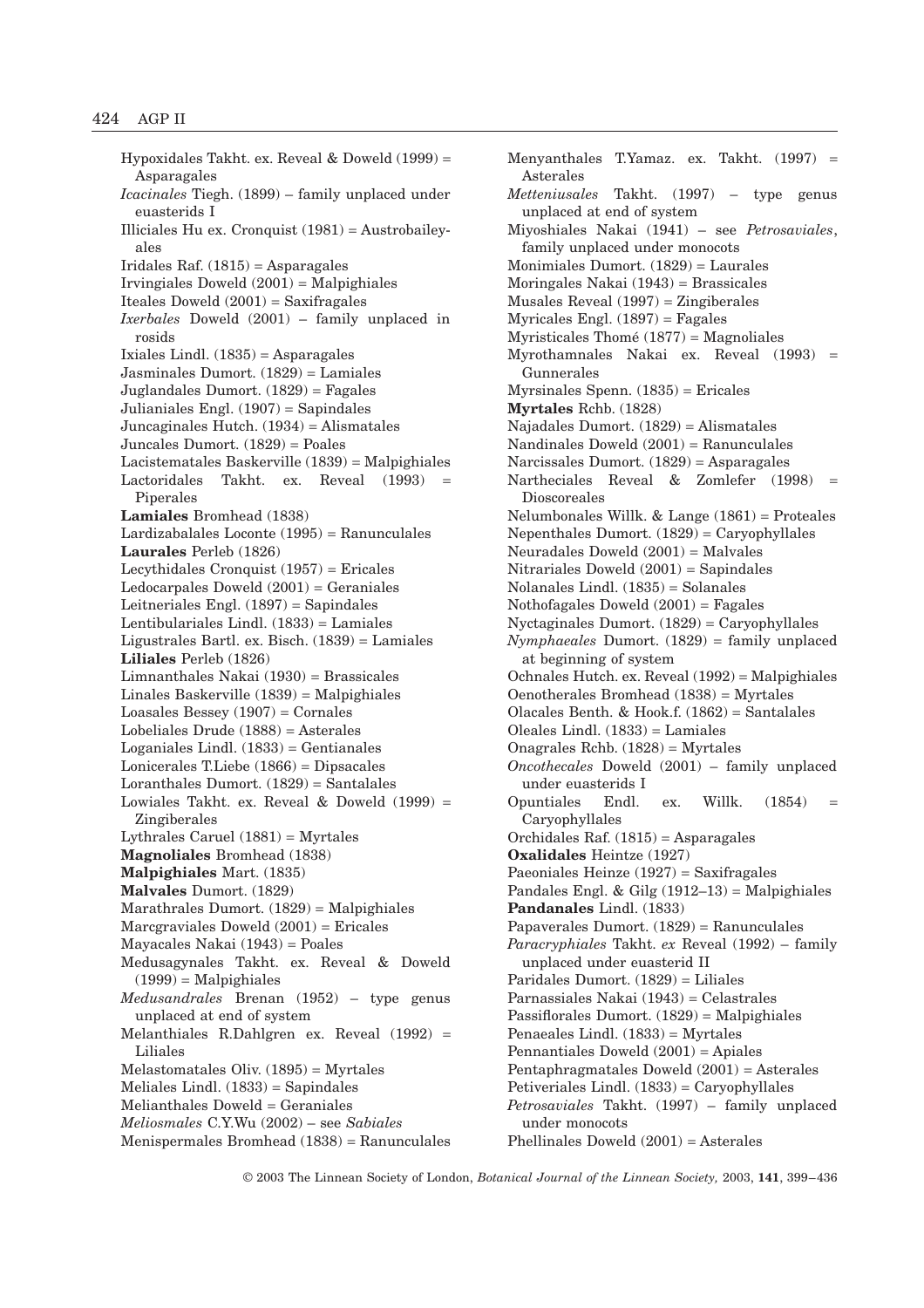Philydrales Dumort. (1829) = Commelinales Phyllanthales Doweld (2001) = Malpighiales Physenales Takht. (1977) = Caryophyllales Phytolaccales Doweld (2001) = Caryophyllales *Picramniales* Doweld (2001) – family unplaced under rosids Pinguiculales Dumort. (1829) = Lamiales **Piperales** Dumort. (1829) Pittosporales Lindl. (1833) = Apiales Plantaginales Lindl. (1833) = Lamiales Platanales J.H.Schaffn. (1911) = Proteales Plumbaginales Lindl. (1833) = Caryophyllales **Poales** Small (1903) Podophyllales Dumort. (1829) = Ranunculales Podostemales Lindl. (1833) = Malpighiales Polemoniales Bromhead (1838) = Ericales Polygalales Dumort. (1829) = Fabales Polygonales Dumort. (1829) = Caryophyllales Pontederiales Hook.f. (1873) = Commelinales Portulacales Dumort. (1829) = Caryophyllales Posidoniales Nakai (1943) = Alismatales Potamogetonales Dumort. (1829) = Alismatales Primulales Dumort. (1829) = Ericales **Proteales** Dumort. (1829) Quercales Burnett (1835) = Fagales Quillajales Doweld (2001) = Fabales *Quintiniales* Doweld (2001) = *Sphenostemonales*, unplaced under euasterids II *Rafflesiales* Oliv. (1895) – unplaced family type at end of system **Ranunculales** Dumort. (1829) Rapateales (Meisn.) Colella ex. Reveal & Doweld = Poales Resedales Dumort. (1829) = Brassicales Restionales Hook.f. (1873) = Poales Rhabdodendrales Doweld (2001) = Caryophyllales Rhamnales Dumort. (1829) = Rosales Rhinanthales Dumort. (1829) = Lamiales Rhizophorales (Pers.) Reveal & Doweld (1999) = Malpighiales Rhodorales Horan. (1847) = Ericales Rhoipteleales Novák ex. Reveal (1992) = Fagales Roridulales Nakai (1943) = Ericales **Rosales** Perleb (1826) Rousseales Doweld (2001) = Asterales Rubiales Dumort. (1829) = Gentianales Ruppiales Nakai (1950) = Alismatales Rutales Perleb (1826) = Sapindales *Sabiales* Takht. (1987) = family unplaced under eudicots Salicales Lindl. (1833) = Malpighiales Salvadorales R.Dahlgren ex. Reveal (1993) = Brassicales Samolales Dumort. (1829) = Ericales Samydales Dumort. (1829) = Malpighiales

Sanguisorbales Dumort. (1829) = Rosales

**Santalales** Dumort. (1829) **Sapindales** Dumort. (1829) Sapotales Hook.f. (1868) = Ericales Sarraceniales Bromhead (1838) = Ericales **Saxifragales** Dumort. (1829) Scheuchzeriales B.Boivin (1956) = Alismatales Scleranthales Dumort. (1829) = Caryophyllales Scrophulariales Lindl. (1833) = Lamiales Scyphostegiales Croizat (1994) = Malpighiales Sedales Rchb. (1828) = Saxifragales Silenales Lindl. (1833) = Caryophyllales Simmondsiales Reveal (1992) = Caryophyllales Smilacales Lindl. (1833) = Liliales **Solanales** Dumort. (1829) Sphenocleales Doweld (2001) = Solanales *Sphenostemonales* Doweld (2001) – family unplaced under euasterids II Stellariales Dumort. (1829) = Caryophyllales Stemonales Takht. ex. Doweld (2001) = Pandanales Stilbales Doweld (2001) = Lamiales Stylidiales Takht. ex. Reveal (1992) = Asterales Styracales Bisch. (1839) = Ericales Surianales Doweld (2001) = Fabales Taccales Dumort. (1829) = Dioscoreales Tamales Dumort. (1829) = Dioscoreales Tamaricales Hutch. (1924) = Caryophyllales Tecophilaeales Traub ex. Reveal (1993) = Asparagales Ternstroemiales Doweld (2001) = Ericales Theales Lindl. (1833) = Ericales Theligonales Nakai (1942) = Gentianales Thymelaeales Willk. (1854) = Malvales Tiliales Caruel (1881) = Malvales Tofieldiales Reveal & Zomlefer (1998) = Alismatales Torricelliales Takht. *ex* Reveal & Doweld (1999) = Apiales Tovariales Nakai (1943) = Brassicales *Tribelales* Doweld (2001) – family unplaced in euasterids II Trilliales Takht. (1997) = Liliales Trimeniales Doweld (2001) = Austrobaileyales Triuridales Hook.f. (1873) = Pandanales *Trochodendrales* Takht. ex. Cronquist (1981) – unplaced family under eudicots Tropaeolales Takht. ex. Reveal (1992) = Brassicales Turnerales Dumort. (1829) = Malpighiales Typhales Dumort. (1829) = Poales Ulmales Lindl. (1833) = Rosales Urticales Dumort. (1829) = Rosales Vacciniales Dumort. (1829) = Ericales *Vahliales* Doweld (2001) – family unplaced in euasterids I Vallisneriales Nakai (1949) = Alismatales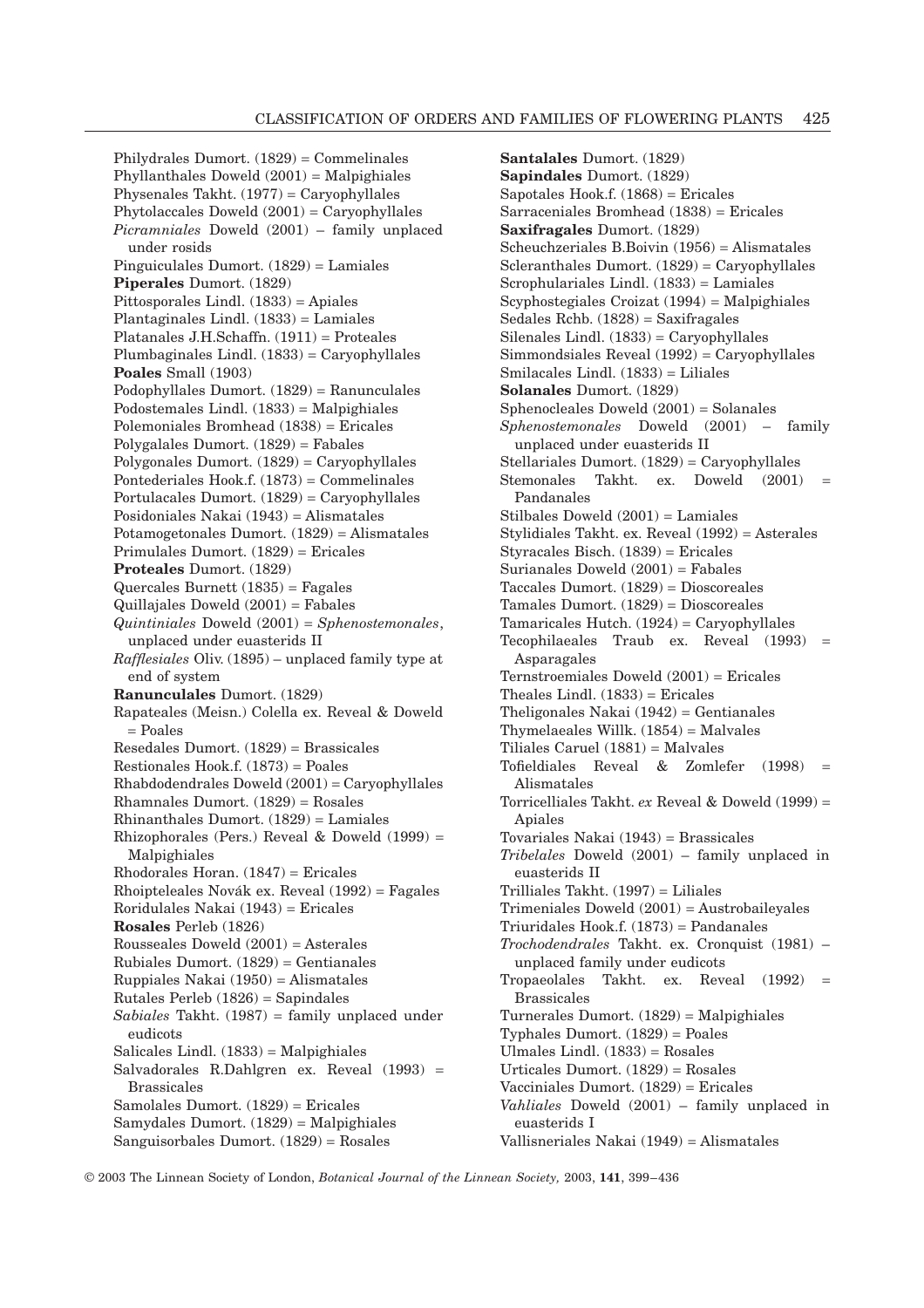Velloziales R.Dahlgren ex. Reveal (1992) = Pandanales Veratrales Dumort. (1829) = Liliales Verbenales Horan. (1847) = Lamiales Viburnales Dumort. (1829) = Dipsacales Vincales Horan. (1847) = Gentianales Violales Perleb (1826) = Malpighiales Viscales Tiegh. (1899) = Santalales *Vitales* Reveal (1996) – family unplaced under core eudicots Vochysiales Dumort. (1829) = Myrtales Winterales (Meisn.) A.C. Sm. ex. Reveal  $(1993)$  = Canellales Xanthorrhoeales Takht. ex. Reveal & Doweld  $(1999)$  = Asparagales Ximeniales Tiegh. (1899) = Santalales Xyridales Lindl. (1846) = Poales **Zingiberales** Griseb. (1854) Zosterales Nakai (1943) = Alismatales *Zygophyllales* Chalk (1990) – family unplaced under eurosid I

## SELECTED FAMILIAL SYNONYMS

The following names are primarily those in current use or listed here so as to define more clearly the recognized families. Accepted family names are in bold face. Families included as belonging to type genera of an uncertain position are in italics.

Abolbodaceae Nakai (1943) = Xyridaceae Abrophyllaceae Nakai (1943) = Rousseaceae **Acanthaceae** Juss. (1789), nom. cons. Acanthochlamydaceae P.C.Kao (1989) = Velloziaceae Aceraceae Juss. (1789), nom. cons. = Sapindaceae **Achariaceae** Harms (1897), nom. cons. **Achatocarpaceae** Heimerl (1934), nom. cons. Achradaceae Vest (1818) = Sapotaceae **Acoraceae** Martynov (1820) **Actinidiaceae** Gilg & Werderm. (1825), nom. cons. **Adoxaceae** E.Mey. (1839), nom. cons. Aegialitidaceae Lincz. (1968) = Plumbaginaceae Aegicerataceae Blume (1833) = Myrsinaceae **Aextoxicaceae** Engl. & Gilg (1920), nom. cons. **Agapanthaceae** F.Voigt (1850), optional synonym of Alliaceae **Agavaceae** Dumort. (1829), nom. cons., optional synonym of Asparagaceae Agdestidaceae Nakai (1942) = Phytolaccaceae **Aizoaceae** Martynov (1820), nom. cons. **Akaniaceae** Stapf (1912), nom. cons. Alangiaceae DC. (1827), nom. cons. = Cornaceae Aldrovandaceae Nakai (1949) = Droseraceae **Alismataceae** Vent. (1799), nom. cons.

**Alliaceae** Batsch ex. Borkh. (1797), nom. cons. Aloaceae Batsch (1802) = Asphodelaceae, optional synonym of Xanthorrhoeaceae **Alseuosmiaceae** Airy Shaw (1964) Alsinaceae Bartl. (1825), nom. cons. = Caryophyllaceae **Alstroemeriaceae** Dumort. (1829), nom. cons. **Altingiaceae** Horan. (1843), nom. cons. **Alzateaceae** S.A.Graham (1985) **Amaranthaceae** Juss. (1789), nom. cons. **Amaryllidaceae** J.St.-Hil. (1805), nom. cons., optional synonym of Alliaceae **Amborellaceae** Pichon (1948), nom. cons. Ambrosiaceae Martynov (1820), nom. cons. = Asteraceae Amygdalaceae Marquis (1820), nom. cons. = Rosaceae Amyridaceae Kunth (1824) = Rutaceae **Anacardiaceae** R.Br. (1818), nom. cons. **Anarthriaceae** D.F.Cutler & Airy Shaw (1965) **Ancistrocladaceae** Planch. ex. Walp. (1851), nom. cons. Androstachyaceae Airy Shaw (1964) = Picrodendraceae Anemarrhenaceae Conran, M.W.Chase & Rudall (1997) = Agavaceae, optional synonym of Asparagaceae **Anisophylleaceae** Ridl. (1922) **Annonaceae** Juss. (1789), nom. cons. Anomochloaceae Nakai (1943) = Poaceae Anopteraceae Doweld (2001) = Escalloniaceae Anthericaceae J.Agardh (1858) = Agavaceae, optional synonym of Asparagaceae Antirrhinaceae Pers. (1807) = Plantaginaceae Antoniaceae Hutch. (1959) = Loganiaceae **Aphanopetalaceae** Doweld (2001) **Aphloiaceae** Takht. (1985) **Aphyllanthaceae** Burnett (1835), optional synonym of Asparagaceae **Apiaceae** Lindl. (1836), nom. cons. **Apocynaceae** Juss. (1789), nom. cons. Apodanthaceae  $(R.Br.)$  Tiegh. ex. Takht.  $(1987) =$ Rafflesiaceae **Aponogetonaceae** J.Agardh (1858), nom. cons. Apostasiaceae Lindl. (1833), nom. cons. = Orchidaceae Aptandraceae Miers (1853) = Olacaceae **Aquifoliaceae** DC. ex. A.Rich. (1828), nom. cons. Aquilariaceae R.Br. ex. DC. (1825) = Thymelaeaceae **Araceae** Juss. (1789), nom. cons. Aragoaceae D.Don (1835) = Plantaginaceae **Araliaceae** Juss. (1789), nom. cons. **Aralidiaceae** Philipson & B.C.Stone (1980) **Arecaceae** Schultz-Sch. (1832), nom. cons. **Argophyllaceae** (Engl.) Takht. 1987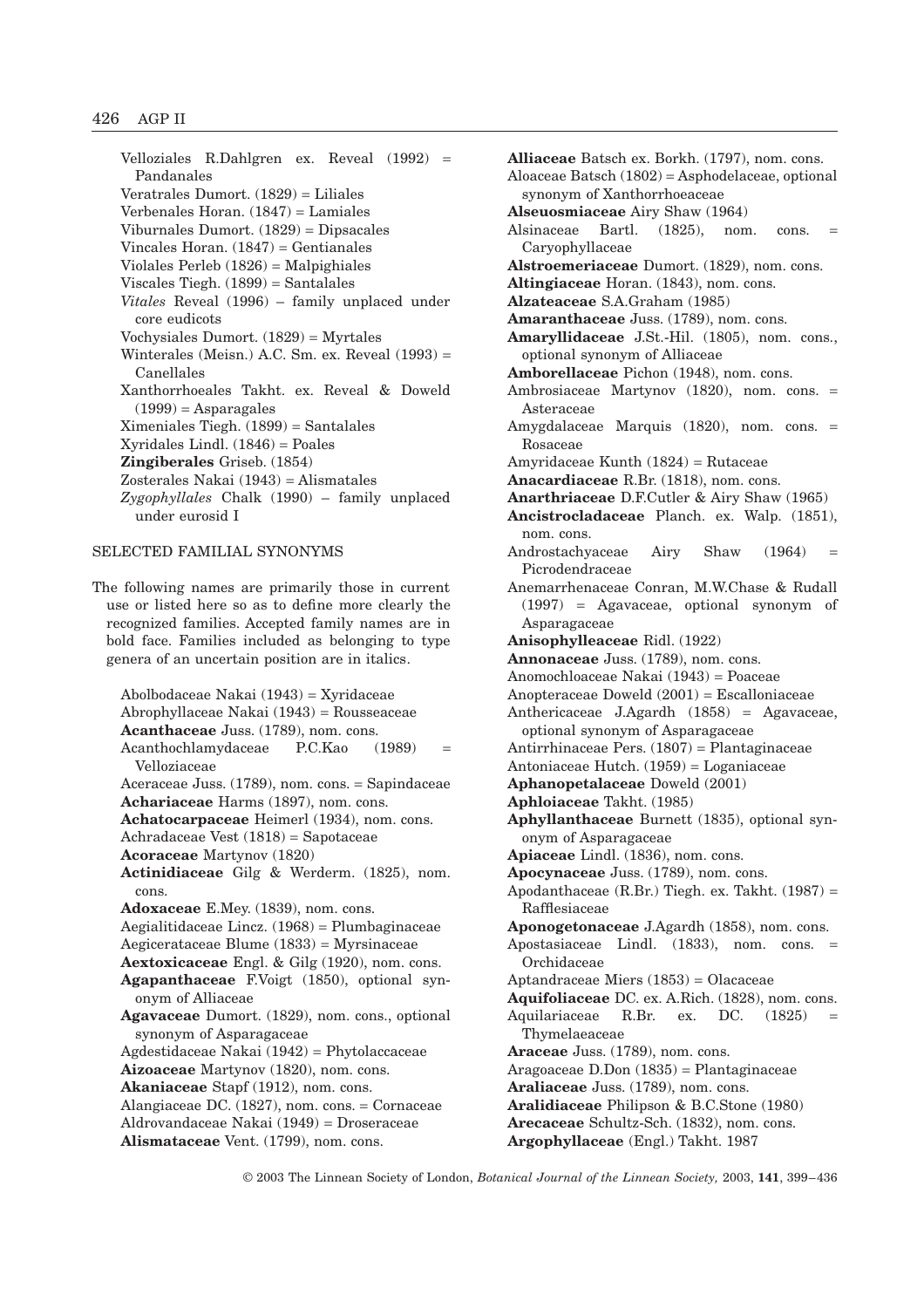Aristoteliaceae Dumort. (1829) = Elaeocarpaceae **Aristolochiaceae** Juss. (1789), nom. cons. Asclepiadaceae Borkh. (1797), nom. cons. = Apocynaceae **Asparagaceae** Juss. (1789), nom. cons. **Asphodelaceae** Juss. (1789), optional synonym of Xanthorrhoeaceae Aspidistraceae Endl. (1841) = Ruscaceae, optional synonym of Asparagaceae **Asteliaceae** Dumort. (1829) **Asteraceae** Martynov (1820), nom. cons. Asteranthaceae R.Knuth (1939), nom. cons. = Lecythidaceae **Asteropeiaceae** (Szyszyl.) Takht. ex. Reveal & Hoogland (1990) **Atherospermataceae** R.Br. (1814) **Aucubaceae** J.Agardh (1858), optional synonym of Garryaceae **Austrobaileyaceae** (Croizat) Croizat 1943, nom. cons. Averrhoaceae Hutch. (1959) = Oxalidaceae Avetraceae Takht. (1997) = Dioscoreaceae Avicenniaceae Endl. (1841) = Acanthaceae Balanitaceae Endl. (1841), nom. cons. = Zygophyllaceae Balanitaceae Endl. (1841) = Zygophyllaceae **Balanopaceae** Benth. & Hook.f. (1880), nom. cons. **Balanophoraceae** Rich. (1822), nom. cons., unplaced **Balsaminaceae** Bercht. & J.Presl (1820), nom. cons. Bambusaceae Burnett (1835) = Poaceae **Barbeuiaceae** Nakai (1942) **Barbeyaceae** Rendle (1916), nom. cons. Barclayaceae H.L.Li (1955) = Nymphaeaceae Barringtoniaceae F.Rudolphi (1830), nom. cons. = Lecythidaceae **Basellaceae** Raf. (1837), nom. cons. **Bataceae** Perleb (1838), nom. cons. Baueraceae Lindl. (1830) = Cunoniaceae Baxteriaceae Takht. (1996) = Dasypogonaceae **Begoniaceae** Bercht. & J.Presl (1820), nom. cons. Behniaceae Conran, M.W.Chase & Rudall (1997) = Agavaceae, optional synonym of Asparagaceae Bembiciaceae R.C.Keating & Takht. (1996) = Salicaceae **Berberidaceae** Juss. (1789), nom. cons. **Berberidopsidaceae** Takht. (1985) Berryaceae Doweld (2001) = Malvaceae Bersamaceae Doweld = Melianthaceae Berzeliaceae Nakai (1943) = Bruniaceae **Betulaceae** Gray (1821), nom. cons. **Biebersteiniaceae** Endl. (1841)

**Bignoniaceae** Juss. (1789), nom. cons.

Bischofiaceae Airy Shaw (1964) = Phyllanthaceae **Bixaceae** Kunth (1822), nom. cons. **Blandfordiaceae** R.Dahlgren & Clifford (1985) Blepharocaryaceae Airy Shaw (1964) = Anacardiaceae Boerlagellaceae H.J.Lam (1925) = Sapotaceae Bombacaceae Kunth (1822), nom. cons. = Malvaceae **Bonnetiaceae** (Bartl.) L.Beauv. ex. Nakai (1948) Boopidaceae Cass. (1816) = Calyceraceae **Boraginaceae** Juss. (1789), nom. cons. **Boryaceae** (Baker) M.W.Chase, Rudall & Conran (1997) **Brassicaceae** Burnett (1835), nom. cons. **Bretschneideraceae** Engl. & Gilg (1924), nom. cons., optional synonym of Akaniaceae Brexiaceae Loudon (1830) = Celastraceae **Bromeliaceae** Juss. (1789), nom. cons. **Brunelliaceae** Engl. (1897), nom. cons. **Bruniaceae** Bercht. & J.Presl (1820), nom. cons. Brunoniaceae Dumort. (1829), nom. cons. = Goodeniaceae Buddlejaceae K.Wilh. (1910), nom. cons. = Scrophulariaceae Burchardiaceae Takht. (1996) = Colchicaceae **Burmanniaceae** Blume (1827), nom. cons. **Burseraceae** Kunth (1824), nom. cons. **Butomaceae** Mirb. (1804), nom. cons. **Buxaceae** Dumort. (1822), nom. cons. **Byblidaceae** (Engl. & Gilg) Domin 1922, nom. cons. Byttneriaceae R.Br. (1814), nom. cons. = Malvaceae **Cabombaceae** Rich. ex. A.Rich. (1822), nom. cons., optional synonym of Nymphaeaceae **Cactaceae** Juss. (1789), nom. cons. Caesalpiniaceae R.Br. (1814), nom. cons. = Fabaceae **Calceolariaceae** (D.Don) Olmstead (2001) Calectasiaceae Endl. (1838) = Dasypogonaceae Calligonaceae Chalk (1985) = Polygonaceae Callitrichaceae Bercht. & J.Presl (1820), nom. cons. = Plantaginaceae Calochortaceae Dumort. (1829) = Liliaceae **Calycanthaceae** Lindl. (1819), nom. cons. **Calyceraceae** R.Br. ex. Rich. (1820), nom. cons. **Campanulaceae** Juss. (1789), nom. cons. **Campynemataceae** Dumort. (1829) Canacomyricaceae Baum.-Bod. ex. Doweld (2001) = Myricaceae **Canellaceae** Mart. (1832), nom. cons. **Cannabaceae** Martynov (1820), nom. cons. **Cannaceae** Juss. (1789), nom. cons. Canotiaceae Airy Shaw (1964) = Celastraceae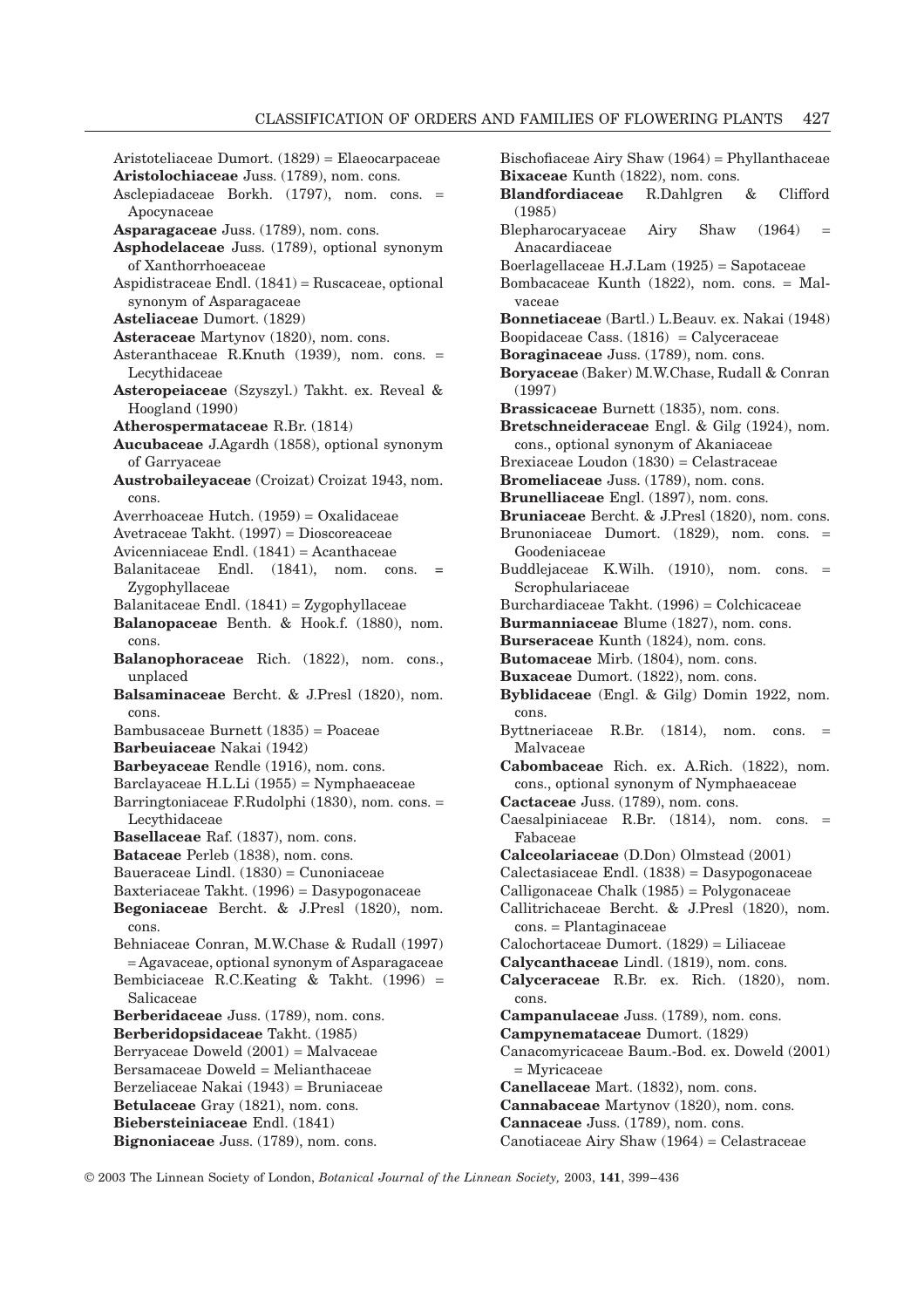Capparaceae Juss. (1789), nom. cons. = Brassicaceae **Caprifoliaceae** Juss. (1789), nom. cons. **Cardiopteridaceae** Blume (1847), nom. cons. **Caricaceae** Dumort. (1829), nom. cons. **Carlemanniaceae** Airy Shaw (1964) Carpinaceae Vest (1818) = Betulaceae Carpodetaceae Fenzl (1841) = Rousseaceae Cartonemataceae Pichon (1946) = Commelinaceae **Caryocaraceae** Voigt (1845), nom. cons. **Caryophyllaceae** Juss. (1789), nom. cons. Cassythaceae Bartl. ex. Lindl. (1833), nom. cons. = Lauraceae **Casuarinaceae** R.Br. (1814), nom. cons. Cecropiaceae C.C.Berg (1978) = Urticacaeae **Celastraceae** R.Br. (1814), nom. cons. Celtidaceae Link (1831), nom. cons. = Cannabaceae **Centrolepidaceae** Endl. (1836), nom. cons. **Cephalotaceae** Dumort. (1829), nom. cons. **Ceratophyllaceae** Gray (1821), nom. cons. **Cercidiphyllaceae** Engl. (1907), nom. cons. Chenopodiaceae Vent. (1799), nom. cons. = Amaranthaceae Chionographidaceae Takht. (1966) = Melanthiaceae Chloanthaceae Hutch. (1959) = Lamiaceae **Chloranthaceae** R.Br. ex. Sims (1820), nom. cons. **Chrysobalanaceae** R.Br. (1818), nom. cons. Cichoriaceae Juss. (1789), nom. cons. = Asteraceae **Circaeasteraceae** Hutch. (1926), nom. cons. **Cistaceae** Juss. (1789), nom. cons. Cleomaceae Horan. (1834) = Brassicaceae **Clethraceae** Klotzsch (1851), nom. cons. **Clusiaceae** Lindl. (1836), nom. cons. Cneoraceae Vest (1818), nom. cons. = Rutaceae Cobaeaceae D.Don (1824) = Polemoniaceae **Cochlospermaceae** Planch. (1847), nom. cons., optional synonym of Bixaceae **Colchicaceae** DC. (1804), nom. cons. **Columelliaceae** D.Don (1828), nom. cons. **Combretaceae** R.Br. (1810), nom. cons. **Commelinaceae** Mirb. (1804), nom. cons. Compositae Giseke (1792), nom. alt. et cons. = Asteraceae **Connaraceae** R.Br. (1818), nom. cons. Conostylidaceae (Benth.) Takht. (1987) = Haemodoraceae Convallariaceae Horan. (1834) = Ruscaceae, optional synonym of Asparagaceae **Convolvulaceae** Juss. (1789), nom. cons. Cordiaceae R.Br. ex. Dumort. (1829), nom. cons. = Boraginaceae **Coriariaceae** DC. (1824), nom. cons. Coridaceae J.Agardh (1858) = Myrsinaceae

**Cornaceae** Dumort. (1829), nom. cons. Corokiaceae Kapil ex. Takht. (1997) = Argophyllaceae **Corsiaceae** Becc. (1878), nom. cons. Corylaceae Mirb. (1815), nom. cons. = Betulaceae **Corynocarpaceae** Engl. (1897), nom. cons. **Costaceae** Nakai (1941) **Crassulaceae** J.St.-Hil. (1805), nom. cons. Croomiaceae Nakai (193) = Stemonaceae **Crossosomataceae** Engl. (1897), nom. cons. Cruciferae Juss. (1789), nom. alt. et cons. = Brassicaceae **Crypteroniaceae** A.DC. (1868), nom. cons. **Ctenolophonaceae** (H.Winkl.) Exell & Mendonça (1951) **Cucurbitaceae** Juss. (1789), nom. cons. **Cunoniaceae** R.Br. (1814), nom. cons. **Curtisiaceae** (Engl.) Takht. (1987) Cuscutaceae Bercht. & J.Presl (1820), nom. cons. = Convolvulaceae  $Cvananthaceae$  J.Agardh (1858) = Campanulaceae Cyanastraceae Engl. (1900), nom. cons. = Tecophilaeaceae **Cyclanthaceae** Poit. ex. A.Rich. (1824), nom. cons. Cyclocheilaceae Marais (1981) = Orobanchaceae **Cymodoceaceae** N.Taylor (1909), nom. cons. *Cynomoriaceae* Lindl. (1833), nom. cons., unplaced **Cyperaceae** Juss. (1789), nom. cons. Cyphiaceae A.DC. (1839) = Lobeliaceae, optional synonym of Campanulaceae Cyphocarpaceae (Miers) Reveal & Hoogl.  $(1996)$  = Lobeliaceae, optional synonym of Campanulaceae Cypripediaceae Lindl. (1833) = Orchidaceae **Cyrillaceae** Endl. (1841), nom. cons. *Cytinaceae* A.Rich. (1824), unplaced Dactylanthaceae (Engl.) Takht. (1987) = Balanophoraceae **Daphniphyllaceae** Müll.-Arg. (1869), nom. cons. **Dasypogonaceae** Dumort. (1829) **Datiscaceae** Bercht. & J.Presl (1820), nom. cons. Davidiaceae H.L.Li (1955) = Cornaceae Davidsoniaceae Bange (1952) = Cunoniaceae Decaisneaceae (Takht. ex. H. N. Qin) Loconte  $(1995)$  = Lardizabalaceae **Degeneriaceae** I.W.Bailey & A.C.Sm. (1942), nom. cons. **Desfontainiaceae** Endl. (1841), nom. cons., optional synonym of Columelliacae Dialypetalanthaceae Rizzini & Occhioni (1948), nom. cons. = Rubiaceae Dianellaceae Salisb. (1866) = Hemerocallidaceae,

optional synonym of Xanthorrhoeaceae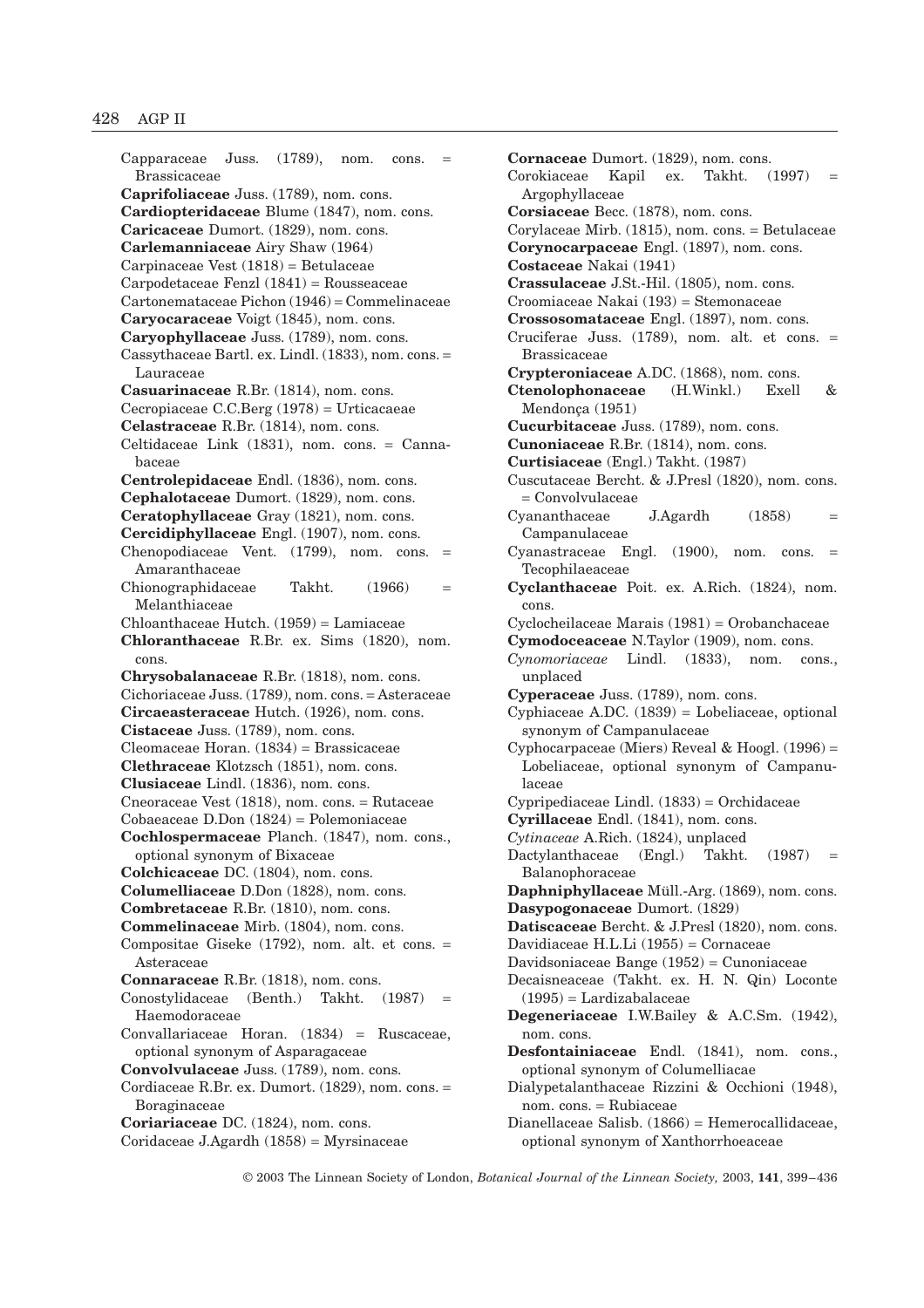**Diapensiaceae** Lindl. (1836), nom. cons. **Dichapetalaceae** Baill. (1886), nom. cons., optional synonym of Chrysobalanaceae Dichondraceae Dumort. (1829) = Convolvulaceae Diclidantheraceae J. Agardh (1858), nom. cons. = Polygalaceae **Didiereaceae** Radlk. (1896), nom. cons. **Didymelaceae** Leandri (1937), optional synonym of Buxaceae **Diegodendraceae** Capuron (1964), optional synonym of Bixaceae **Diervillaceae** (Raf.) Pyck (1998), optional synonym of Caprifoliaceae **Dilleniaceae** Salisb. (1807), nom. cons. Dionaeaceae Raf. (1837) = Droseraceae **Dioncophyllaceae** Airy Shaw (1952), nom. cons. **Dioscoreaceae** R.Br. (1810), nom. cons. **Dipentodontaceae** Merr. (1941), nom. cons., unplaced **Dipsacaceae** Juss. (1789), nom. cons., optional synonym of Caprifoliaceae **Dipterocarpaceae** Blume (1825), nom. cons. **Dirachmaceae** Hutch. (1959) **Donatiaceae** B.Chandler (1911), nom. cons., optional synonym of Stylidiaceae **Doryanthaceae** R.Dahlgren & Clifford (1985) Dracaenaceae Salisb. (1866) = Ruscaceae, optional synonym of Asparagaceae **Droseraceae** Salisb. (1808), nom. cons. **Drosophyllaceae** Chrtek, Slavíková & Studnicka (1989) Duabangaceae Takht. (1986) = Lythraceae Duckeodendraceae Kuhlm. (1950) = Solanaceae Dysphaniaceae (Pax) Pax (1927), nom. cons. = Amaranthaceae **Ebenaceae** Gürke (1891), nom. cons. **Ecdeiocoleaceae** D.F.Cutler & Airy Shaw (1965) Ehretiaceae Mart. (1827), nom. cons. = Boraginaceae **Elaeagnaceae** Juss. (1789), nom. cons. **Elaeocarpaceae** Juss. ex. DC. (1816), nom. cons. **Elatinaceae** Dumort. (1829), nom. cons. Ellisiophyllaceae Honda (1930) = Plantaginaceae **Emblingiaceae** Airy Shaw (1964) Emottaceae Tiegh. (1899) = Icacinaceae Empetraceae Bercht. & J.Presl (1820), nom. cons. = Ericaceae Engelhardtiaceae Reveal & Doweld (1999) = Juglandaceae Epacridaceae R.Br. (1810), nom. cons. = Ericaceae Epimediaceae Menge (1839) = Berberidaceae Eremolepidaceae Tiegh. ex. Nakai (1952) = Santalaceae **Eremosynaceae** Dandy (1959) **Ericaceae** Juss. (1789), nom. cons. **Eriocaulaceae** Martynov (1820), nom. cons.

Eriospermaceae Endl. (1841) = Ruscaceae, optional synonym of Asparagaceae Erycibaceae Endl. ex. Meisn. (1840) = Convolvulaceae Erythropalaceae Pilg. & K.Krause (1914), nom. cons. = Olacaceae **Erythroxylaceae** Kunth (1822), nom. cons. **Escalloniaceae** R.Br. ex. Dumort. (1829), nom. cons. Eschscholziaceae Ser. (1847) = Papaveraceae **Eucommiaceae** Engl. (1909), nom. cons. Eucryphiaceae Endl. (1841), nom. cons. = Cunoniaceae **Euphorbiaceae** Juss. (1789), nom. cons. **Euphroniaceae** Marc.-Berti (1989), optional synonym of Chrysobalanaceae **Eupomatiaceae** Endl. (1841), nom. cons. **Eupteleaceae** K.Wilh. (1910), nom. cons. Euryalaceae J.Agardh (1858) = Nymphaeaceae Eustrephaceae Chupov (1994) = Laxmanniaceae, optional synonym of Asparagaceae Exbucklandiaceae Reveal & Doweld (1999) = Hamamelidaceae Exocarpaceae J.Agardh (1858) = Santalaceae **Fabaceae** Lindl. (1836), nom. cons. **Fagaceae** Dumort. (1829), nom. cons. Flacourtiaceae Rich. (1815-1816), nom. cons. = Salicaceae **Flagellariaceae** Dumort. (1829), nom. cons. Flindersiaceae C.T.White ex. Airy Shaw (1964) = Rutaceae Foetidiaceae Airy Shaw (1964) = Lecythidaceae **Fouquieriaceae** DC. (1828), nom. cons. **Francoaceae** A.Juss. (1832), nom. cons., optional synonym of Melianthaceae Frangulaceae DC. (1805) = Rhamnaceae **Frankeniaceae** Desv. (1817), nom. cons. **Fumariaceae** Bercht. & J.Presl (1820), nom. cons., optional synonym of Papaveraceae **Garryaceae** Lindl. (1834), nom. cons. **Geissolomataceae** Endl. (1841) Geitonoplesiaceae R.Dahlgren ex. Conran (1994) = Hemerocallidaceae, optional synonym of Xanthorrhoeaceae **Gelsemiaceae** (G.Don) Struwe & V.A.Albert (1995) Geniostomaceae Struwe & V.A.Albert (1995) = Loganiaceae **Gentianaceae** Juss. (1789), nom. cons. Geosiridaceae Jonker (1939), nom. cons. = Iridaceae **Geraniaceae** Juss. (1789), nom. cons. **Gesneriaceae** Rich. & Juss. ex. DC. (1816), nom. cons. **Gisekiaceae** Nakai (1942)

Glaucidiaceae Tamura (1972) = Ranunculaceae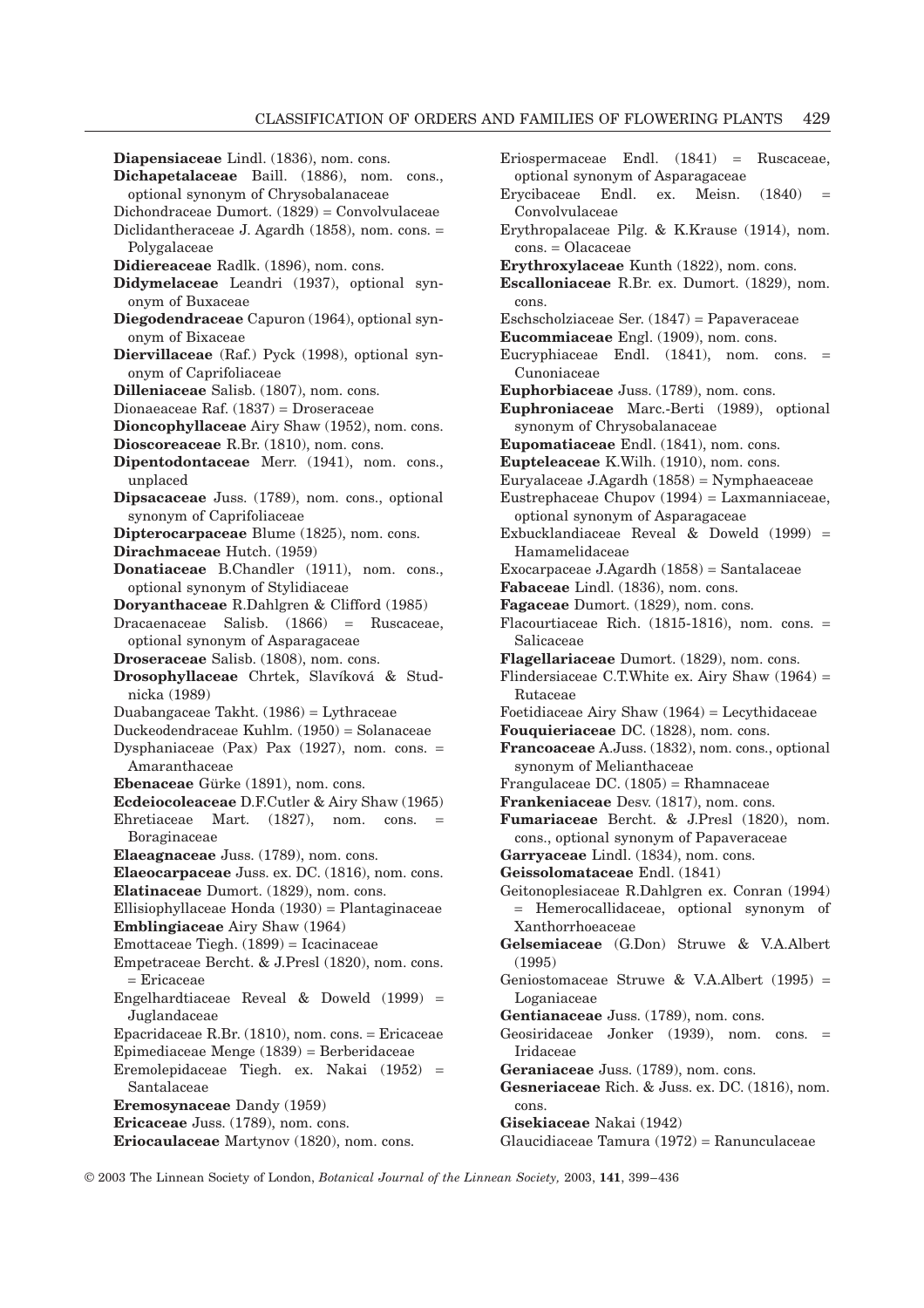Globulariaceae DC. (1805), nom. cons. Plantaginaceae Goetzeaceae Miers ex. Airy Shaw (1964) = Solanaceae **Gomortegaceae** Reiche (1896), nom. cons. Gonystylaceae Tiegh. (1896), nom. cons. = Thymelaeaceae **Goodeniaceae** R.Br. (1810), nom. cons. **Goupiaceae** Miers (1862) Gramineae Juss. (1789), nom. alt. et cons. = Poaceae Greyiaceae Hutch. (1926), nom. cons. = Melianthaceae **Griseliniaceae** J.R.Forst. & G.Forst. ex. A.Cunn. (1839) Gronoviaceae Endl. (1841) = Loasaceae **Grossulariaceae** DC. (1805), nom. cons. **Grubbiaceae** Endl. (1839), nom. cons. **Gunneraceae** Meisn. (1842), nom. cons. Gustaviaceae Burnett (1835) = Lecythidaceae Guttiferae Juss. (1789), nom. alt. et cons. = Clusiaceae Gyrocarpaceae Dumort. (1829) = Hernandiaceae **Gyrostemonaceae** Endl. (1841), nom. cons. Hachetteaceae Doweld (2001) = Balanophoraceae **Haemodoraceae** R.Br. (1810), nom. cons. Halesiaceae D.Don (1828) = Styracaceae Halophilaceae J.Agardh (1858) = Hydrocharitaceae **Halophytaceae** A.Soriano (1984) **Haloragaceae** R.Br. (1814), nom. cons. **Hamamelidaceae** R.Br. (1818), nom. cons. **Hanguanaceae** Airy Shaw (1964) Hectorellaceae Philipson & Skipw. (1961) = Portulacaceae Heliamphoraceae Chrtek, Slavíková & Studnicka (1992) = Sarraceniaceae **Heliconiaceae** Nakai (1941) Heliotropiaceae Schrad. (1819), nom. cons. = Boraginaceae Helleboraceae Vest (1818) = Ranunculaceae Heloniadaceae J.Agardh (1858) = Melanthiaceae Helosaceae (Schott & Endl.) Bromhead (1840) = Balanophoraceae **Helwingiaceae** Decne. (1836) **Hemerocallidaceae** R.Br. (1810), optional synonym of Xanthorrhoeaceae Hemimeridaceae Doweld (2001) = Plantaginaceae Henriqueziaceae Bremek. (1957) = Rubiaceae **Hernandiaceae** Bercht. & J.Presl (1820), nom. cons. Herreriaceae Endl. (1841) = Agavaceae, optional synonym of Asparagaceae **Hesperocallidaceae** Traub (1972), optional synonym of Asparagaceae

**Heteropyxidaceae** Engl. & Gilg (1920), nom. cons. **Himantandraceae** Diels (1917), nom. cons. Hippocastanaceae A.Rich. (1823), nom. cons. = Sapindaceae Hippocrateaceae Juss. (1811), nom. cons. = Celastraceae Hippuridaceae Vest (1818), nom. cons. = Plantaginaceae Hopkinsiaceae B.G.Briggs & L.A.S.Johnson  $(2000)$  = Anarthriaceae *Hoplestigmataceae* Gilg (1924), nom. cons., unplaced Hortoniaceae (J.R.Perkins & Gilg) A.C.Sm. (1971) = Monimiaceae Hostaceae B.Mathew (1988) = Agavaceae, optional synonym of Asparagaceae **Huaceae** A.Chev. (1947) Huerteaceae Doweld (2001) = Tapisciaceae Hugoniaceae Arn. (1834) = Linaceae Humbertiaceae Pichon (1947), nom. cons. = Convolvulaceae **Humiriaceae** A.Juss. (1829), nom. cons. **Hyacinthaceae** Batsch ex. Borkh. (1797), optional synonym of Asparagaceae **Hydatellaceae** U.Hamann (1976) **Hydnoraceae** C.Agardh (1821), nom. cons. **Hydrangeaceae** Dumort. (1829), nom. cons. Hydrastidaceae Martynov (1820) = Ranunculaceae **Hydrocharitaceae** Juss. (1789), nom. cons. Hydrocotylaceae (Link) N.Hyl. (1945), nom. cons. = Araliaceae **Hydroleaceae** Bercht. & J.Presl (1820) Hydropeltidaceae (DC.) Dumort. (1822) = Nymphaeaceae Hydrophyllaceae R.Br. (1817), nom. cons. = Boraginaceae **Hydrostachyaceae (**Tul.) Engl. (1894), nom. cons. Hymenocardiaceae Airy Shaw (1964) = Phyllanthaceae Hypecoaceae Willk.  $\&$  Lange (1880) = Papaveraceae **Hypericaceae** Juss. (1789), nom. cons. **Hypoxidaceae** R.Br. (1814), nom. cons. **Hypseocharitaceae** Wedd. (1861), optional synonym of Geraniaceae **Icacinaceae** (Benth.) Miers (1851), nom. cons. Idiospermaceae S.T.Blake (1972) Calycanthaceae Illecebraceae R.Br. (1810), nom. cons. = Caryophyllaceae **Illiciaceae** A.C.Sm. (1947), nom. cons., optional synonym of Schisandraceae **Iridaceae** Juss. (1789), nom. cons.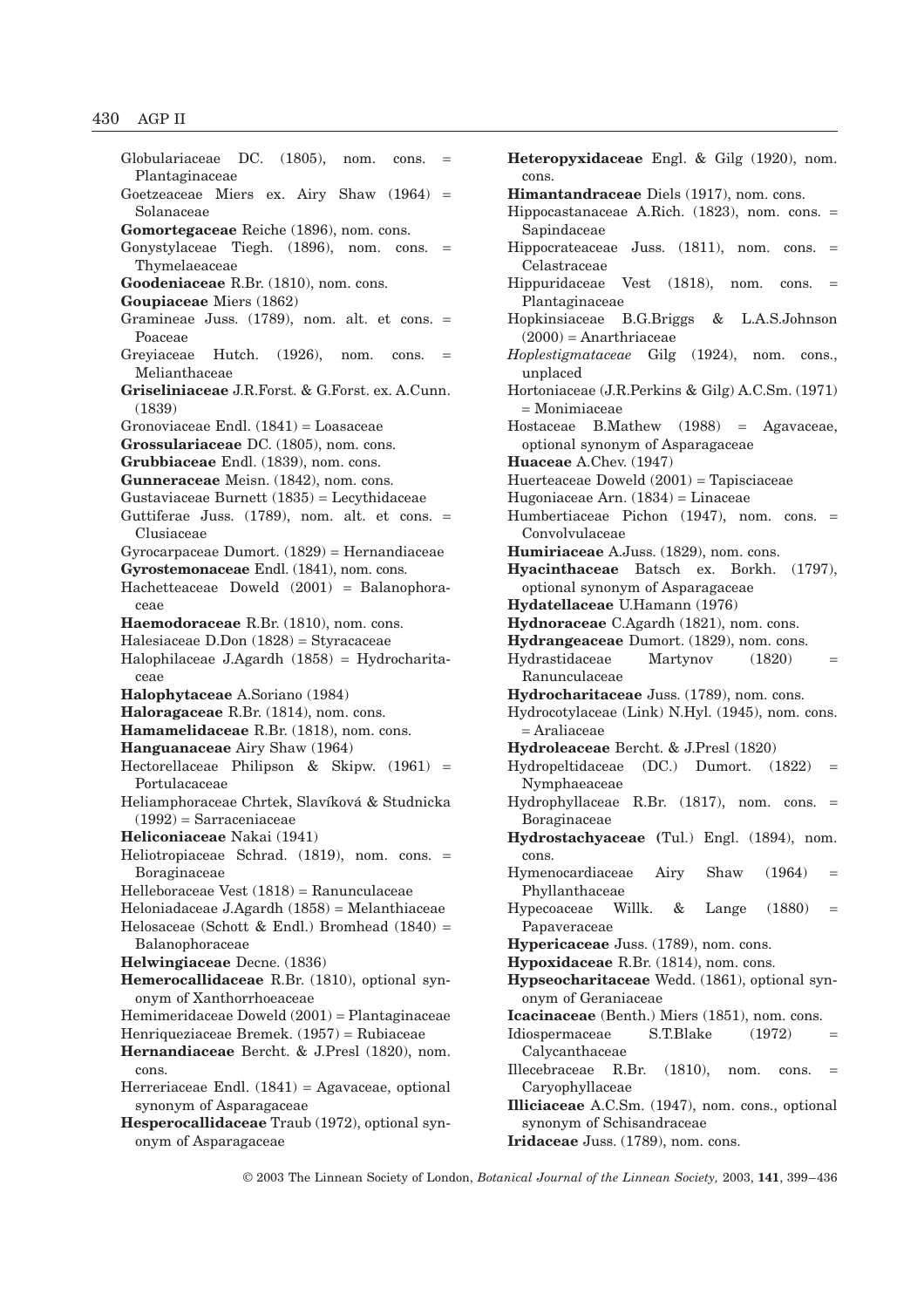**Irvingiaceae** (Engl.) Exell & Mendonça (1951), nom. cons. Isophysidaceae (Hutch.) F.A.Barkley (1948) = Iridaceae **Iteaceae** J.Agardh (1858), nom. cons. **Ixerbaceae** Griseb. (1854) **Ixioliriaceae** Nakai (1943) **Ixonanthaceae** Planch. ex. Miq. (1858), nom. cons. Japonoliriaceae Takht. (1996) = Petrosaviaceae Johnsoniaceae Lotsy (1911) = Hemerocallidaceae, optional synonym of Xanthorrhoeaceae **Joinvilleaceae** Toml. & A.C.Sm. (1970) **Juglandaceae** DC. ex. Perleb (1818), nom. cons. Julianiaceae Hemsl. (1906), nom. cons. = Anacardiaceae **Juncaceae** Juss. (1789), nom. cons. **Juncaginaceae** Rich. (1808), nom. cons. Justiciaceae Raf. (1838) = Acanthaceae Kaliphoraceae Takht. (1996) = Montiniaceae Kiggelariaceae Link (1831) = Achariaceae **Kingdoniaceae** A.S.Foster ex. Airy Shaw (1964), optional synonym of Circaeasteraceae Kirengeshomaceae Nakai (1943) = Hydrangeaceae **Kirkiaceae** (Engl.) Takht. (1967) **Koeberliniaceae** Engl. (1895), nom. cons. **Krameriaceae** Dumort. (1829), nom. cons., optional synonym of Zygophyllaceae Labiatae Juss. (1789), nom. alt. et cons. = Lamiaceae Lacandoniaceae E.Martínes & Ramos (1989) = Triuridaceae **Lacistemataceae** Mart. (1826), nom. cons. **Lactoridaceae** Engl. (1888), nom. cons. **Lamiaceae** Martynov (1820), nom. cons. **Lanariaceae** H.Huber ex. R.Dahlgren & A.E.vanWyk (1988) Langsdorffiaceae Tiegh. ex. Pilger (1914) = Balanophoraceae **Lardizabalaceae** R.Br. (1821), nom. cons. Lauraceae Juss. (1789), nom. cons. **Laxmanniaceae** Bubani (1901-1902), optional synonym of Asparagaceae **Lecythidaceae** A.Rich. (1825), nom. cons. **Ledocarpaceae** Meyen (1834) Leeaceae Dumort. (1829), nom. cons. = Vitaceae Leguminosae Juss. (1789), nom. alt. et cons. = Fabaceae Leitneriaceae Benth. & Hook.f. (1880), nom. cons. = Simaroubaceae Lemnaceae Martynov (1820), nom. cons. = Araceae Lennoaceae Solms (1870), nom. cons. = Boraginaceae **Lentibulariaceae** Rich. (1808), nom. cons.

Leoniaceae A.DC. (1844) = Violaceae Leonticaceae Bercht. & J. Presl (1820) = Berberidaceae **Lepidobotryaceae** J.Léonard (1950), nom. cons. **Lepuropetalaceae** Nakai (1943), optional synonym of Parnassiaceae Lilaeaceae Dumort. (1829), nom. cons. = Juncaginaceae **Liliaceae** Juss. (1789), nom. cons. **Limnanthaceae** R.Br. (1833), nom. cons. **Limnocharitaceae** Takht. ex. Cronquist (1981) Limoniaceae Ser. (1851), nom. cons. Plumbaginaceae **Linaceae** DC. ex. Perleb (1818), nom. cons. Lindenbergiaceae Doweld (2001) = Orobanchaceae **Linnaeaceae** (Raf.) Backlund (1998), optional synonym of Caprifoliaceae Liriodendraceae F.A.Barkley (1975) = Magnoliaceae Lissocarpaceae Gilg (1924), nom. cons. = Ebenaceae **Loasaceae** Juss. (1804), nom. cons. **Lobeliaceae** Juss. (1813), nom. cons., optional synonym of Campanulaceae **Loganiaceae** R.Br. (1814), nom. cons. Lomandraceae Lotsy (1911) = Laxmanniaceae, optional synonym of Asparagaceae Lophiolaceae Nakai (1943) = Nartheciaceae Lophiraceae Loud. (1830) = Ochnaceae Lophophytaceae (Schott & Endl.) Bromhead (1840) = Balanophoraceae **Lophopyxidaceae** (Engl.) H.Pfeiff. (1951) **Loranthaceae** Juss. (1808), nom. cons. **Lowiaceae** Ridl. (1924), nom. cons. Luxemburgiaceae Soler. (1908) = Ochnaceae **Luzuriagaceae** Lotsy (1911) Lyginiaceae B.G.Briggs & L.A.S.Johnson (2000) = Anarthriaceae **Lythraceae** J.St.-Hil. (1805), nom. cons. **Mackinlayaceae** Doweld (2001) **Maesaceae** (A.DC.) Anderb., B.Ståhl & Källersjö (2000) **Magnoliaceae** Juss. (1789), nom. cons. Malaceae Small (1903), nom. cons. = Rosaceae **Malesherbiaceae** D.Don (1827), nom. cons., optional synonym of Passifloraceae **Malpighiaceae** Juss. (1789), nom. cons. **Malvaceae** Juss. (1789), nom. cons. **Marantaceae** R.Br. (1814), nom. cons. **Marcgraviaceae** Juss. ex. DC. (1816), nom. cons. **Martyniaceae** Horan. (1847), nom. cons. Mastixiaceae Calest. (1905) = Cornaceae Maundiaceae Nakai (1943) = Juncaginaceae **Mayacaceae** Kunth (1842), nom. cons. Medeolaceae (S.Watson) Takht. (1987) = Liliaceae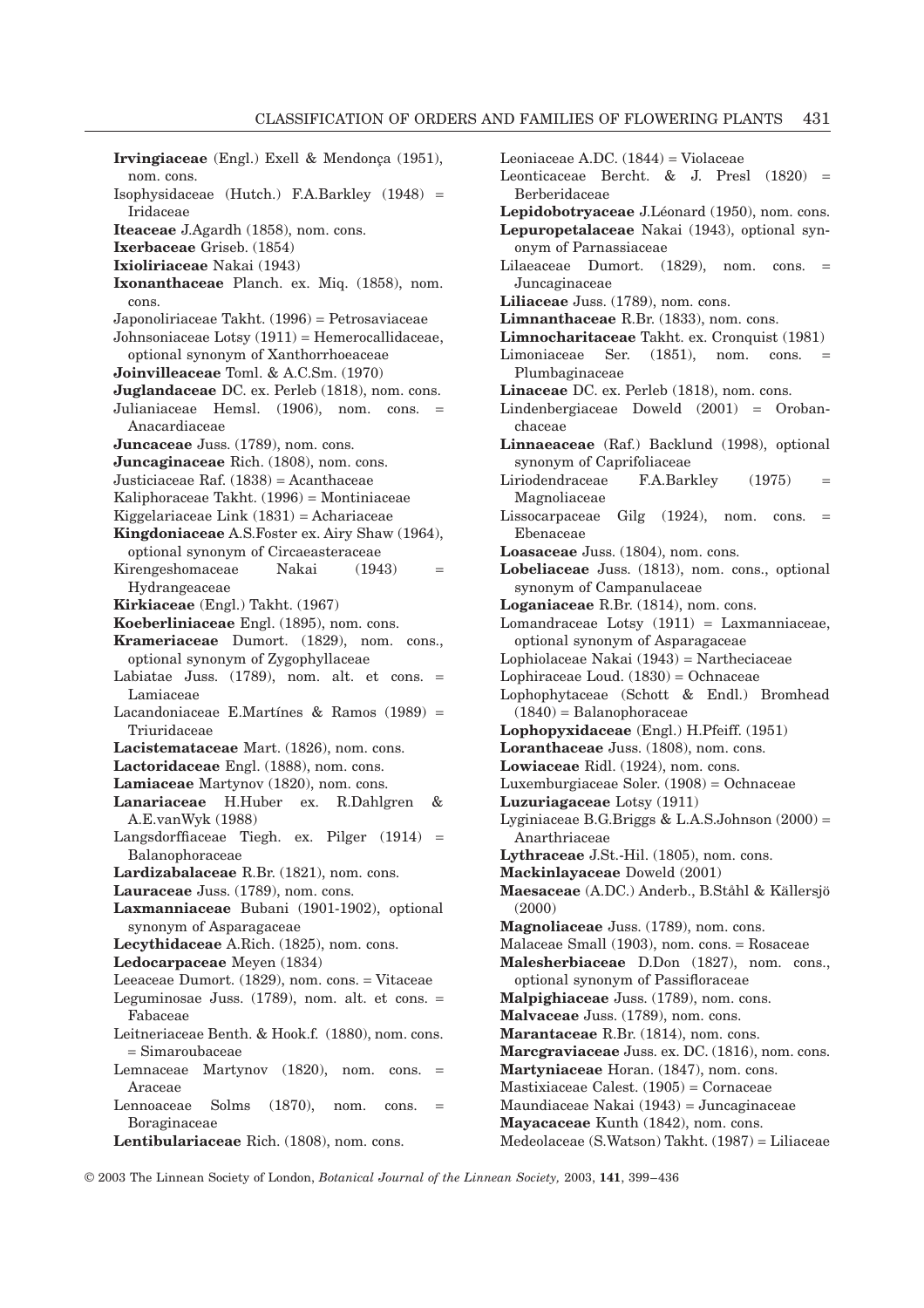| Medusagynaceae Engl. & Gilg (1924), nom.                                    |
|-----------------------------------------------------------------------------|
| cons., optional synonym of Ochnaceae                                        |
| Medusandraceae Brenan (1952), nom. cons.,                                   |
| unplaced                                                                    |
| Melanophyllaceae Takht. ex. Airy Shaw (1972)                                |
| Melanthiaceae Batsch ex. Borkh. (1796), nom.                                |
| cons.                                                                       |
| Melastomataceae Juss. (1789), nom. cons.                                    |
| Meliaceae Juss. (1789), nom. cons.                                          |
| Melianthaceae Bercht. & J.Presl (1820), nom.                                |
| cons.                                                                       |
| Meliosmaceae Endl. (1841) = Sabiaceae                                       |
| Memecylaceae DC. (1827), nom. cons., optional<br>synonym of Melastomataceae |
| Mendonciaceae Bremek. (1954) = Acanthaceae                                  |
| Menispermaceae Juss. (1789), nom. cons.                                     |
| Menyanthaceae Bercht. & J.Presl (1820), nom.                                |
| cons.                                                                       |
| Mesembryanthemaceae Fenzl (1836), nom. cons. =                              |
| Aizoaceae                                                                   |
| Metteniusaceae H.Karst. ex. Schnizl. (1860-1870),                           |
| unplaced                                                                    |
| Meyeniaceae Sreem. (1977) = Acanthaceae                                     |
| Milulaceae Traub (1972) = Alliaceae                                         |
| Mimosaceae R.Br. (1814), nom. cons. = Fabaceae                              |
| Misodendraceae J.Agardh (1858),<br>nom.                                     |
| cons.                                                                       |
| Mitrastemonaceae Makino (1911), nom. cons.,                                 |
| unplaced                                                                    |
| Molluginaceae Bartl. (1825), nom. cons.                                     |
| Monimiaceae Juss. (1809), nom. cons.                                        |
| Monotaceae Kosterm. (1989) = Dipterocarpaceae                               |
| Monotropaceae Nutt. (1818), nom. cons. =                                    |
| Ericaceae                                                                   |
| Montiniaceae Nakai (1943), nom. cons.                                       |
| Moraceae Link (1831), nom. cons.                                            |
| Morinaceae Raf. (1820), optional synonym of                                 |
| Caprifoliaceae                                                              |
| Moringaceae Martynov (1820), nom. cons.                                     |
| Mouririaceae Gardner (1840) = Memecylaceae,                                 |
| optional synonym of Melastomataceae                                         |
| Moutabeaceae Endl. $(1841)$ = Polygalaceae                                  |
| Muntingiaceae C.Bayer, M.W.Chase & M.F.Fay                                  |
| (1998)                                                                      |
| Musaceae Juss. (1789), nom. cons.<br>Myodocarpaceae Doweld (2001)           |
| Myoporaceae R.Br. $(1810)$ , nom. cons. =                                   |
| Scrophulariaceae                                                            |
| Myricaceae A.Rich. ex. Kunth (1817), nom.                                   |
| cons.                                                                       |
| Myriophyllaceae Schultz Sch.<br>(1832)<br>$=$                               |
| Haloragaceae                                                                |
| Myristicaceae R.Br. (1810), nom. cons.                                      |
| Myrothamnaceae Nied. (1891), nom. cons.,                                    |
| optional synonym of Gunneraceae                                             |
| Myrsinaceae R.Br. (1810), nom. cons.                                        |
|                                                                             |

**Myrtaceae** Juss. (1789), nom. cons.  $Mystropetalaceae$   $Hook.f.$   $(1853)$  = Balanophoraceae Najadaceae Juss. (1789), nom. cons. = Hydrocharitaceae Nandinaceae Horan. (1834) = Berberidaceae Napoleonaceae A.Rich. (1827) = Lecythidaceae **Nartheciaceae** Fr. ex. Bjurzon (1846) Naucleaceae Wernh. (1911) = Rubiaceae Nectaropetalaceae (H.Winkl.) Exell & Mendonça  $(1951)$  = Erythroxylaceae Nelsoniaceae Sreem. (1977) = Acanthaceae **Nelumbonaceae** Bercht. & J.Presl (1820), nom. cons. Nemacladaceae Nutt. (1842) = Lobeliaceae, optional synonym of Campanulaceae **Nepenthaceae** Bercht. & J.Presl (1820), nom. cons. Nesogenaceae Marais (1981) = Orobanchaceae **Neuradaceae** Link (1831), nom. cons. Neuwiediaceae (Burns-Bal. & V.A.Funk) R.Dahlgren ex. Reveal & Hoogland (1991) = Orchidaceae **Nitrariaceae** Bercht. & J.Presl (1820), nom. cons. Nolanaceae Dumort. (1829), nom. cons. = Solanaceae Nolinaceae Nakai (1943) = Ruscaceae, optional synonym of Asparagaceae **Nothofagaceae** Kuprian (1962) Nupharaceae A.Kern. (1891) = Nymphaeaceae **Nyctaginaceae** Juss. (1789), nom. cons. Nyctanthaceae J.Agardh (1858) = Oleaceae **Nymphaeaceae** Salisb. (1805), nom. cons. Nypaceae Brongn. ex. Le Maout & Decne. (1868) = Arecaceae **Nyssaceae** Juss. ex. Dumort. (1829), nom. cons., optional synonym of Cornaceae **Ochnaceae** DC. (1811), nom. cons. Octoknemaceae Soler. (1908), nom. cons. = Olacaceae Oftiaceae Takht. & Reveal (1993) = Scrophulariaceae **Olacaceae** R.Br. (1818), nom. cons. **Oleaceae** Hoffmanns. & Link (1809), nom. cons. **Oliniaceae** Arn. (1839), nom. cons. **Onagraceae** Juss. (1789), nom. cons. **Oncothecaceae** Kobuski ex. Airy Shaw (1964) Ophiopogonaceae Endl. (1841) = Ruscaceae, optional synonym of Asparagaceae **Opiliaceae** Valeton (1886), nom. cons. **Orchidaceae** Juss. (1789), nom. cons. **Orobanchaceae** Vent. (1799), nom. cons. Orontiaceae Bartl. (1830) = Araceae **Oxalidaceae** R.Br. (1818), nom. cons.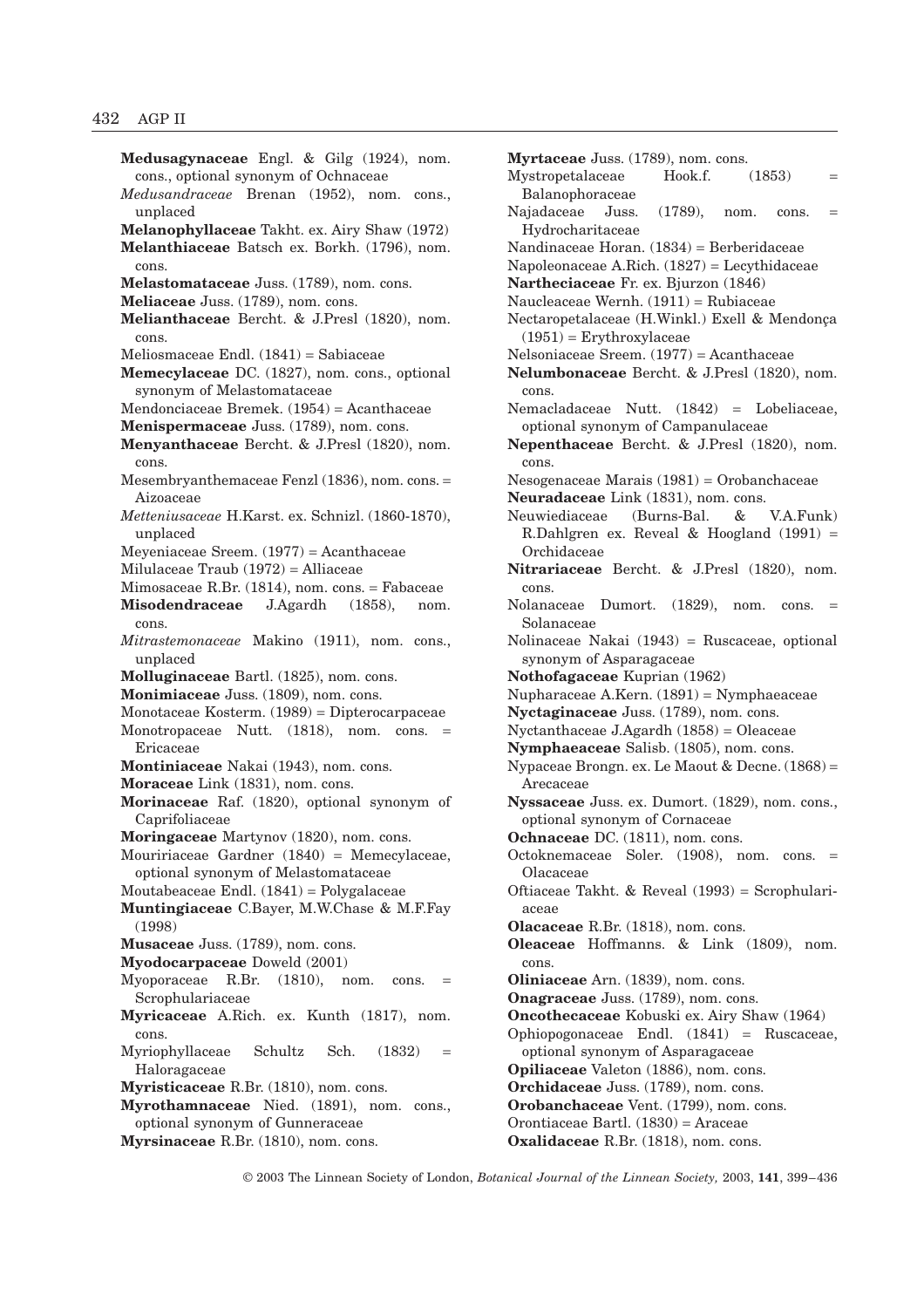Oxystylidaceae Hutch. (1969) = Brassicaceae Pachysandraceae J.Agardh (1858) = Buxaceae **Paeoniaceae** Raf. (1815), nom. cons. Paivaeusaceae A. Meeuse (1990) = Picrodendraceae Palmae Juss. (1789), nom. alt. et cons. = Arecaceae **Pandaceae** Engl. & Gilg (1912-1913), nom. cons. **Pandanaceae** R.Br. (1810), nom. cons. Pangiaceae Endl. (1841) = Achariaceae Papaveraceae Juss. (1789), nom. cons. Papilionaceae Giseke (1792), nom. alt. et cons. = Fabaceae **Paracryphiaceae** Airy Shaw (1964) **Parnassiaceae** Martynov (1820), nom. cons. Paronychiaceae Juss. (1815) = Caryophyllaceae Paropsiaceae Dumort. (1829) = Passifloraceae **Passifloraceae** Juss. ex. Roussel (1806), nom. cons. **Paulowniaceae** Nakai (1949) **Pedaliaceae** R.Br. (1810), nom. cons. **Peganaceae** (Engl.) Tieghm. ex. Takht. (1987), optional synonym of Nitrariaceae **Pellicieraceae** (Triana & Planch.) L.Beauvis. ex. Bullock (1959), optional synonym of Tetrameristaceae **Penaeaceae** Sweet ex. Guill. (1828), nom. cons. **Pennantiaceae** J.Agardh (1858) **Pentadiplandraceae** Hutch. & Dalziel (1928) **Pentaphragmataceae** J.Agardh (1858), nom. cons. **Pentaphylacaceae** Engl. (1897), nom. cons. Pentastemonaceae Duyfjes (1992) = Stemonaceae Penthoraceae Rydb. ex. Britt. (1901), nom. cons., optional synonym of Haloragaceae Peperomiaceae A.C.Sm. (1981) = Piperaceae Peraceae Klotzsch = Euphorbiaceae **Peridiscaceae** Kuhlm. (1950), nom. cons. Periplocaceae (Kostel.) Schltr. (1905), nom. cons. = Apocynaceae Peripterygiaceae G. King (1895) = Cardiopteridaceae Petermanniaceae Hutch. (1934), nom. cons. = Colchicaceae Petiveriaceae C.Agardh (1824) = Phytolaccaceae **Petrosaviaceae** Hutch. (1934), nom. cons. **Phellinaceae** (Loes.) Takht. (1967) Philadelphaceae Martynov (1820) = Hydrangeaceae **Philesiaceae** Dumort. (1829), nom. cons. **Philydraceae** Link (1821), nom. cons. Phormiaceae J.Agardh (1858) = Hemerocallidaceae, optional synonym of Xanthorrhoeaceae **Phrymaceae** Schauer (1847), nom. cons. **Phyllanthaceae** Martynov (1820) **Phyllonomaceae** Small (1905) **Physenaceae** Takht. (1985)

**Phytolaccaceae** R.Br. (1818), nom. cons. **Picramniaceae** Fernando & Quinn (1995) **Picrodendraceae** Small (1917), nom. cons. **Piperaceae** Bercht. & J. Presl (1820), nom. cons. Pistiaceae Rich. ex. C.Agardh (1822) = Araceae **Pittosporaceae** R.Br. (1814), nom. cons. Plagiopteraceae Airy Shaw (1964) = Celastraceae **Plantaginaceae** Juss. (1789), nom. cons. **Platanaceae** T.Lestib. (1826), nom. cons., optional synonym of Proteaceae Platycaryaceae Nakai ex. Doweld (2001) = Juglandaceae Platyspermataceae Doweld (2001) = Escalloniaceae Platystemonaceae (Spach) Lilja (1870) = Papaveraceae **Plocospermataceae** Hutch. (1973) **Plumbaginaceae** Juss. (1789), nom. cons. Plumeriaceae Horan. (1834) = Apocynaceae **Poaceae** (R.Br.) Barnh. (1895), nom. cons. Podoaceae Baill. ex. Franch. (1889) = Anacardiaceae Podophyllaceae DC. (1817), nom. cons. = Berberidaceae **Podostemaceae** Kunth (1816), nom. cons. Polemoniaceae Juss. (1789), nom. cons. Poliothyrsidaceae (G.S.Fan) Doweld (2001) = Salicaceae Polpodaceae Nakai (1942) = Molluginaceae **Polygalaceae** Hoffmanns. & Link (1809), nom. cons. **Polygonaceae** Juss. (1789), nom. cons. Polygonanthaceae Croizat (1943) = Anisophylleaceae **Polyosmaceae** Blume (1851) **Pontederiaceae** Kunth (1816), nom. cons. Porantheraceae (Pax) Hurus. (1954) = Phyllanthaceae **Portulacaceae** Juss. (1789), nom. cons. Portulacariaceae (Fenzl) Doweld (2001) Portulacaceae **Posidoniaceae** Hutch. (1934), nom. cons. Potaliaceae Mart. (1827) = Gentianaceae **Potamogetonaceae** Rchb. (1828), nom. cons. *Pottingeriaceae* (Engl.) Takht. (1987), unplaced **Primulaceae** Batsch ex. Borkh. (1797), nom. cons. Prioniaceae S.L.Munro & H.P.Linder (1998) = Thurniaceae Prionotaceae Hutch. (1969) = Ericaceae **Proteaceae** Juss. (1789), nom. cons. Pseudanthaceae Endl. (1839) = Picrodendraceae **Psiloxylaceae** Croizat (1960) Ptaeroxylaceae J.-F.Leroy (1960) = Rutaceae **Pteridophyllaceae** (Murb.) Nakai ex. Reveal & Hoogland (1991), optional synonym of Papaveraceae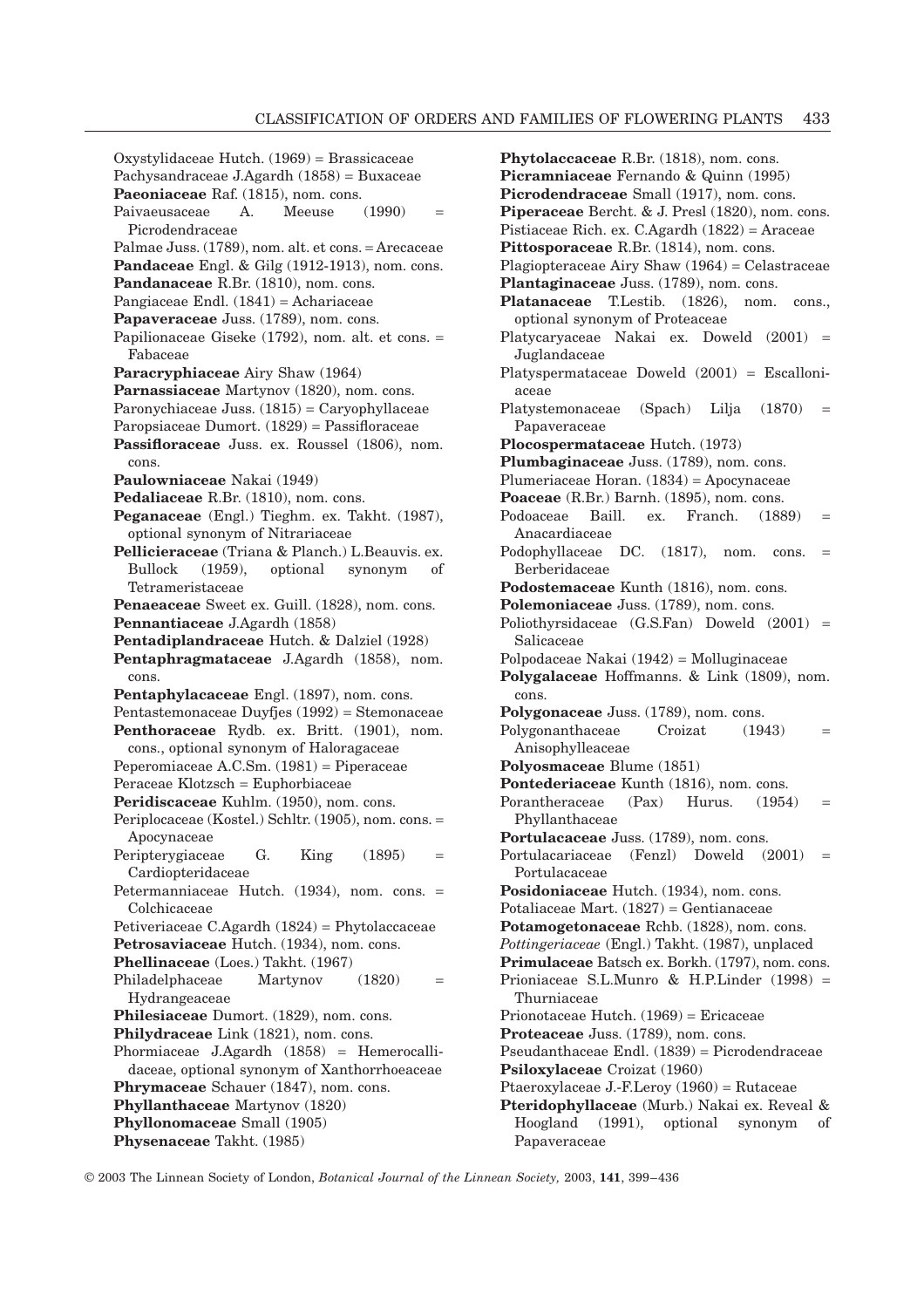**Pterostemonaceae** Small (1905), nom. cons., optional synonym of Iteaceae Punicaceae Horan. (1834), nom. cons. = Lythraceae **Putranjivaceae** Endl. (1841) Pyrolaceae Lindl. (1829), nom. cons. = Ericaceae **Quiinaceae** Choisy ex. Engl. (1888), nom. cons., optional synonym of Ochnaceae **Quillajaceae** D.Don (1831) Quintiniaceae Doweld (2001) = Sphenostemonaceae *Rafflesiaceae* Dumort. (1829), nom. cons., unplaced **Ranunculaceae** Juss. (1789), nom. cons. Ranzaniaceae (Kumaz. & Terab.) Takht. (1994) = Berberidaceae **Rapateaceae** Dumort. (1829), nom. cons. Reaumuriaceae Ehrenb. ex. Lindl. (1830) = Tamaricaceae **Resedaceae** Bercht. & J.Presl (1820), nom. cons. **Restionaceae** R.Br. (1810), nom. cons. Retziaceae Bartl. (1830) = Stilbaceae **Rhabdodendraceae** Prance (1968) **Rhamnaceae** Juss. (1789), nom. cons. Rhinanthaceae Vent. (1799) = Orobanchaceae **Rhipogonaceae** Conran & Clifford (1985) **Rhizophoraceae** Pers. (1807), nom. cons., optional synonym of Erythroxylaceae Rhodoleiaceae Nakai (1943) = Hamamelidaceae **Rhoipteleaceae** Hand.-Mazz. (1932), nom. cons., optional synonym of Juglandaceae Rhopalocarpaceae Hemsl. ex. Takht. (1987) = Sphaerosepalaceae **Rhynchocalycaceae** L.A.S.Johnson & B.G.Briggs (1985) Rhynchothecaceae Endl. (1841) = Ledocarpaceae **Roridulaceae** Bercht. & J.Presl (1820), nom. cons. **Rosaceae** Juss. (1789), nom. cons. **Rousseaceae** DC. (1839) Roxburghiaceae Wall. (1832) = Stemonaceae **Rubiaceae** Juss. (1789), nom. cons. **Ruppiaceae** Horan. (1834), nom. cons. **Ruscaceae** Spreng. (1826), nom. cons., optional synonym of Asparagaceae **Rutaceae** Juss. (1789), nom. cons. **Sabiaceae** Blume (1851), nom. cons. Saccifoliaceae Maguire & Pires (1978) = Gentianaceae Salazariaceae F.A.Barkley (1975) = Lamiaceae **Salicaceae** Mirb. (1815), nom. cons. Salicorniaceae Martynov (1820) = Amaranthaceae Salpiglossidaceae Hutch. (1969) = Solanaceae Salsolaceae Menge (1839) = Amaranthaceae **Salvadoraceae** Lindl. (1836), nom. cons. Sambucaceae Batsch ex. Borkh. (1797) = Adoxaceae

Samolaceae Raf. (1820) = Theophrastaceae Samydaceae Vent. (1799) = Salicaceae Saniculaceae (Burnett) A.Löve & D.Löve (1974) = Apiaceae Sansevieriaceae Nakai (1936) = Ruscaceae, optional synonym of Asparagaceae **Santalaceae** R.Br. (1810), nom. cons. **Sapindaceae** Juss. (1789), nom. cons. **Sapotaceae** Juss. (1789), nom. cons. **Sarcobataceae** Behnke (1997) **Sarcolaenaceae** Caruel (1881), nom. cons. Sarcophytaceae A.Kern. (1891) = Balanophoraceae Sarcospermataceae H.J.Lam (1925), nom. cons. = Sapotaceae Sargentodoxaceae Stapf ex. Hutch. (1926), nom. cons. = Lardizabalaceae **Sarraceniaceae** Dumort. (1829), nom. cons. Saurauiaceae Griseb. (1854), nom. cons. = Actinidiaceae **Saururaceae** Martynov (1820), nom. cons. Sauvagesiaceae Dumort. (1829) = Ochnaceae **Saxifragaceae** Juss. (1789), nom. cons. Scaevolaceae Lindl. (1830) = Goodeniaceae Scepaceae Lindl. (1836) = Phyllanthaceae **Scheuchzeriaceae** F.Rudolphi (1830), nom. cons. **Schisandraceae** Blume (1830), nom. cons. **Schlegeliaceae** (A.H.Gentry) Reveal (1996) Sclerophylacaceae Miers (1848) = Solanaceae Scoliopaceae Takht. (1996) = Liliaceae Scrophulariaceae Juss. (1789), nom. cons. Scybaliaceae A.Kern. (1891) = Balanophoraceae Scyphostegiaceae Hutch. (1926), nom. cons. = Salicaceae Scytopetalaceae Engl. (1897), nom. cons. = Lecythidaceae Selaginaceae Choisy (1823), nom. cons. = Scrophulariaceae Sesamaceae R.Br. ex. Bercht. & J.Presl (1820) = Pedaliaceae Sesuviaceae Horan. (1834) = Aizoaceae **Setchellanthaceae** Iltis (1999) **Simaroubaceae** DC. (1811), nom. cons. **Simmondsiaceae** Tiegh. (1899) Sinofranchetiaceae Doweld (2001) = Lardizabalaceae **Siparunaceae** (A.DC.) Schodde (1970) Siphonodontaceae (Croizat) Gagnep. & Tardieu ex. Tardieu (1951), nom. cons. = Celastraceae **Sladeniaceae** Airy Shaw (1964), optional synonym of Pentaphylacaceae **Smilacaceae** Vent. (1799), nom. cons. **Solanaceae** Juss. (1789), nom. cons. Sonneratiaceae Engl. (1897), nom. cons. = Lythraceae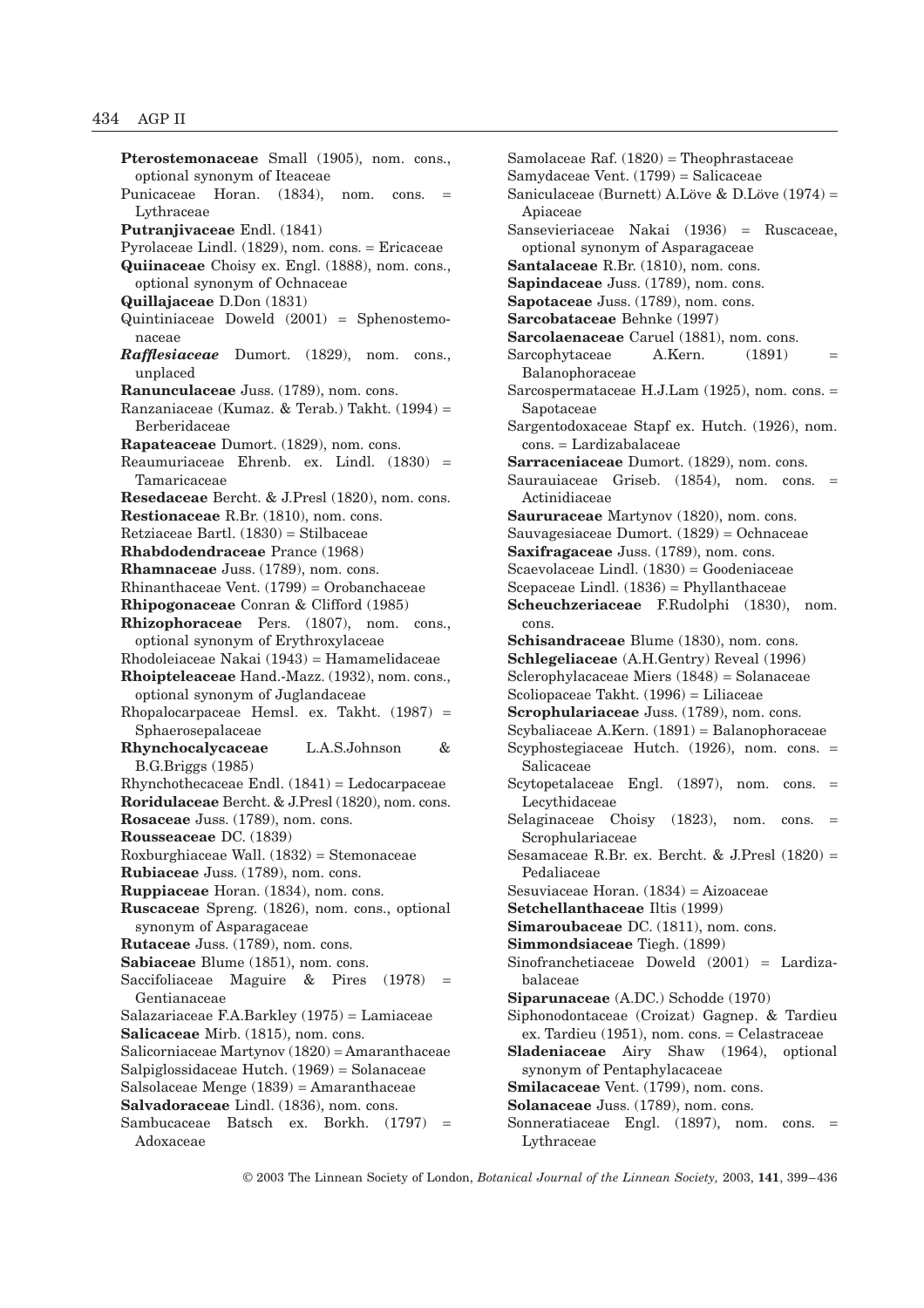**Sparganiaceae** Hanin (1811), nom. cons. Spergulaceae Bartl.  $(1825) =$  Caryophyllaceae **Sphaerosepalaceae** (Warb.) Tiegh. ex. Bullock (1959) **Sphenocleaceae** (Lindl.) Baskerville (1839), nom. cons. **Sphenostemonaceae** P.Royen & Airy Shaw (1972) Spigeliaceae Mart. (1827) = Loganiaceae Spiraeaceae Bertuch (1801) = Rosaceae **Stachyuraceae** J.Agardh (1858), nom. cons. Stackhousiaceae R.Br. (1814), nom. cons. = Celastraceae **Staphyleaceae** Martynov (1820), nom. cons. Staticaceae Cassel (1817) = Plumbaginaceae **Stegnospermataceae** Nakai (1942) **Stemonaceae** Caruel (1878), nom. cons. **Stemonuraceae** (M.Roem.) Kårehed (2001) Stenomeridaceae J.Agardh (1858) = Dioscoreaceae Sterculiaceae Vent. ex. Salisb. (1807), nom. cons. = Malvaceae Stilaginaceae C.Agardh (1824) = Euphorbiaceae **Stilbaceae** Kunth (1831), nom. cons. **Strasburgeriaceae** Soler. (1908), nom. cons. **Strelitziaceae** Hutch. (1934), nom. cons. Streptochaetaceae Nakai (1943) = Poaceae Strychnaceae DC. ex. Perleb (1818) = Loganiaceae **Stylidiaceae** R.Br. (1810), nom. cons. Stylobasiaceae J.Agardh (1858) = Surianaceae Stylocerataceae (Pax) Takht. ex. Reveal &  $Hoogland (1990) = Buxaceae$ **Styracaceae** DC. & Spreng. (1821), nom. cons. **Surianaceae** Arn. (1834), nom. cons. Symphoremataceae (Meisn.) Mold. ex. Reveal & Hoogland (1991) = Lamiaceae **Symplocaceae** Desf. (1820), nom. cons. Taccaceae Bercht. & J.Presl (1820), nom. cons. = Dioscoreaceae Takhtajaniaceae (J.-F.Leroy) J.-F.Leroy (1980) = Winteraceae Talinaceae (Fenzl) Doweld (2001) = Portulacaceae **Tamaricaceae** Bercht. & J.Presl (1820), nom. cons. **Tapisciaceae** (Pax) Takht. (1987) **Tecophilaeaceae** Leyb. (1862), nom. cons. Tepuianthaceae Maguire & Steyerm. (1981) = Thymelaeaceae **Ternstroemiaceae** Mirb. ex. DC. (1816), optional synonym of Pentaphylacaceae **Tetracarpaeaceae** Nakai (1943), optional synonym of Haloragaceae **Tetracentraceae** A.C.Sm. (1945), nom. cons., optional synonym of Trochodendraceae **Tetrachondraceae** Wettst. (1924)

**Tetradiclidaceae** (Engl.) Takht. (1986), an optional synonym of Nitrariaceae Tetragoniaceae Link (1831), nom. cons. = Aizoaceae **Tetramelaceae** Airy Shaw (1964) **Tetrameristaceae** Hutch. (1959) Tetrastylidiaceae Tiegh. (1899) = Olacaceae Thalassiaceae Nakai (1943) = Hydrocharitaceae Thalictraceae Raf. (1815) = Ranunculaceae **Theaceae** Mirb. ex. Ker Gawl. (1816), nom. cons. Theligonaceae Dumort. (1829), nom. cons. = Rubiaceae **Themidaceae** Salisb. (1866), optional synonym of Asparagaceae **Theophrastaceae** Link (1829), nom. cons. Thismiaceae J.Agardh (1858), nom. cons. = Burmanniaceae Thomandersiaceae Sreem. (1977) = Acanthaceae Thunbergiaceae (Dumort.) Lilja (1870) = Acanthaceae **Thurniaceae** Engl. (1907), nom. cons. **Thymelaeaceae** Juss. (1789), nom. cons. **Ticodendraceae** Gómez-Laur. & L.D.Gómez (1991) Tiliaceae Juss. (1789), nom. cons. = Malvaceae **Tofieldiaceae** Takht. (1995) **Torricelliaceae** Hu (1934) **Tovariaceae** Pax (1891), nom. cons. Trapaceae Dumort. (1829), nom. cons. = Lythraceae Trapellaceae Honda & Sakis. (1930) = Pedaliaceae Tremandraceae R.Br. ex. DC. (1824), nom. cons. = Elaeocarpaceae Trewiaceae Lindl. (1836) = Euphorbiaceae **Tribelaceae** Airy Shaw (1964) Tribulaceae Trautv. (1853) = Zygophyllaceae Trichopodaceae Hutch. (1934), nom. cons. = Dioscoreaceae Tricyrtidaceae Takht. (1997), nom. cons. = Liliaceae **Trigoniaceae** Endl. (1841), nom. cons., optional synonym of Chrysobalanaceae Trilliaceae Chevall. (1827), nom. cons. Melanthiaceae **Trimeniaceae** L.S.Gibbs (1917), nom. cons. Triplostegiaceae A.E. Bobrov ex. Airy Shaw (1964) = Dipsaceaceae, optional synonym of Caprifoliaceae Tristichaceae Willis (1915) = Podostemaceae **Triuridaceae** Gardner (1843), nom. cons. **Trochodendraceae** Eichler (1865), nom. cons. **Tropaeolaceae** Bercht. & J.Presl (1820), nom. cons. Tulbaghiaceae Salisb. (1866) = Alliaceae **Turneraceae** Kunth ex. DC. (1828), nom. cons., optional synonym of Passifloraceae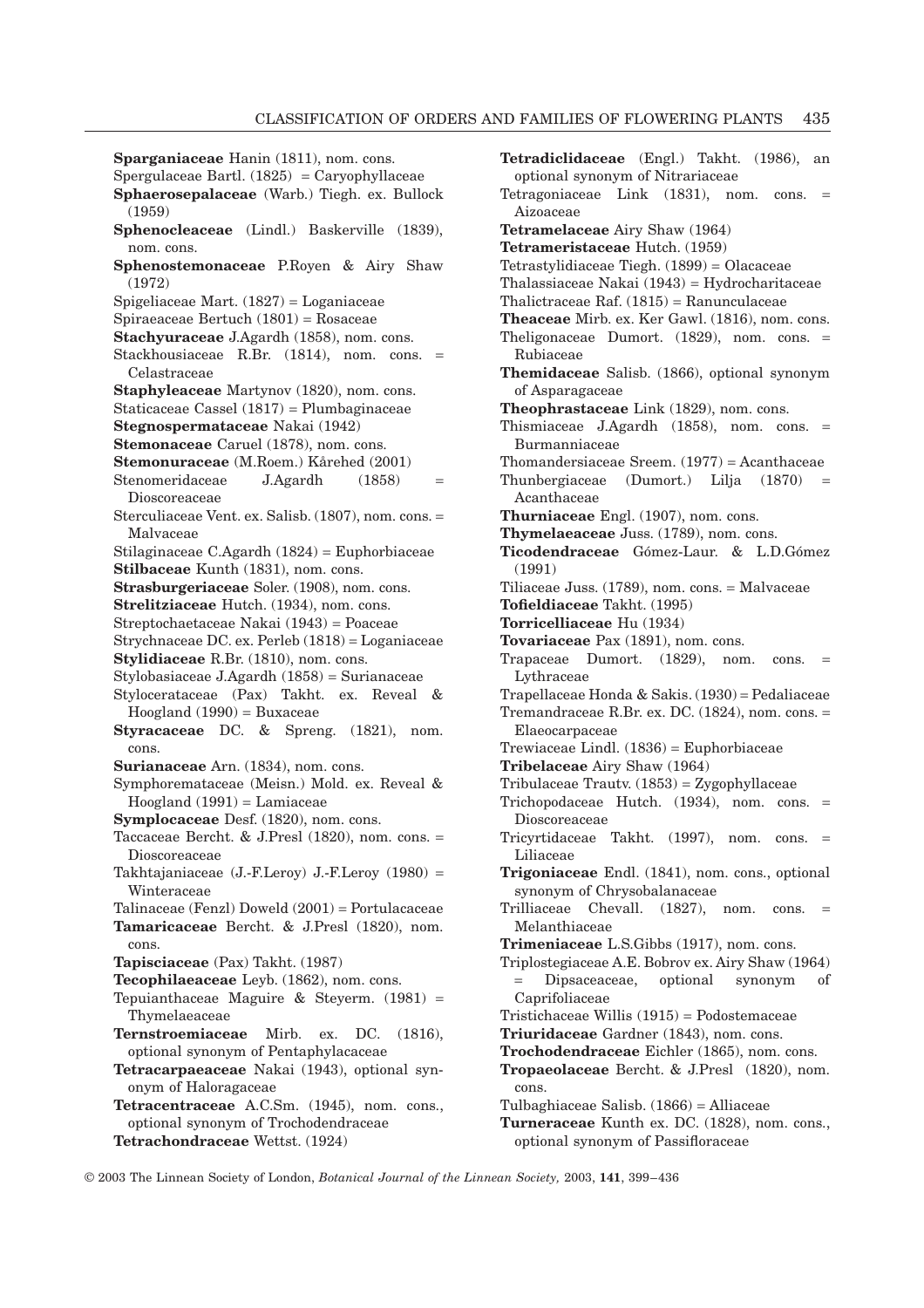**Typhaceae** Juss. (1789), nom. cons. Uapacaceae Airy Shaw (1964) = Phyllanthaceae **Ulmaceae** Mirb. (1815), nom. cons. Umbelliferae Juss. (1789), nom. alt. et cons. = Apiaceae **Urticaceae** Juss. (1789), nom. cons. Uvulariaceae A.Gray ex. Kunth (1843), nom. cons. = Colchicaceae Vacciniaceae DC. ex. Perleb (1818), nom. cons. = Ericaceae **Vahliaceae** Dandy (1959) **Valerianaceae** Batsch (1802), nom. cons., optional synonym of Caprifoliaceae Vallisneriaceae Link (1829) = Hydrocharitaceae **Velloziaceae** Hook. (1827), nom. cons. Verbascaceae Raf. (1821) = Scrophulariaceae **Verbenaceae** J.St.-Hil. (1805), nom. cons. Veronicaceae Cassel (1817) = Plantaginaceae Viburnaceae Raf. (1820) = Adoxaceae **Violaceae** Batsch (1802), nom. cons.

Viscaceae Batsch (1802) = Santalaceae

**Vitaceae** Juss. (1789), nom. cons.

Viticaceae Juss. (1789) = Lamiaceae **Vivianiaceae** Klotzsch (1836) **Vochysiaceae** A.St.-Hil. (1820), nom. cons. Walleriaceae (R.Dahlgren) Takht. (1995), nom. cons. = Tecophilaeaceae<br>[ellstediaceae (Pilg.) Wellstediaceae (Pilg.) Novák (1943) = Boraginaceae **Winteraceae** R.Br. ex. Lindl. (1830), nom. cons. Xanthophyllaceae (Baill.) Gagnep. ex. Reveal & Hoogland (1990) = Polygalaceae **Xanthorrhoeaceae** Dumort. (1829), nom. cons. **Xeronemataceae** M.W.Chase, Rudall & M.F.Fay (2001) Xerophyllaceae Takht. (1996) = Melanthiaceae **Xyridaceae** C.Agardh (1823), nom. cons. Zannichelliaceae Chevall. (1827), nom. cons. = Potamogetonaceae **Zingiberaceae** Martynov (1820), nom. cons. **Zosteraceae** Dumort. (1829), nom. cons.

**Zygophyllaceae** R.Br. (1814), nom. cons.